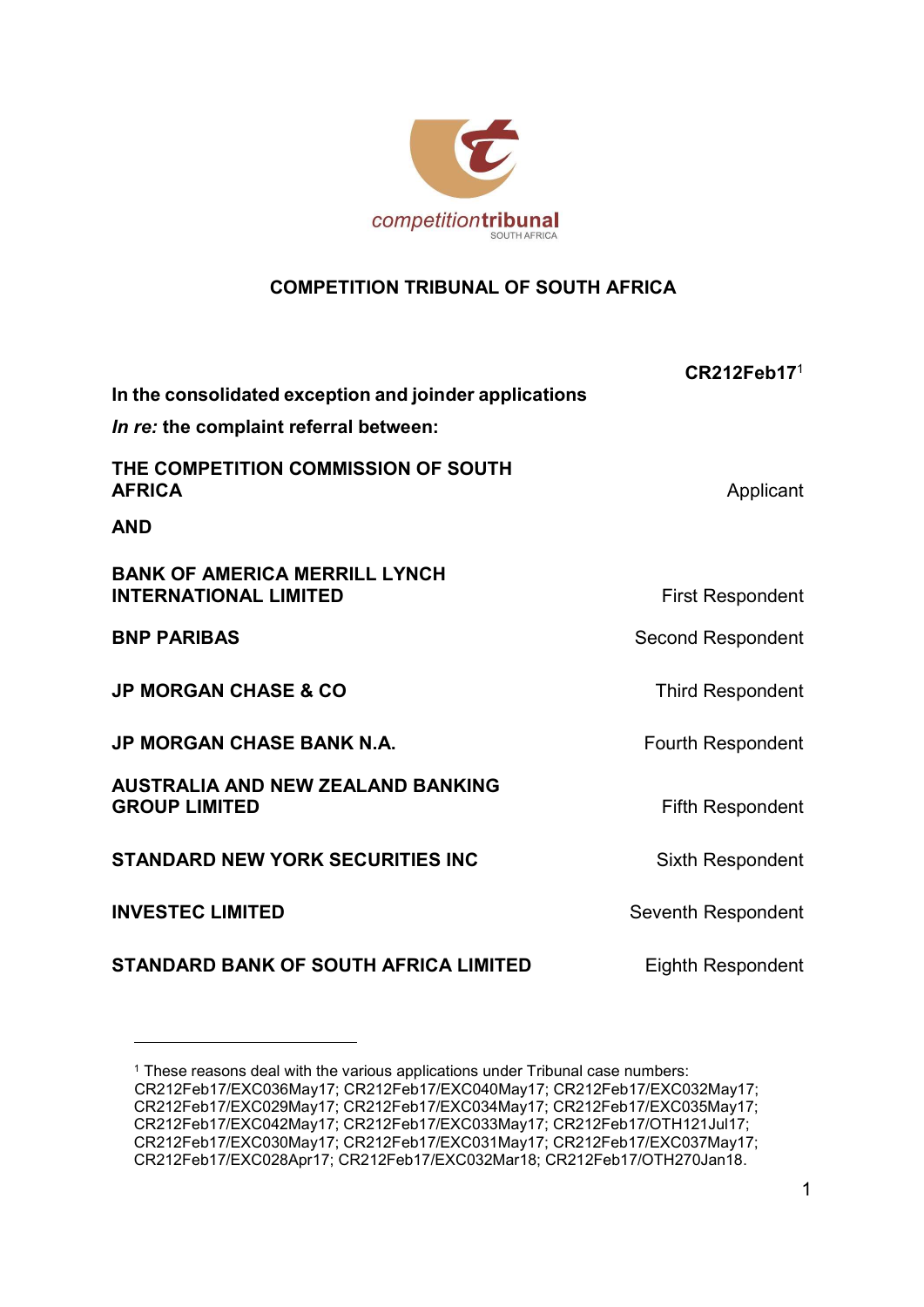| <b>NOMURA INTERNATIONAL PLC</b>                      |                                                                       | <b>Ninth Respondent</b>         |
|------------------------------------------------------|-----------------------------------------------------------------------|---------------------------------|
| <b>STANDARD CHARTERED BANK</b>                       |                                                                       | <b>Tenth Respondent</b>         |
| <b>CREDIT SUISSE GROUP</b>                           |                                                                       | <b>Eleventh Respondent</b>      |
| <b>COMMERZBANK AG</b>                                |                                                                       | <b>Twelfth Respondent</b>       |
| <b>MACQUIRE BANK LIMITED</b>                         |                                                                       | <b>Thirteenth Respondent</b>    |
| <b>HSBC BANK PLC</b>                                 |                                                                       | <b>Fourteenth Respondent</b>    |
| <b>CITIBANK N.A.</b>                                 |                                                                       | <b>Fifteenth Respondent</b>     |
| <b>ABSA BANK LIMITED</b>                             |                                                                       | <b>Sixteenth Respondent</b>     |
| <b>BARCLAYS CAPITAL INC.</b>                         |                                                                       | Seventeenth Respondent          |
| <b>BARCLAYS BANK PLC</b>                             |                                                                       | <b>Eighteenth Respondent</b>    |
| HSBC BANK USA, NATIONAL ASSOCIATION<br>INC.          |                                                                       | Nineteenth Respondent           |
| <b>MERRILL LYNCH PIERCE FENNER AND SMITH</b><br>INC. |                                                                       | <b>Twentieth Respondent</b>     |
| <b>BANK OF AMERICA, N.A.</b>                         |                                                                       | <b>Twenty-first Respondent</b>  |
| <b>INVESTEC BANK LIMITED</b>                         |                                                                       | <b>Twenty-second Respondent</b> |
| <b>CREDIT SUISSE SECURITIES (USA) LLC</b>            |                                                                       | <b>Twenty-third Respondent</b>  |
| Panel<br>: Norman Manoim (Presiding Member)          |                                                                       |                                 |
|                                                      | : Yasmin Carrim (Tribunal Member)<br>: Mondo Mazwai (Tribunal Member) |                                 |
|                                                      |                                                                       |                                 |
| Heard on                                             | : 30 July- 03 August 2018                                             |                                 |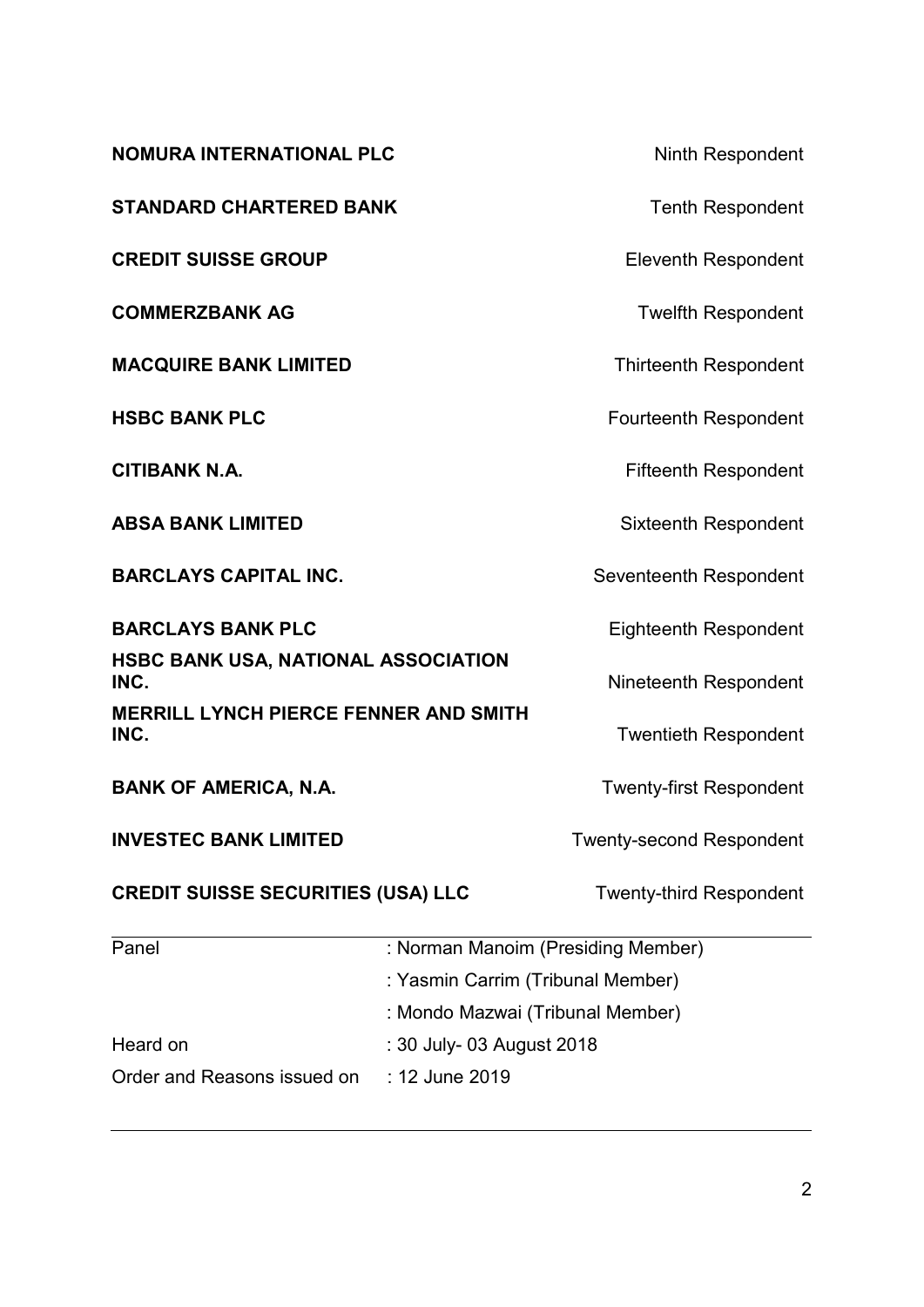#### Introduction

- [1] The Competition Commission ('Commission') has indicted 23 banks some local, some foreign – for fixing the rand-dollar exchange rate. They are alleged to have contravened sub-sections 4(1)(b)(i) and (ii) of the Competition Act, no 89 of 1998, (the Act), which prohibits competitors from engaging in agreements or concerted practices to fix prices and divide markets.
- [2] All the banks have raised objections to these charges. Some of the Banks' objections relate to whether the Commission has jurisdiction over them, others relate to whether the case has prescribed, and all complain that the complaint referral lacks particularity.
- [3] To add to the complexity that surrounds this case, five of the respondents, (HSBC Bank USA, National Association Inc ('HBUS') (19); Merrill Lynch Pierce Fenner And Smith Inc. ('MLPFS') (20); Bank of America, N.A. ('BANA') (21); Investec Bank Limited ('Investec') (22); and Credit Suisse Securities (USA) LLC ('Credit Suisse Securities')(23)) were not part of the original referral and the Commission seeks to join them as respondents in these proceedings; of these, four object to the application for joinder which we must also decide.<sup>2</sup>
- [4] The Commission rejects all these objections and seeks their dismissal so that the case can continue. It is worth noting that although the case was referred to the Tribunal on 15 February 2017, none of the respondents has filed an answer. The respondents feel justified in not having done so, given the centrality of objections they have raised; conversely, the Commission feels frustrated with the slow pace of this litigation and accuses the respondents of foot dragging.

<sup>2</sup> HBUS (19), MLPFS (20), BANA (21), and Credit Suisse Securities (23).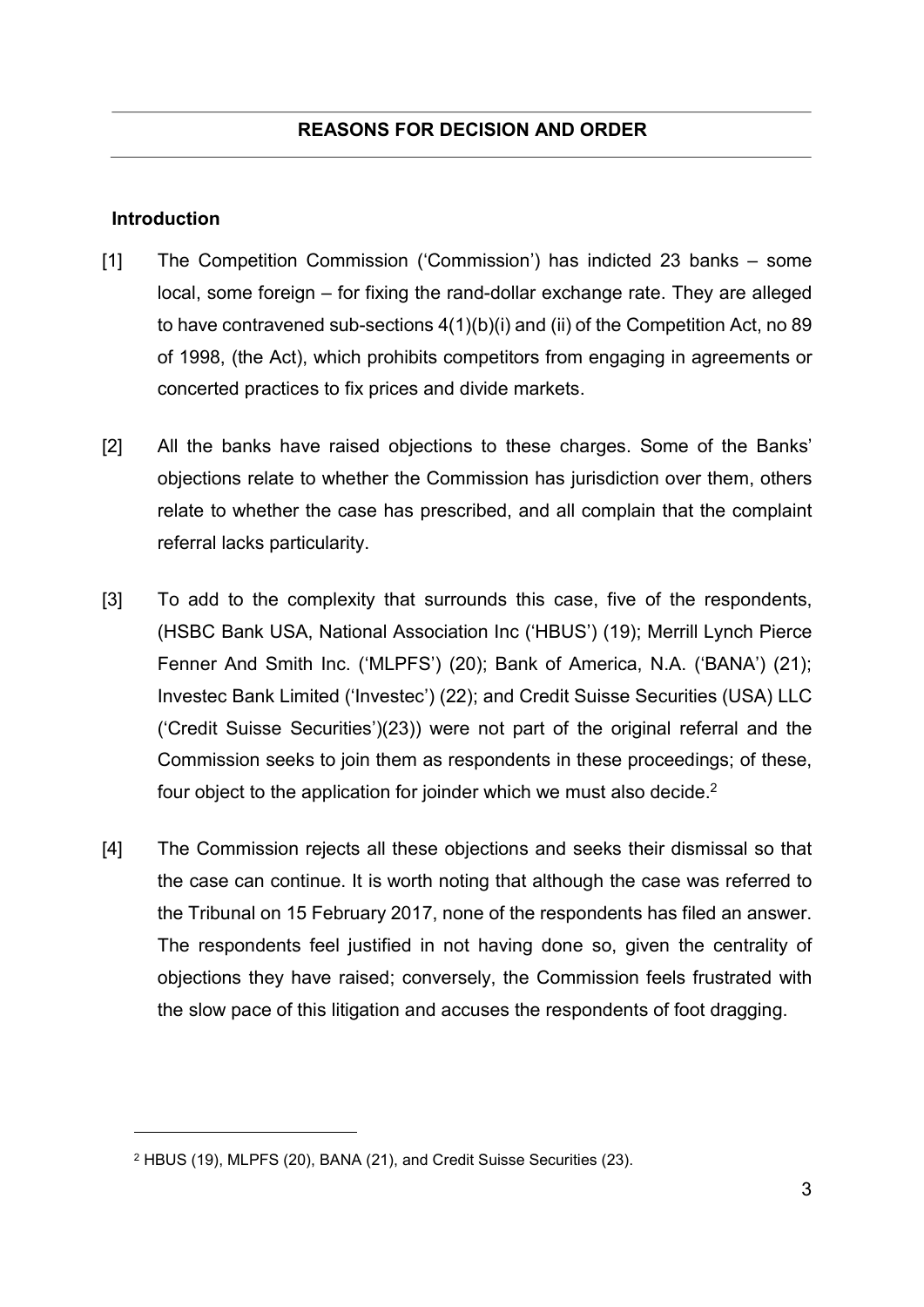- [5] Investec Limited (7) and Investec Bank Limited (22) (collectively 'Investec') consider that the Commission only has itself to blame for this procedural inertia and, unusually, asks us to grant an order of censure as a mark of disapproval of the Commission's conduct in this litigation.
- [6] The objections took five days to argue. This may seem a long time, but it may have taken even longer, had not all parties agreed in advance to having time limitations placed on them for reasons of efficiency. We appreciate that all parties respected this request.
- [7] This decision is divided into several parts. The first part contains a chronology of the history of the litigation. This while seemingly tedious is necessary for two reasons – to understand the exceptions raised and the context for the declaratory order of censure sought by Investec.
- [8] Next, in Part 2, we consider the objections raised by some of the respondents to our jurisdiction to hear this complaint, as they allege they are peregrini i.e. firms that are neither domiciled nor carry on business in the Republic. We have, as the argument before us went, distinguished between those respondents who are 'pure' peregrini i.e. those neither domiciled nor carrying on business in the Republic and those who are 'local' *peregrini* i.e. those firms with some presence in the country. We explain these terms and their legal significance later.
- [9] Next, in Part 3 we deal with a range of objections, which raise issues around the adequacy of the pleadings and, also, another jurisdictional challenge, this however based on prescription.
- [10] Finally, in Part 4 we deal with the declaratory order of censure sought by Investec.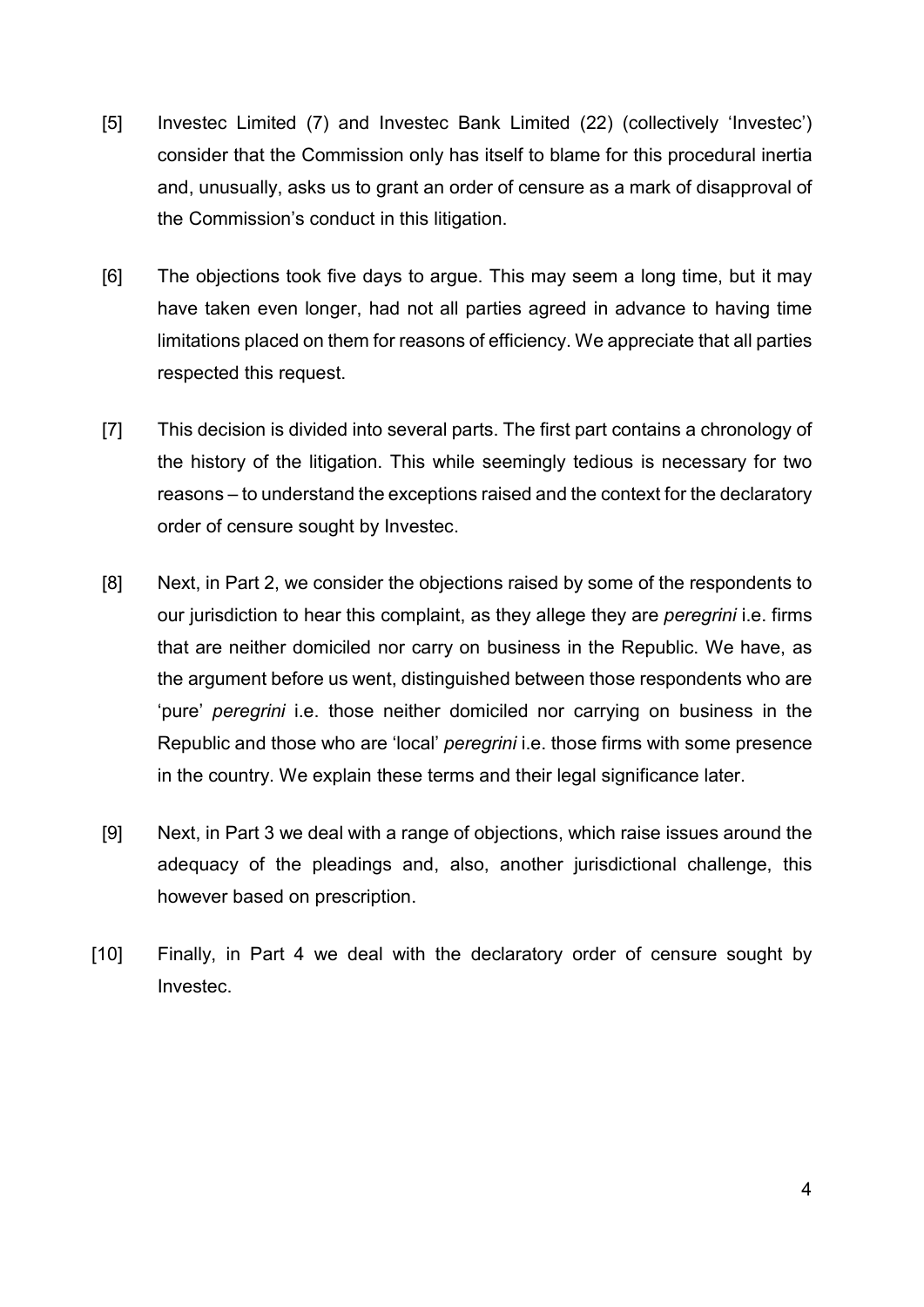## Part 1

 $\overline{a}$ 

## **Chronology**

- [11] The Commission referred this complaint to the Tribunal against the first 19 respondents on 15 February 2017. The referral contained a notice of motion and an affidavit of 26 pages (the February affidavit).
- [12] One respondent, Citibank N.A, the fifteenth respondent, has settled with the Commission by way of a consent agreement and paid an administrative penalty. $3$ It has not participated any further in the current proceedings. The Commission states that it does not seek a penalty against the sixteen to eighteenth respondents, respectively, ABSA Bank Ltd, Barclays Bank Inc. and Barclays Bank PLC.<sup>4</sup> It is understood these firms may have applied for leniency. They have also not participated in these proceedings.
- [13] By 3 March 2017 most of the remaining respondents had either filed an exception to the referral or sought further particulars from the Commission.
- [14] On 10 March 2017 the Tribunal convened a pre-hearing at which a timetable for the further conduct of proceedings was agreed to. Mr Maenetje, who at the time was acting for the Commission, indicated that the Commission wished to supplement its papers to address a number of the concerns raised by the respondents in their exception applications.<sup>5</sup> The timetable made provision for the Commission to file a supplementary affidavit by no later than 31 March 2017.

<sup>&</sup>lt;sup>3</sup> This consent agreement (CR212Feb17/SA220Feb17) was approved by the Tribunal on 26 April 2017.

<sup>4</sup> See Referral of Complaint by the Commission of 15 February 2017 CT Case Number CR212Feb17 (February affidavit) para 25.

<sup>5</sup> Transcript of Pre-hearing 10 March 2017 p31 line 10 - p32 line 3:

<sup>&</sup>quot;ADV Maenetje: So, what we decided with the leave of the Tribunal is that instead of the parties submitting exceptions upfront, what we will do is we will first supplement, which will be by the 31st of March. We will supplement the referral, addressing those of the complaints that we are able to address or we believe have merit addressing. Then the parties will consider the supplemented referral and decide whether to file exceptions or to answer and if they file exceptions, they will file them by the 3rd of May 2017 and that date looks longer, but that is because of the many public holidays in April and some in May."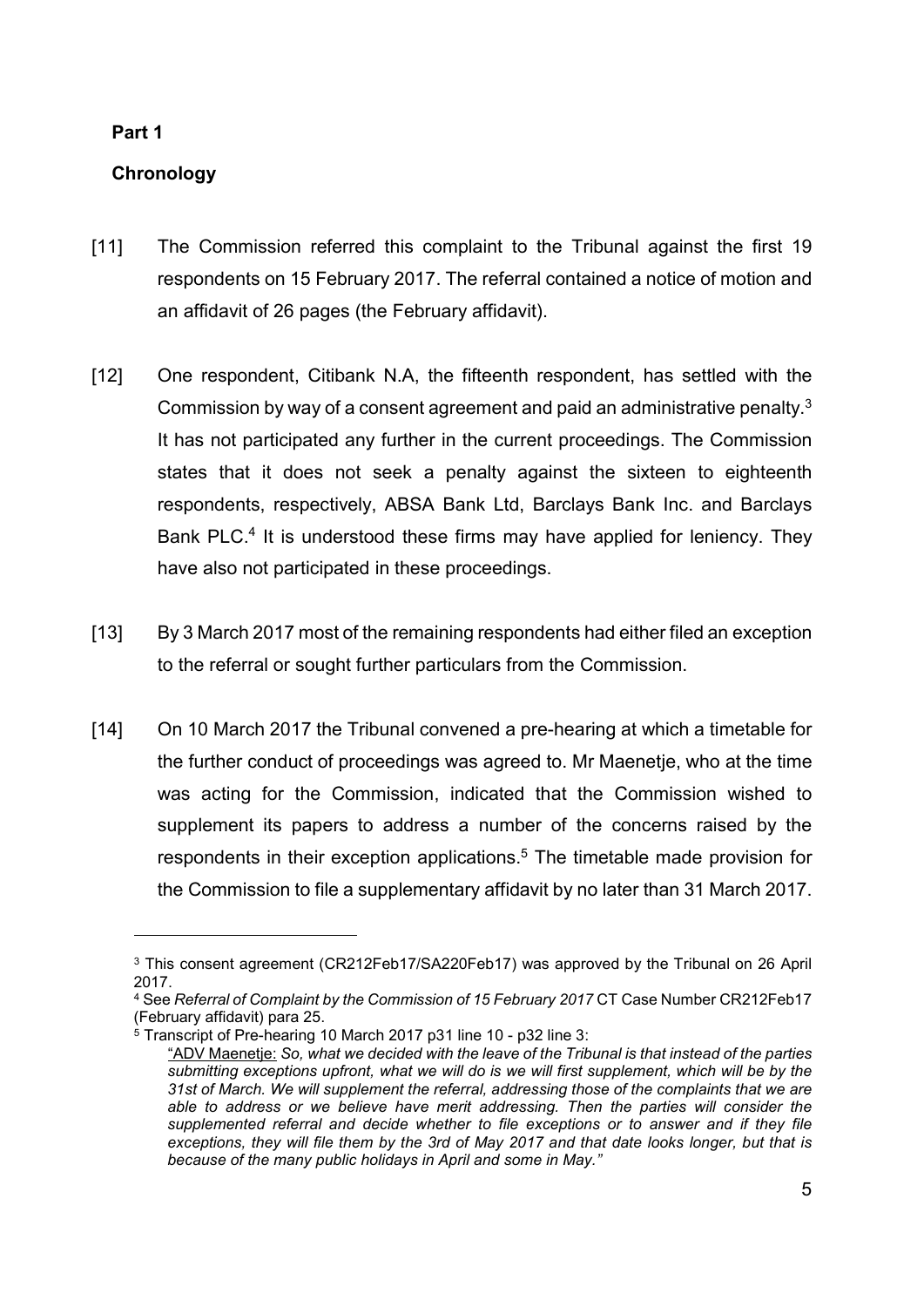Thereafter the respondents were given the opportunity to revisit their exception applications. A further pre-hearing was scheduled for 23 June 2017. The exception applications were set down to be heard on 21-23 July 2017.

- [15] On 31 March 2017 the Commission filed its first supplementary affidavit (the March affidavit). This affidavit was six pages long and addressed only the issue of jurisdiction, doing little else to address the plethora of exceptions raised by the respondents. On 7 April 2017, the Commission filed a second supplementary affidavit (the April affidavit). The April affidavit was limited to rectifying an omission contained in the March affidavit.<sup>6</sup>
- [16] On 10 May 2018 the Commission wrote to the Tribunal requesting that the Commission set down the exceptions raised by Standard Bank South Africa (SBSA) on a separate and expedited basis. The Tribunal refused.
- [17] On 23 June 2017 the Tribunal convened a second pre-hearing to establish the procedure for the hearing of the exception applications on 20 and 21 July 2017. At the pre-hearing, the Commission indicated that it would not provide any further particulars to answer the exceptions, insofar as they alleged that the referral was vague and embarrassing i.e. the Commission was indicating that it considered the pleadings were adequate and it would argue for the dismissal of the exceptions on this ground. However, in relation to those exceptions which raised issues around misjoinder, the Commission tendered to re-assess its position and provide further particulars. It also tendered to provide Investec and Standard Chartered Bank with the further particulars which they had requested.<sup>7</sup> In light of these tenders, the Tribunal removed the exception hearings from the roll for reenrollment at the request of the parties.

<sup>&</sup>lt;sup>6</sup> In the March affidavit the Commission had repeated which respondents it did not seek a penalty from, omitting the eighteenth respondent- which had been an error.

<sup>7</sup> Transcript of Pre-hearing 23 June 2017 p31 lines 18-21.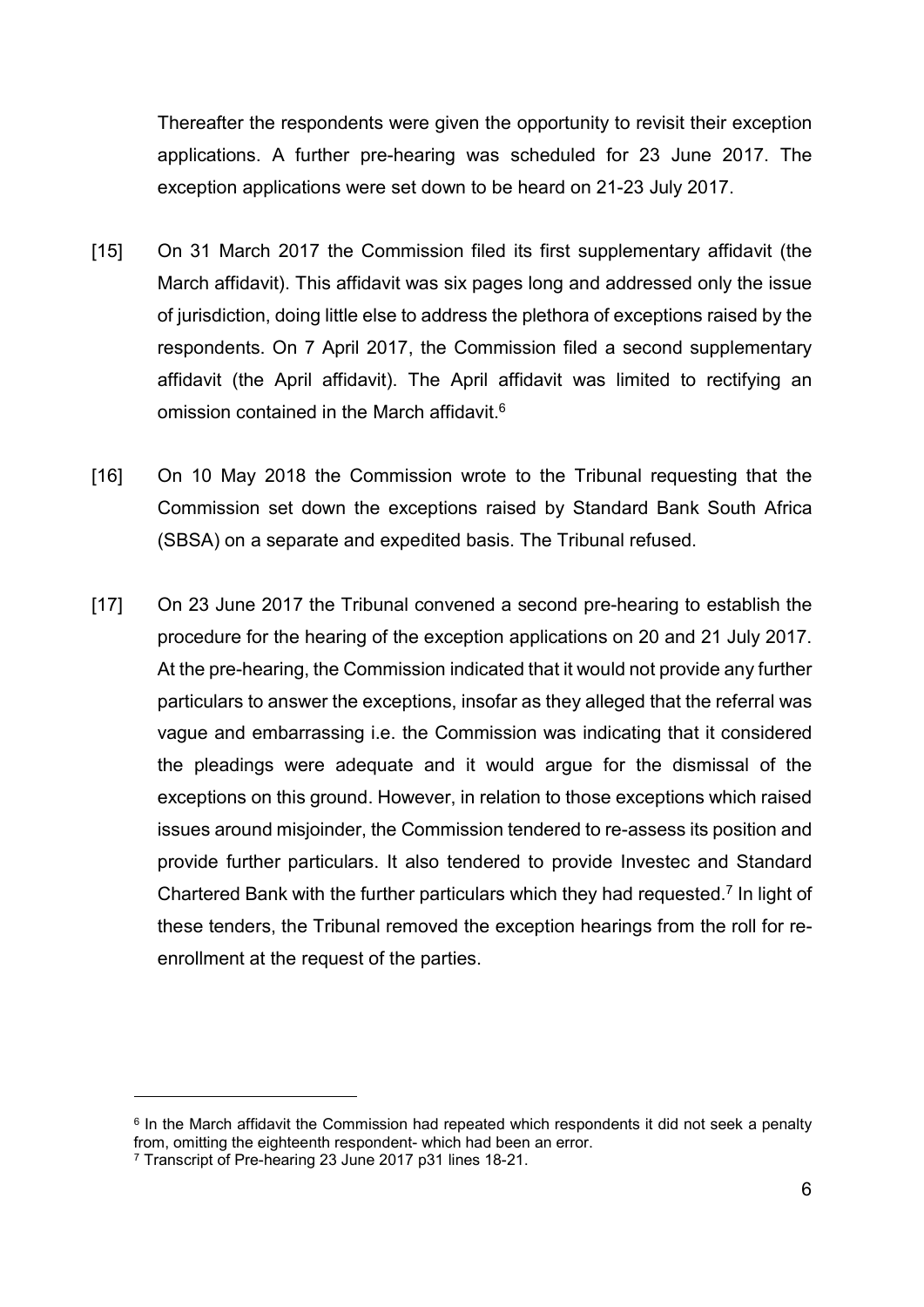- [18] The attitude of the Commission changed after the June pre-hearing. It did not provide the tendered information to Investec and Standard Chartered Bank, nor did it provide further pleadings in relation to the misjoinder point. Instead, it wrote to the Tribunal requesting that the Investec and Standard Bank exceptions be set down on a separated and expedited basis. The Tribunal issued a directive setting a timetable for the Commission to bring a formal separation application which was set down for hearing in late August 2017. The timetable required the Commission to file its application by 24 July 2017.
- [19] Before filing its separation application, the Commission filed applications for default judgement against six of the respondents.<sup>8</sup> The basis for these applications was broadly that the respondents had neither filed an answer to a referral nor had they filed 'formal' exception applications.<sup>9</sup> The Tribunal directed that the default judgment applications and the separation application should be heard on the same day, 24 August 2017.
- [20] But on 24 August 2017, the Commission abandoned its default judgement applications.<sup>10</sup> However it persisted with its separation application.
- [21] The Tribunal dismissed this application in an order dated 5 September 2017. The Tribunal further ordered that the exceptions were to be heard in a combined hearing, over three days, in January 2018, with heads of argument being filed by the respondents no later than 24 November 2017.
- [22] On 6 November 2017, two weeks before the respondents were due to file their heads of argument, the Commission's representatives, at 19:05 in the evening, filed a further supplementary affidavit. The covering email read:

 $8$  These respondents were BNP Paribas (BNP Paribas) (2); JP Morgan Chase and Co. ('JP Morgan') (3); JP Morgan Chase Bank N.A ('JP Morgan Bank') (4); Australia and New Zealand Banking Group Limited ('ANZ') (5); Nomura International PLC ('Nomura') (9); and Standard Chartered Bank ('SCB') (10).

 $^9$  Note that these respondents had not ignored the referral. Rather they had filed their objections in the form of a letter rather than a pleading. In substance, if not in form, the letter served the same purpose.

<sup>&</sup>lt;sup>10</sup> Transcript of Separation Application Hearing 28 August 2017 p57 lines 3-4.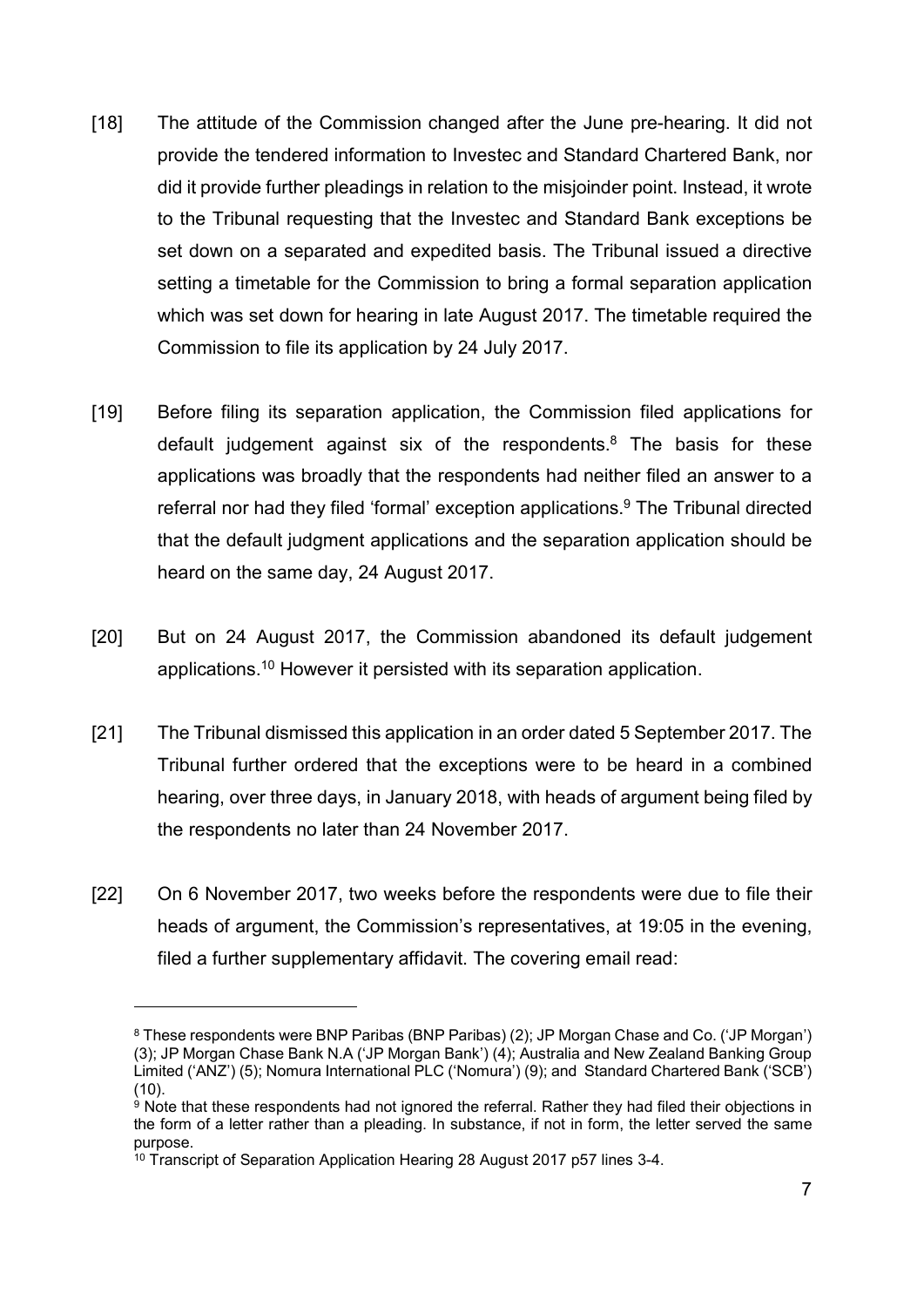"Kindly take notice that the Competition Commission's further supplementary affidavit is served and filed of record evenly herewith. Due to its size, the attachment will be sent in 9 batches, this is batch 1 and 2."

- [23] The documents attached to the email comprised a 60-page supplementary affidavit and 100 pages of annexures. To emphasise - this supplementary affidavit (November affidavit) was submitted without any forewarning from the Commission, in a context where it had expressly stated on the record that it would not supplement its papers further. Moreover, this occurred two weeks before the respondents were required to file their heads of argument in their exception applications.
- [24] The matter was made all the more extraordinary, when the next morning, at 08:46, the Commission's representatives sent an email to all parties which, without further explanation, simply stated: "The Commission withdraws the correspondence below and all attachments forwarded".
- [25] The representatives of the respondents, understandably concerned, wrote to the Commission to seek clarity on the nature of the submissions and whether the Commission still intended to make use of the supplementary at a later stage. No clarity was forthcoming from the Commission.
- [26] The respondents still submitted their heads of argument by 24 November 2017. Since the purported November affidavit from the Commission had been withdrawn, most respondents confined their submissions to the extant referral (February) and its two amendments (March and April). In terms of the timetable, the Commission was due to file its heads of argument, which were meant as a response to those of the respondents, by 8 December 2017. It did not do so. Instead, on 10 December 2017, the Commission submitted a letter in which it indicated that it:

"Has decided to file a supplementary affidavit to provide additional particularity to the initial referral and to dispose of a number of the vague and embarrassing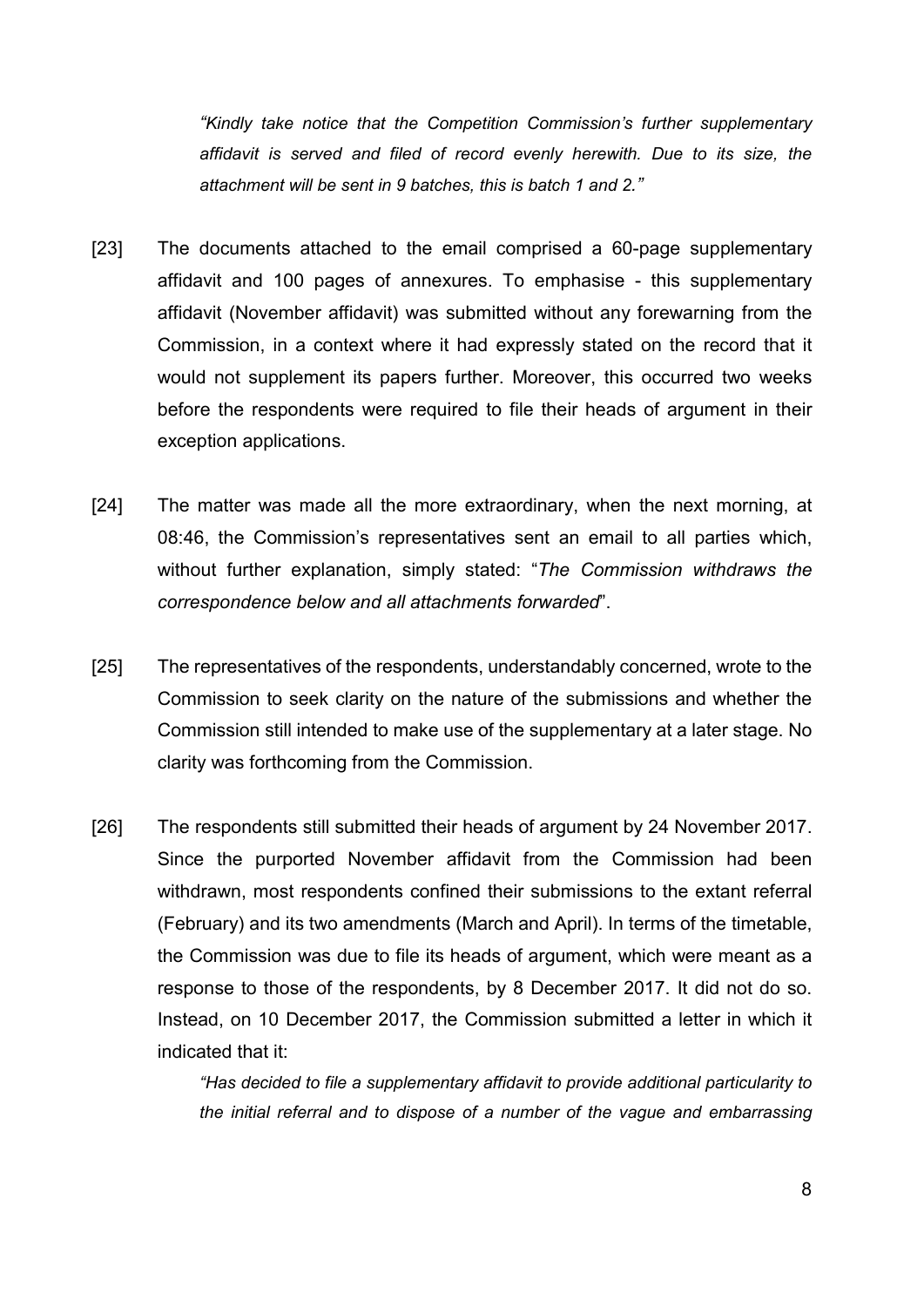exceptions raised by the respondents. It does so without any concession that such further particularity is required or necessary."

- [27] The Commission thereafter submitted a further supplementary affidavit on 20 December 2017 (the December affidavit). The supplementary not only sought to further particularise the claims of its February referral, but also sought to join five new parties: HBUS (19); MLPFS (20); BANA (21); Investec (22); and Credit Suisse Securities (23). The five new parties were all allegedly part of the corporate family of some existing respondents and the Commission's intention through the joinder application was to ensure that the correct party was before the Tribunal.
- [28] The December affidavit was, unlike its two predecessors, a substantial document. Since the exceptions had been based on the original February affidavit the December affidavit had potentially rendered them moot or at least might have changed the criticism originally levelled. Accordingly, the Tribunal issued a direction postponing the hearing set down on 24-26 January 2018. Instead on the first of those days a pre-hearing was held when further directions were issued.
- [29] The exceptions of all the respondents would be heard at the same time and also the Commissions' application to join the five new respondents. Five days were set down for this hearing from 30 July 2018- 3 August 2018. Despite the fractured history of this case, this time the matter ran to plan on those dates.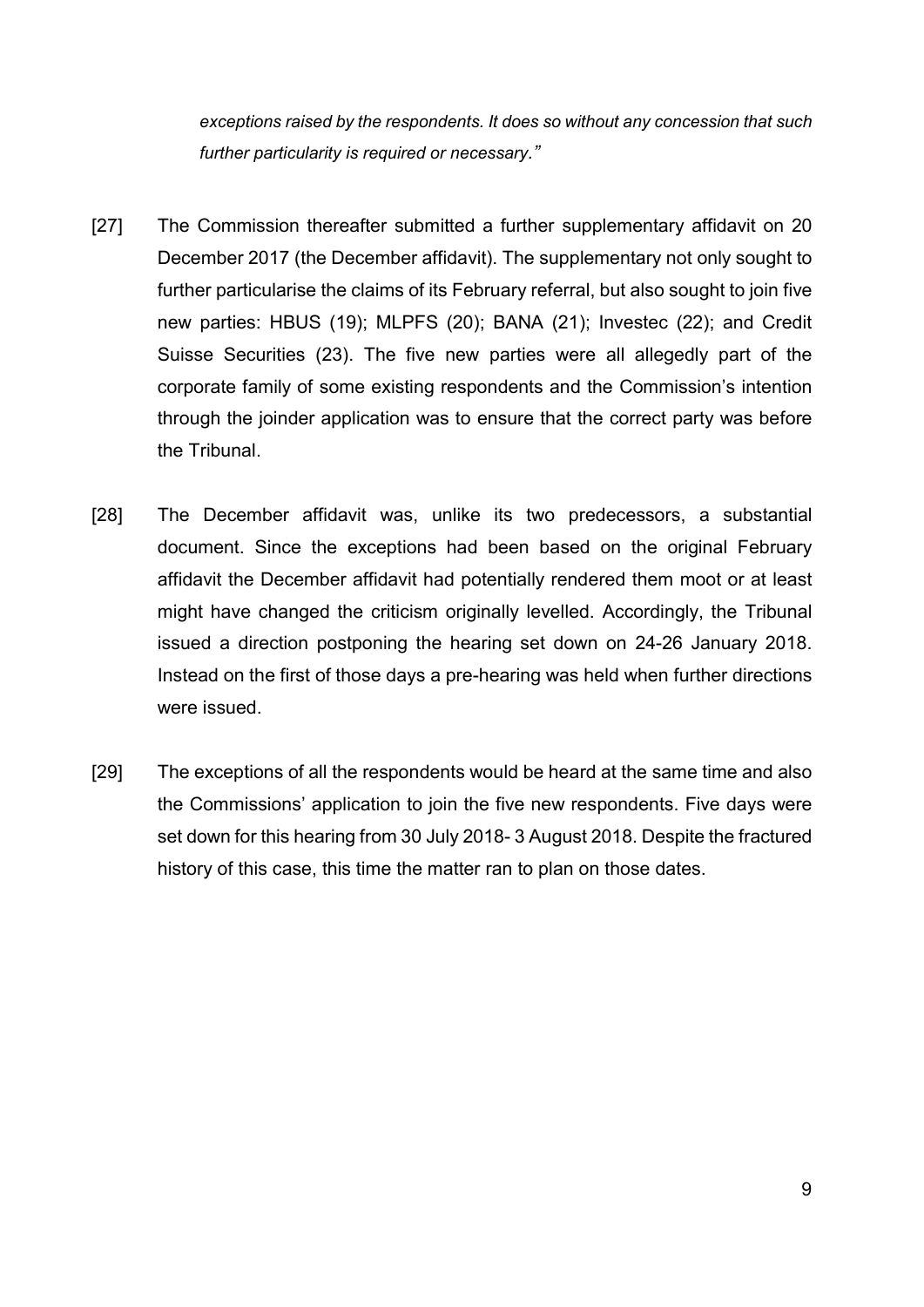## Part 2

 $\overline{a}$ 

## Jurisdiction

- [30] As mentioned in the introduction, several respondents argue that the Tribunal has no jurisdiction over them.
- [31] The 23 respondents before us can be classified into three categories. The first are incolae of South Africa meaning that they are South African firms with registered offices in South Africa, and conduct business in South Africa. These are Standard Bank of South Africa Limited ('Standard Bank') (8) and Investec.<sup>11</sup> These respondents have not challenged the Tribunal's jurisdiction over them.
- [32] The second category of respondents are what everyone during the hearing termed 'pure peregrini' meaning foreign firms with no local presence or business activity in South Africa. Of the 19 firms which excepted to the referral, nine are 'pure' peregrini. These firms are: Bank of America Merrill Lynch International Limited ('BAMLI') (1); JP Morgan Chase & Co ('JP Morgan') (3); Australia and New Zealand Bank Limited ('ANZ') (5); Standard New York Securities Inc ('SNYS') (6); Nomura International PLC ('Nomura') (9); Macquarie Bank Limited ('Macquarie') (13); HBUS (19); MLPFS (20) and Credit Suisse USA (23).
- [33] The third category of respondents are seven firms which are also *peregrini*, but which have a representative or branch office in South Africa. To distinguish them from the category of pure *peregrini* we have referred to them as 'local *peregrini*'. These are BNP Paribas (2); JP Morgan Chase Bank N.A ('JP Morgan Bank') (4); Standard Chartered Bank (SCB) (10); Credit Suisse Group (11); Commerzebank AG ('Commerzebank') (12); HSBC Bank PLC ('HBEU') (14); and BANA (21).

<sup>11</sup> For the purposes of our analysis, we consider Investec Limited (7) and Investec Bank Limited (22) to be the same entity.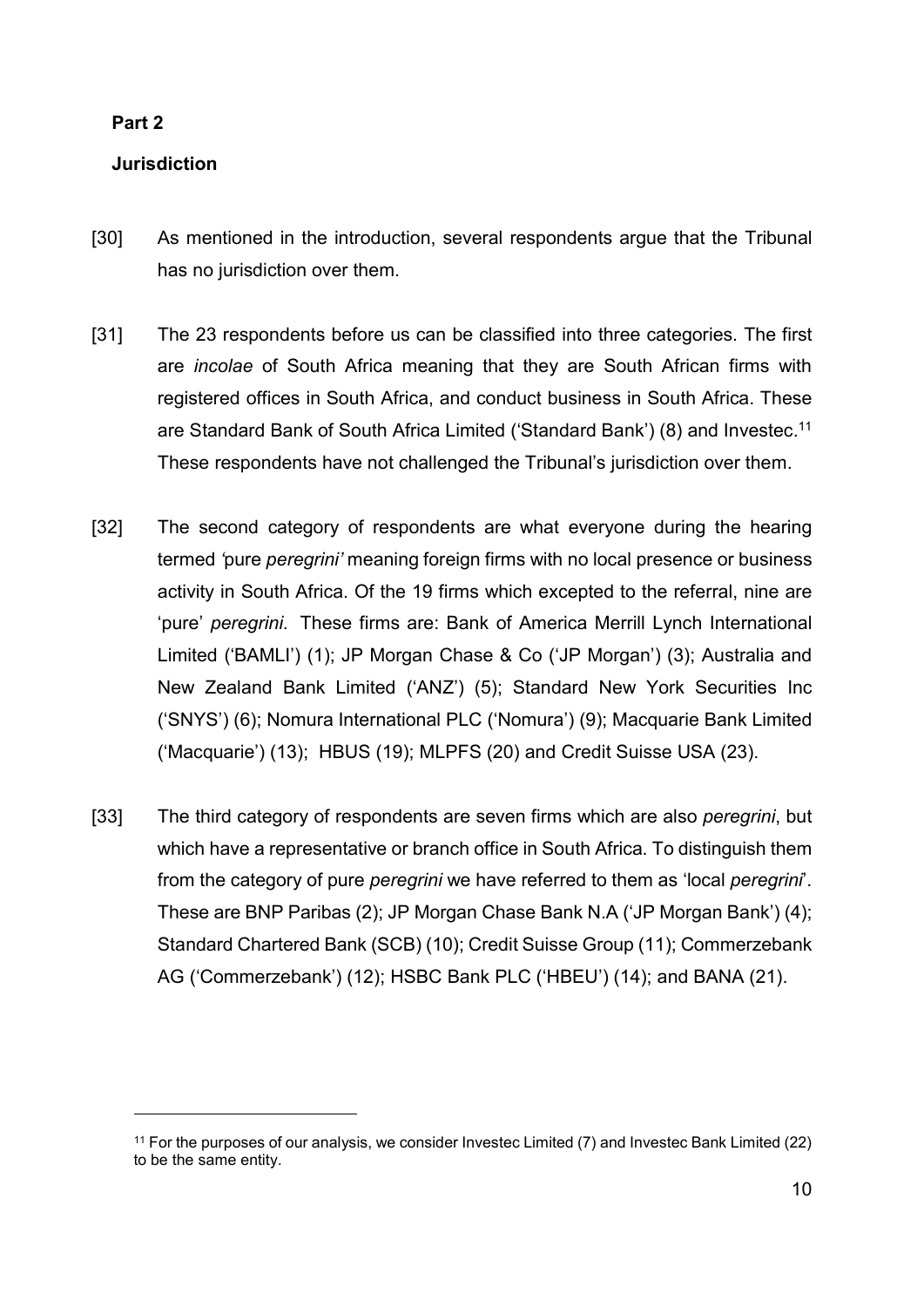[34] The respondents argue that for the Commission to succeed it must establish that the Tribunal can exercise both personal and subject matter jurisdiction over them. The pure *peregrini* argue that the Commission has established neither. The local peregrini, except for one, base their objection on lack of subject matter jurisdiction. We go on to explain these terms and how they apply to the respective categories of respondents.

#### Personal jurisdiction: General

- [35] There was general agreement on the present state of the common law governing personal jurisdiction over a peregrinus. The guiding principle here is that of effectiveness. For that reason, personal jurisdiction over a peregrinus, which has not submitted to the forum's jurisdiction, can only be achieved either where the firm has a physical presence in the country or if not, where there has been an attachment of the peregrinus' property in the country where jurisdiction is being asserted.
- [36] Since it is common cause that there has been no submission or attachment of the property of any of the pure *peregrini* this point does not need to be considered any further. The debate that remains over personal jurisdiction is whether there is some other basis for personal jurisdiction to be asserted over them, or indeed whether it is required in terms of the Competition Act.
- [37] It is best to start with the arguments advanced by the Commission on this aspect. The Commission first argued that the common law on this aspect should not be viewed as static and was evolving to meet the needs of our constitutional dispensation and a modern economy. Noting that notions of attachment had their roots in a nascent market economy where trade was typically associated with the physical movement of goods, it is not surprising that attachment was seen as a prerequisite for jurisdiction over a *peregrinus* with no presence in the forum. However, the advent of a modern economy suggests that these concepts need to be revisited. Commercial actors, as in this case, are able to trade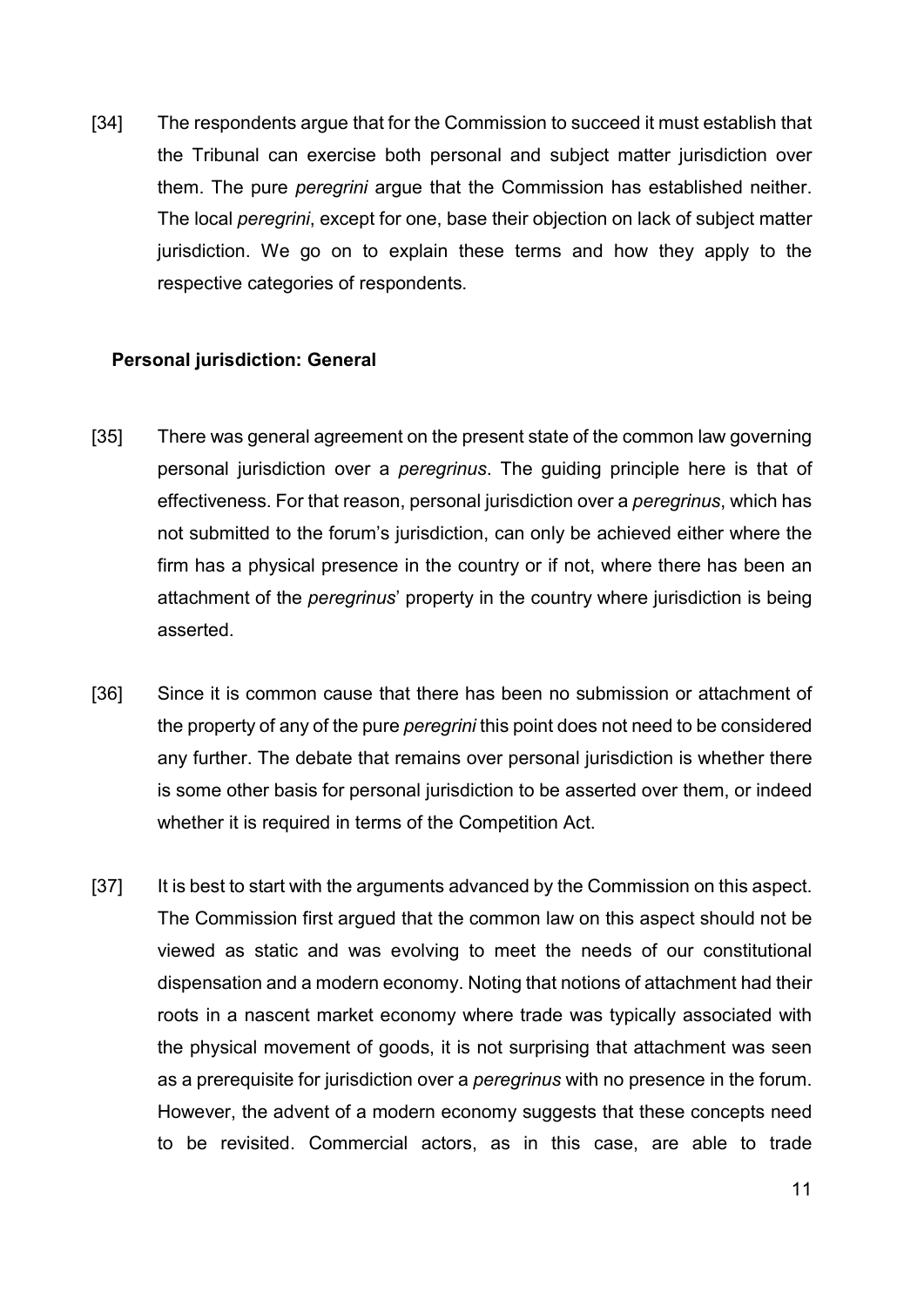instantaneously with counter parties situated in other countries using electronic communications. Payments subsequent to these trades, if necessary, can also be effected through cyberspace. In short, traders can contract with one another in other jurisdictions without having at any stage to leave their own. Yet the trades may still have an effect on the other jurisdiction. Put another way the internet has made trading possible across borders without the need for the one trading party to have any physical presence or tangible asset situated in the jurisdiction of its counterparty. Accordingly, the Commission argued the principle underlying attachment to secure jurisdiction, which is premised on effectiveness has ceased to have any economic rationale. Moreover, even if there was attachment in the forum, there may be no reasonable relationship between the amount a plaintiff seeks to enforce, and the property sought to be attached. Put differently, the invocation of attachment to found jurisdiction is now more driven by historic ritual rather than any credible claim to its effectiveness.<sup>12</sup>

- [38] The logic of this argument is very appealing. However, there is nothing to suggest that at this point in time the common law has yet evolved to recognize this. Certainly, we were not referred to any case where this had been decided.
- [39] To get around this problem, the Commission argued that some recent court decisions indicate that the common law on personal jurisdiction is in the process of change; moving away from the strict adherence to orthodox common law requirements, to a more flexible approach to asserting personal jurisdiction over peregrini.
- [40] However, there is nothing in the cases to which we were referred, to suggest that the courts have yet reached that stage in relation to attachment requirement. In

<sup>&</sup>lt;sup>12</sup> See for instance the sources cited by Prof CMJ Ryngaert who observes after noting that states still continue to consider territoriality as the basis for delimiting competences between them that: "As a result, jurisdictional analysis remains centred on territorial connections even where such connections become increasingly artificial, e.g. in the case of essentially non-territorial cyberspace, or global climate change." CMJ Ryngaert 'The Concept of Jurisdiction in International Law' in Orakhelashvili, Research Handbook on Jurisdiction and Immunities in International Law (Edward Elgar Publishing Limited) 2015 p52-53.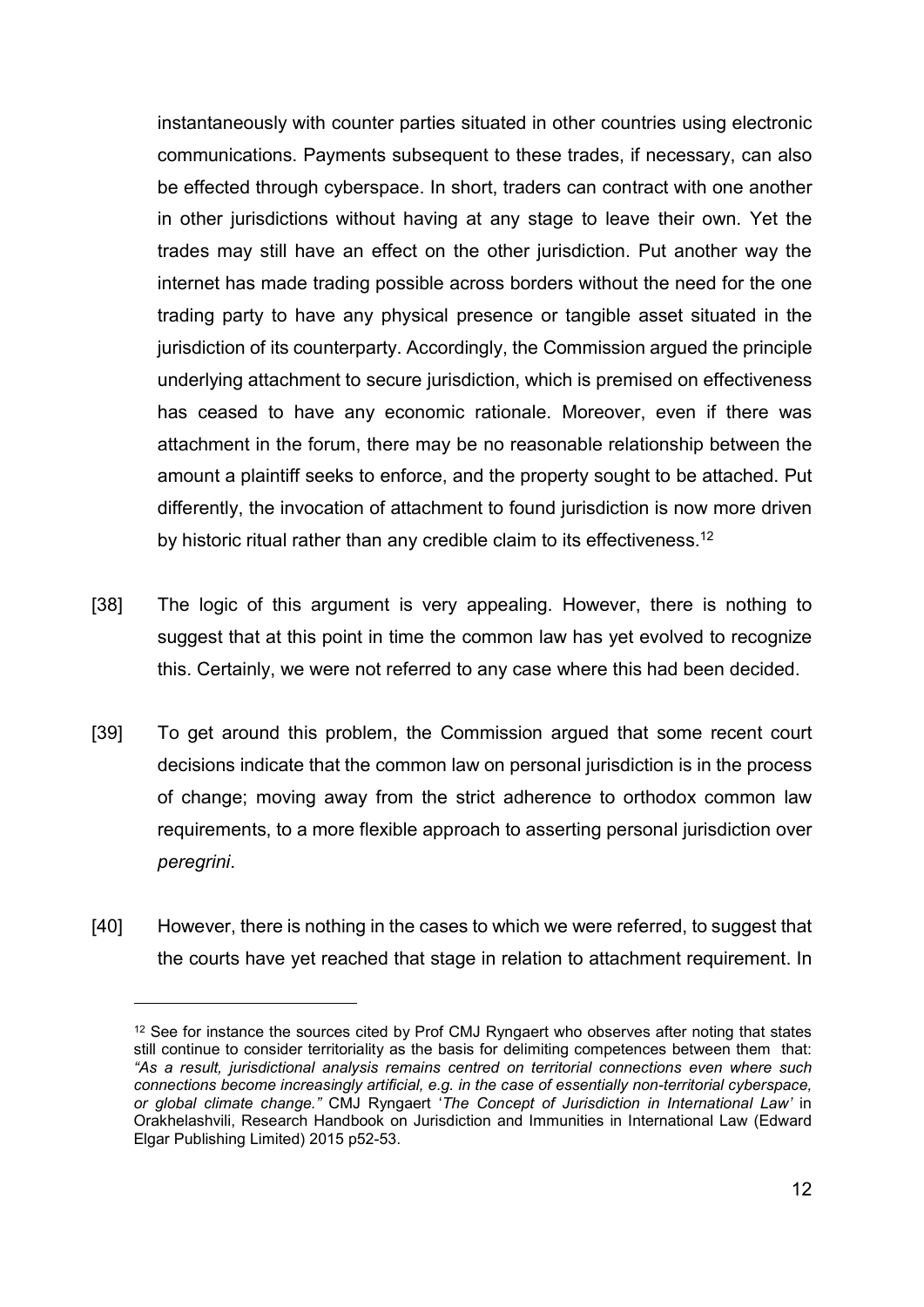Strang,<sup>13</sup> a decision by the Supreme Court of Appeal (SCA), the court found that the arrest of a person to found jurisdiction was unconstitutional. The court was thus, in this respect, altering one aspect of the common law. But the court made it clear that this finding on arrest did not alter the law on attachment as the following passage illustrates:

"Why that is important is because if arrest were unconstitutional and it were further held that in this case, and cases like it, jurisdiction can competently be established without arrest, the necessary corollary would be that it can also be established without attachment despite the need for attachment not having been an issue and despite attachment, generally not being unconstitutional. I do not mean to say that where attachment is possible it is no longer a jurisdictional requirement."<sup>14</sup>

- [41] In Strang the court also repeated the rationale for the principle of effectiveness: "… jurisdictional principles have originated because courts have always sought to avoid having to try cases when their judgments will, or could prove hollow because of the absence of any possibility of meaningful execution in the plaintiff's jurisdiction."<sup>15</sup>
- [42] However, in Strang the court also stated, and this is what the Commission sought to rely on, that jurisdiction would be sufficiently established if the foreign peregrini:

"were served with the summons while in South Africa, and in addition there were an adequate connection between the suit and the area of jurisdiction of the South African court concerned from the point of view of appropriateness and convenience of its being decided by that court." <sup>16</sup> [Our emphasis]

<sup>&</sup>lt;sup>13</sup> Bid Industrial Holdings (Pty) Ltd v Strang and Others (615/06) [2007] ZASCA 144 (Strang).

<sup>14</sup> Strang ibid para 47.

<sup>&</sup>lt;sup>15</sup> Strang ibid para 55.

<sup>&</sup>lt;sup>16</sup> Strang ibid para 56.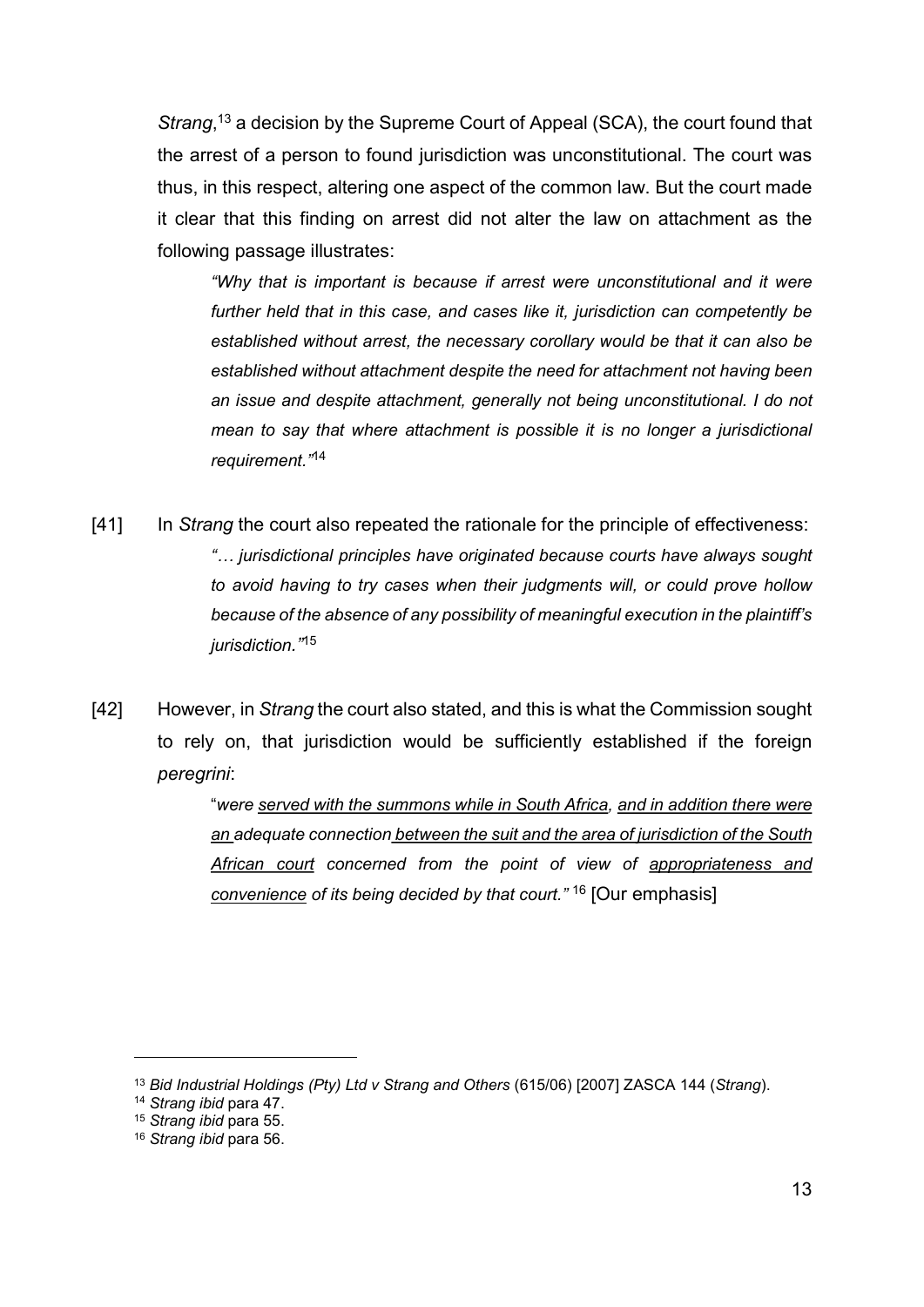- [43] The concept of an 'adequate connection' was further developed in the later case of Multi-links.<sup>17</sup> Here the *peregrinus* firm in question had no physical presence in the country and there had been no attachment of its assets in South Africa. Nevertheless, the court held it had jurisdiction over the peregrinus firm by applying a 'connecting factors' test. Apart from the fact that the peregrinus firm had accepted service on its legal representatives in South Africa the court identified eight connecting factors to the jurisdiction of a South African court.<sup>18</sup>
- [44] There was much debate between the Commission and respondents as to whether Multi-links had altered the common law on attachment and replaced it with the connecting factors test.
- [45] But none of these factors are present on the facts of this case to connect any of the pure peregrini to South African jurisdiction. This means it is not necessary for us to decide whether *Multi-links* has extended the common law on personal jurisdiction to dispense with the requirement of attachment if there are otherwise adequate connecting factors. Nor, unlike, in Strang was there service of a summons in the Republic on any of the pure *peregrini*.

<sup>&</sup>lt;sup>17</sup> Multi-links Telecommunications Ltd v Africa Prepaid Services Nigeria Ltd and Others, Telkom SA Soc Ltd and Another v Blue Label Telecoms Ltd and Others [2013] 4 All SA 346 (GNP) (Multi-Links). <sup>18</sup> The court found the following factors connecting the *peregrinus*, a firm called APSN, to the jurisdiction of a South African court, *inter alia* they were:

**APSN** had concluded the agreement which was the subject of the litigation before the court, as an incola of South Africa – this is because the agreement was entered into by APS, a company incorporated in South Africa;

APSN was a subsidiary of, and was at all material times controlled by APS and Blue Label who were both South African entities;

APSN nominated a *domicilium citandi et executandi* within the court's area of jurisdiction;

APSN agreed to an arbitration clause in the agreement, specifying that arbitration would take place in South Africa;

APSN had itself invoked the arbitration clause in South Africa in pending arbitration proceedings that preceded the court action;

Five of the six defendants (except APSN) resided within the court's area of jurisdiction;

the defendants were sued jointly and severally meaning that any judgement in favour of Multi-Links would be capable of effective execution in South Africa;

the factual events giving rise to the claim occurred mainly in the area of the jurisdiction of the court.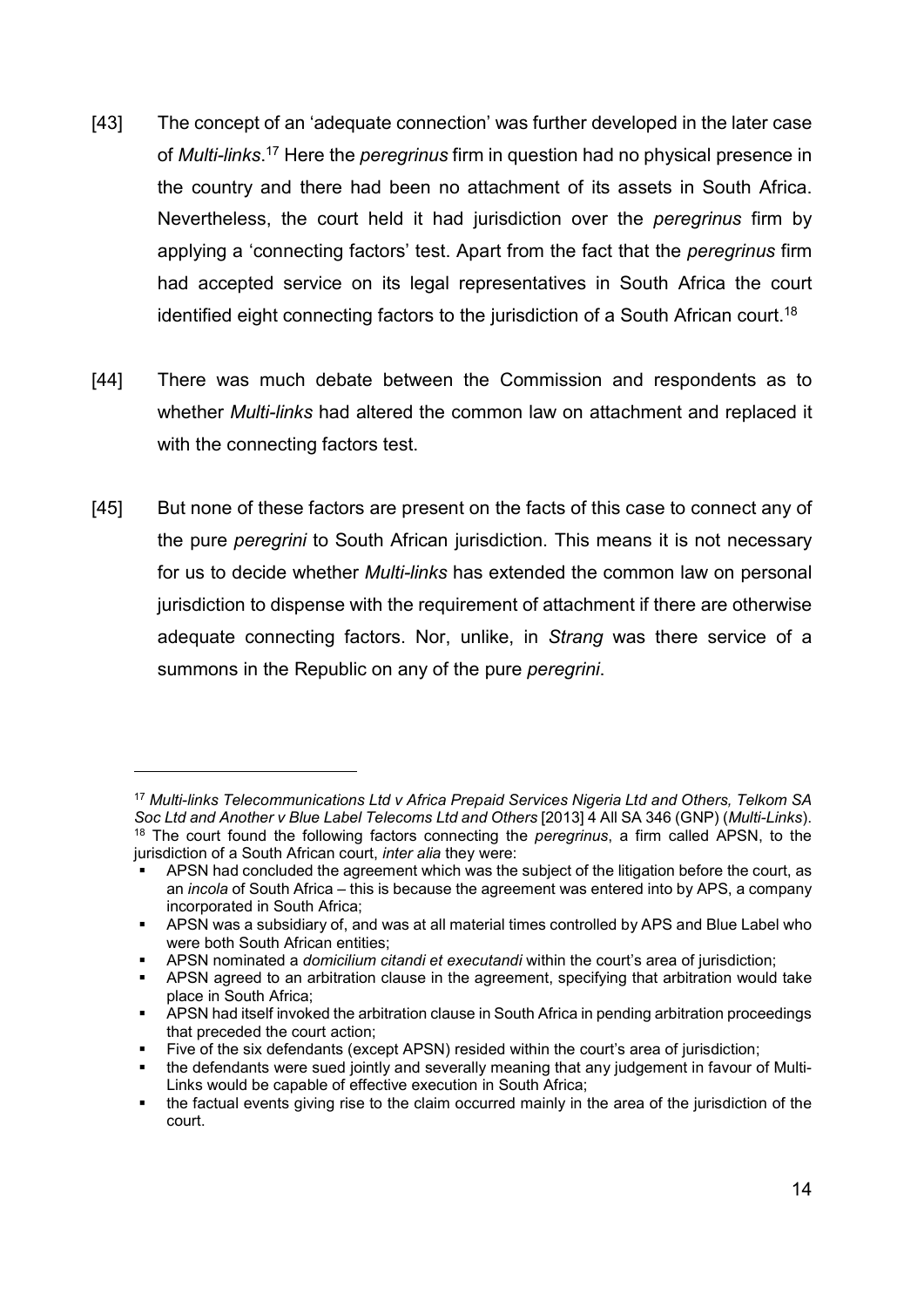- [46] Finally, the respondents emphasized that despite this appeal to a purposive approach by the Commission, the risk that a Tribunal decision could prove "hollow"- the problem referred to in Strang in the passage we cited earlier- would remain. They referred to the fact that the Commission's investigative powers could not be exercised against the pure peregrini because a summons could not be effected against them in the foreign jurisdictions. Not all these arguments were convincing as these problems would remain even if the Commission had been able to effect an attachment of property. They relate to the practicality of evidence gathering, a matter of prosecutorial discretion rather than personal jurisdiction.
- [47] However, the respondents also made the point that in terms of the Act, a Tribunal order is enforceable "...as if it were an order of the High Court".<sup>19</sup> If under common law a High Court would not have jurisdiction, it seems to follow that such an order would also be "hollow" if given by the Tribunal. At best the Tribunal's common law jurisdiction must at least be co-extensive to that of a High Court. Indeed, the latter would, because of inherent jurisdiction, have greater powers to assume jurisdiction than would a creature of statute such as the Tribunal.
- [48] The Commission next relied on an argument that section 3(1) of the Act, the section that deals with jurisdiction, impliedly dispenses with the common law requirement for personal jurisdiction. This section states:

"This Act applies to all economic activity within, or having an effect within, the Republic, except..."

[49] The Commission argued that if the requirements of this section are met then the Tribunal has jurisdiction. As we understood this argument, the Commission appeared to be contending that the statute ousts the requirement for personal jurisdiction. Cartels situated outside of our borders and with no property to attach

<sup>&</sup>lt;sup>19</sup> Section 64(1) of the Act which states that: "Any decision, judgement or order of the Competition Commission, Competition Tribunal or Competition Appeal Court may be served, executed and enforced as if it were an order of the High Court".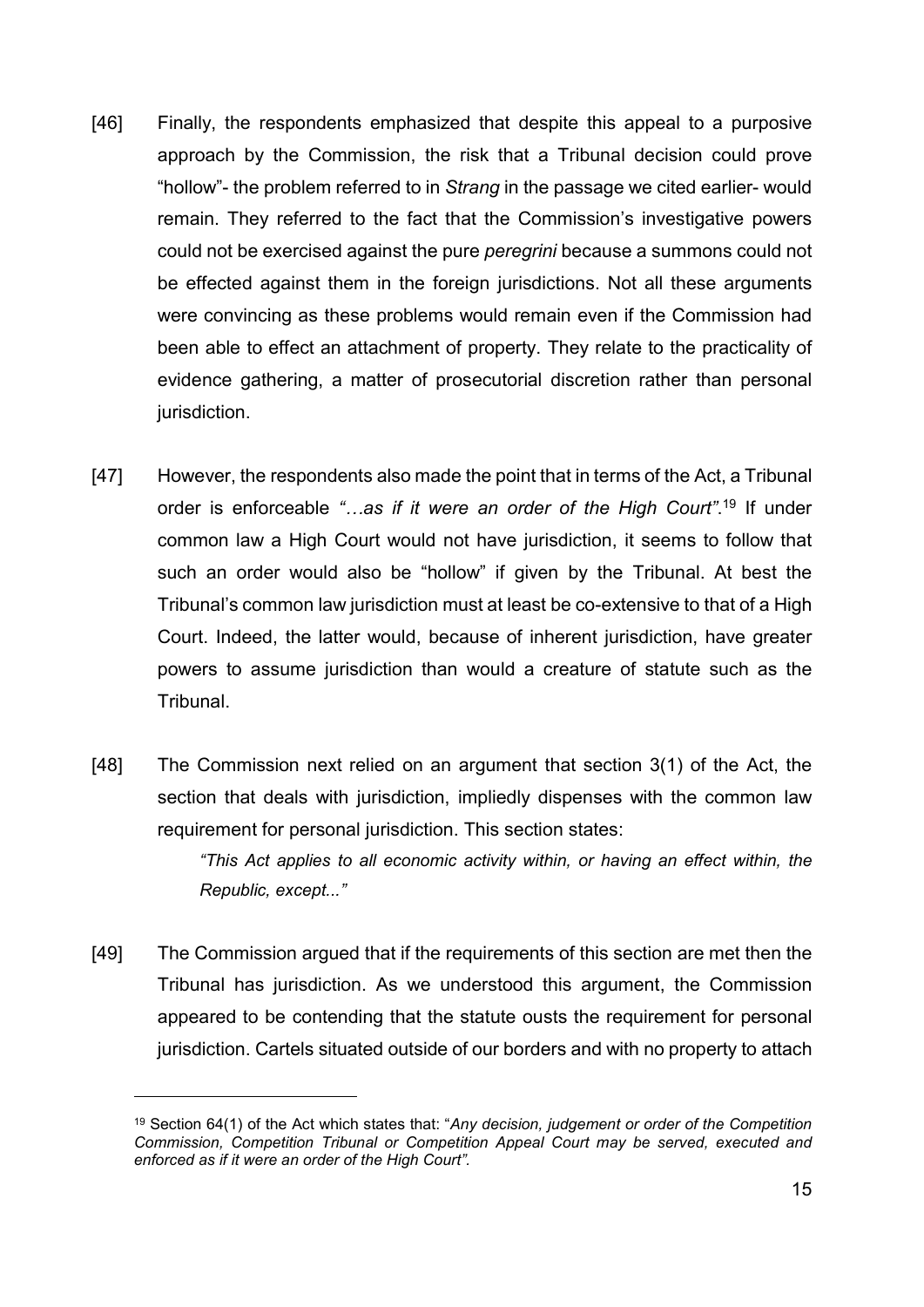in the Republic could harm our economy with impunity. For these reasons, invoking constitutional values, the competition authorities, which serve a public not private interest, must be empowered to act to achieve the purposes of the Act which include inter alia to "... provide consumers with competitive prices and product choices".<sup>20</sup>

- [50] There is no suggestion by any of the pure *peregrini* that any other country in which they are situated is asserting jurisdiction over this conduct. There is thus no problem of comity at issue in this case. This raises the question of whether in the face of an enforcement gap, a public body such as the Commission, acting in the interests of safeguarding South African consumers, can ask for jurisdiction to be exercised over conduct based only on proof of effect in the absence of personal jurisdiction.
- [51] Although the Commission did not argue this point, some writers in the international law literature have recognized what is termed a principle of subsidiarity. That is when a state with a more tenuous nexus, the so-called bystander state, could still assert jurisdiction where the State with better contacts fails to do so. According to Ryngaert:

"In economic law, especially antitrust law, the jurisdictional subsidiarity principle appears to have taken the form of an economic principle that allows for the exercise of extraterritorial jurisdiction when such would increase global welfare, in the face of inaction of States with stronger links, e.g. States condoning or even encouraging export cartels or corrupt practices.<sup>"21</sup>

[52] While we have a lot of sympathy with this argument, it is difficult to read an implied repeal of a common law requirement for personal jurisdiction into the text of the Act. Moreover, we were not given any authority where this approach has been adopted in the interpretation of any other statute.

<sup>20</sup> Section 2(b) of the Act.

<sup>21</sup> See Ryngaert (note 12 above) p70-71.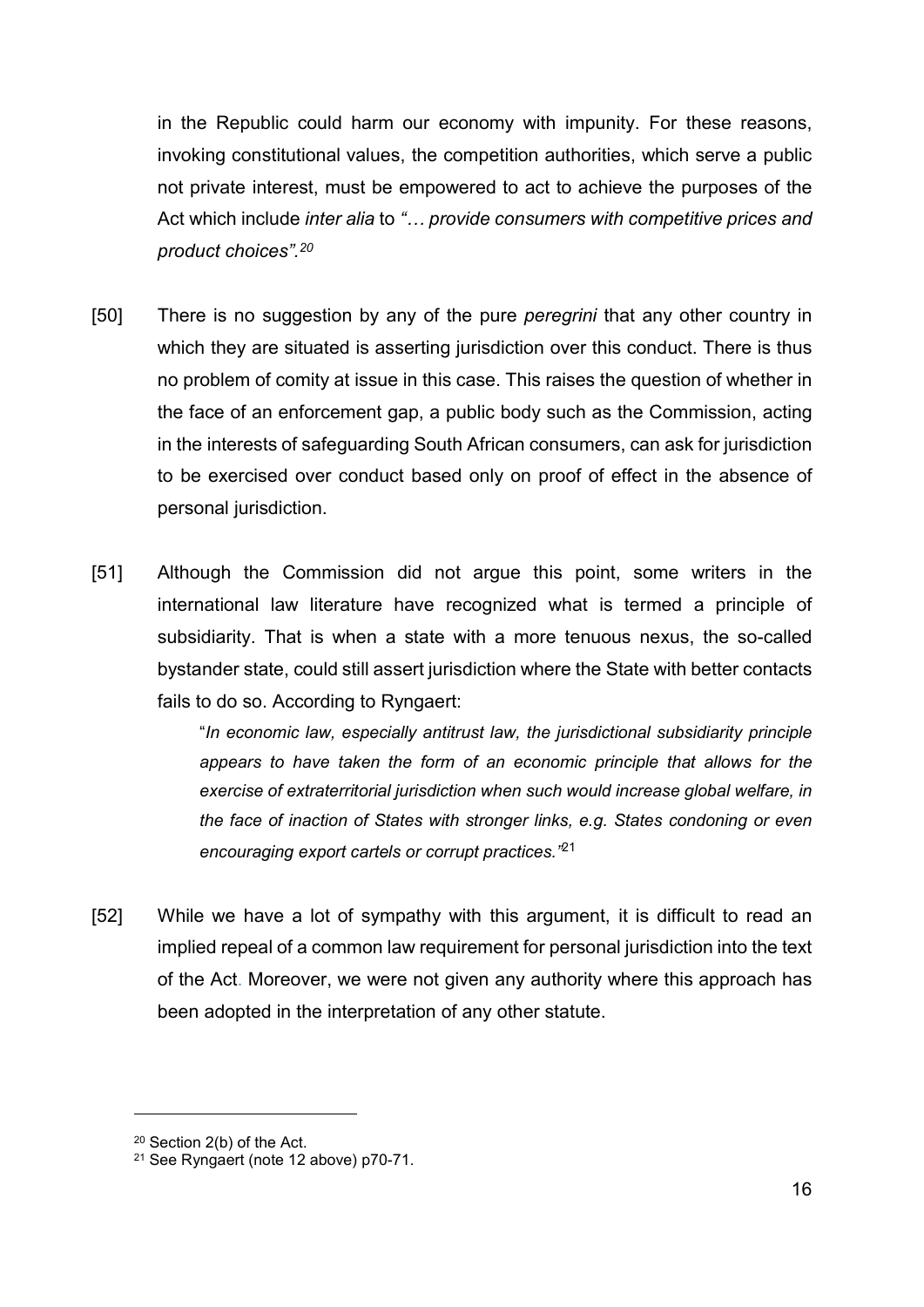- [53] Section 3(1), as the respondents in our view correctly contended, deals not with personal jurisdiction, but subject matter jurisdiction. It sets the test for what kind of economic activity would give rise to subject matter jurisdiction. It does not follow that as a result of doing so the legislature has dispensed with the requirement of personal jurisdiction. To do so would require one to read all "economic activity within or having an effect within" as a connecting factor. Since its ordinary language is more suggestive of it being a subject factor, this means if one is to follow the Commission's approach, it has to be given a dual meaning i.e. implying the legal basis for both personal and subject jurisdiction. But to do so would require an expansive interpretation. The Tribunal should be cautious in coming to such a conclusion to overturn a long settled common law requirement.
- [54] We find that there is no basis to rely on section 3(1) to dispense with the common law requirement to establish personal jurisdiction over a peregrinus.
- [55] Finally, in reply, the Commission argued that the Tribunal could still grant a declaratory order against the pure *peregrini*. This suggestion had followed questions the panel had asked of the respondents during their argument about whether the Tribunal could exercise jurisdiction over a foreign cartel for the purpose of a declaratory order.
- [56] The Commission argued that the Tribunal could give such an order. As we understood its position in final argument, it had conceded the practical difficulty of imposing a penalty remedy on the pure peregrini. This seems to have been informed by the problem of establishing whether these firms had any turnover in the Republic on which a penalty could be levied. Section 59, which deals with administrative penalties, states that a penalty must be based on the firm's turnover in, the Republic or its exports from the Republic. It is not clear if the pure peregrini would qualify for having either, otherwise no doubt the Commission would have had something to attach.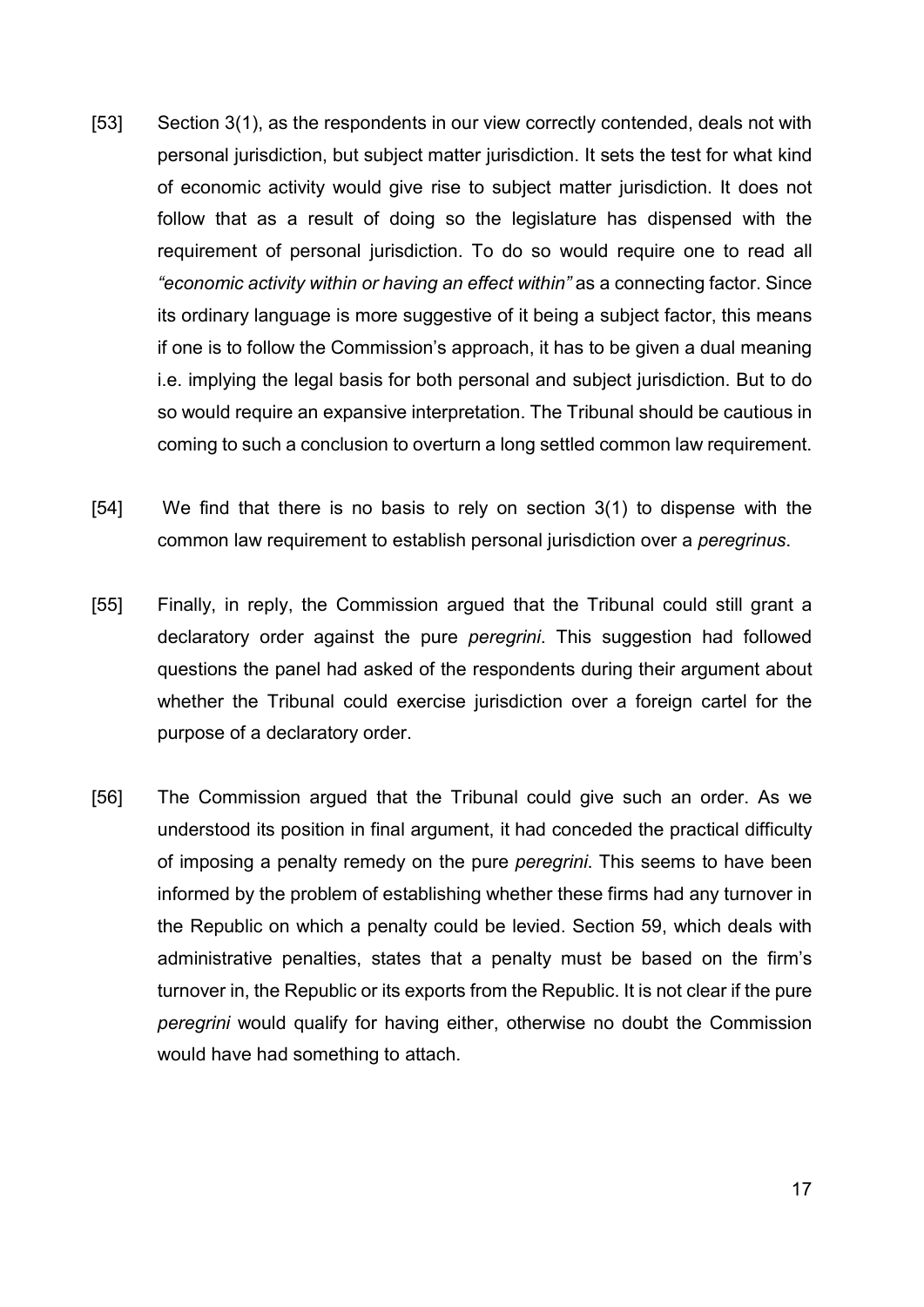- [57] The respondents argued that the principle of effectiveness applied equally to a declaratory order and hence this did not aid the Commission in avoiding the requirement to establish personal jurisdiction.
- [58] The respondents point out that a declaratory order has subsequent consequences that impact on the requirement of whether an effective order can be given. For instance, civil liability may follow by virtue of section 65 of the Act. Secondly, a declaratory order has consequences for penalising future conduct in the event of recidivism. For instance, section 59 makes a repeat offence, a factor to be taken into account, implying the possibility of greater liability for the subsequent contravention.
- [59] We agree with the respondents that a traditional declaratory order one that has civil and penalty consequences is not an order we can competently give without personal jurisdiction over a peregrinus respondent.
- [60] However, that does not mean we are barred from issuing any other form of declaratory order.
- $[61]$  If the Commission is able to establish its section  $4(1)(b)$  case against all or some of the respondents, a typical declaratory order would state which firms would have been found to have participated in that conduct. There seems to be no bar to such an order being made against any pure peregrinus firm in this case, provided the declaratory order is limited in effect. This is what we have done in paragraph 3.3.1 of our order, where we exclude the application of any such order from the provisions in the Act, relating to civil (section 65) and further penalty liability (section 59).
- [62] Is there any point in such a declarator if it has no effect? We consider that there is. Such a declaratory order is important to make in cartel enforcement because whilst the Tribunal may lack enforcement jurisdiction it is still a matter of public interest in fighting the scourge of cartels, to pronounce upon the conduct of foreign firms whose conduct has harmed South African consumers. It would be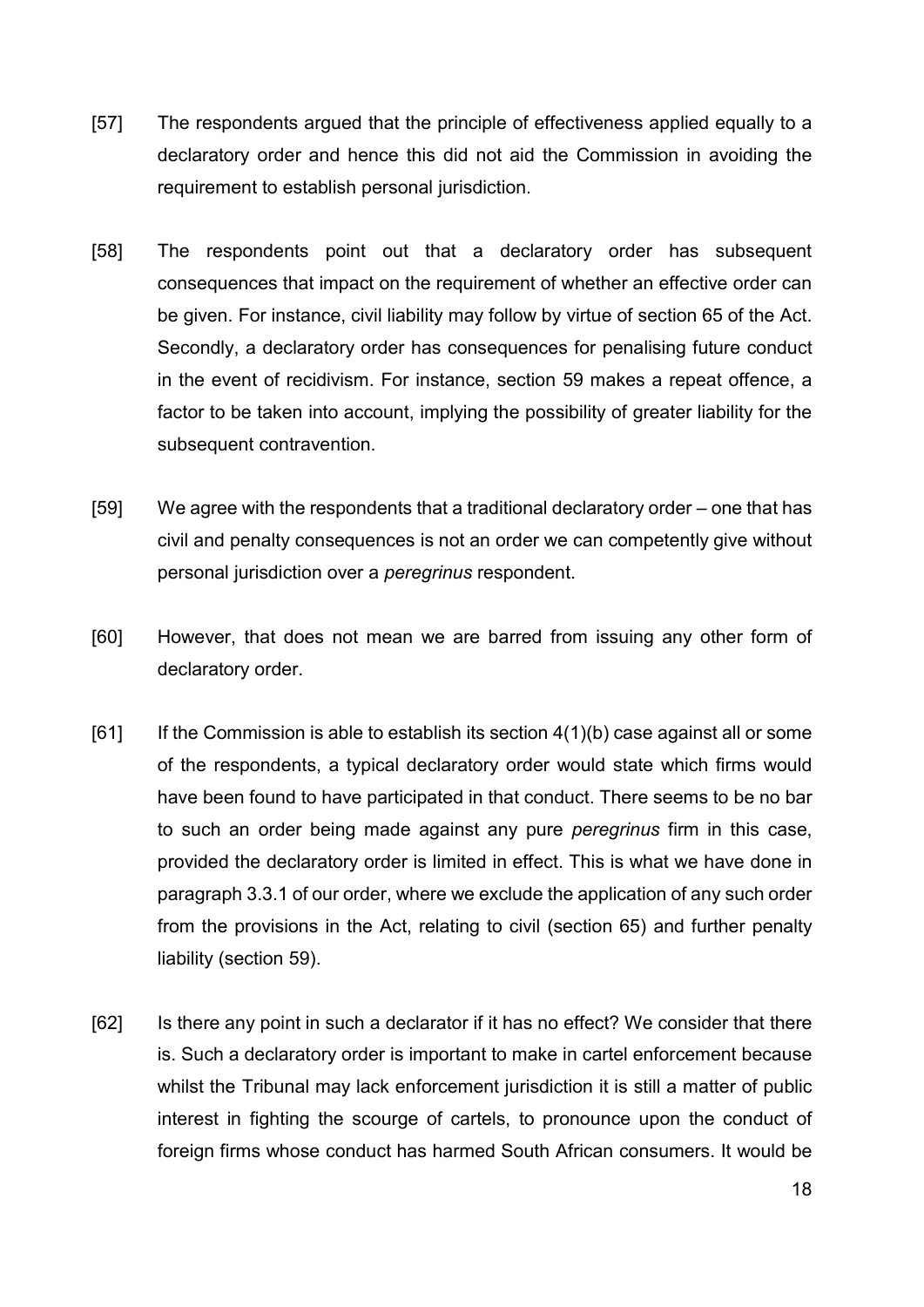wholly artificial to limit a declaratory order to include only the names of firms over whom the Tribunal has jurisdiction, when in fact the cartel also comprised firms over whom it does not have jurisdiction. The principle of effectiveness is not compromised by such an approach because the declarator does not require any subsequent enforcement action to be taken against the pure *peregrini*.

- [63] Such a declaration may also prevent problems for a civil claimant claiming damages from members of a cartel over whom there is jurisdiction. Because of the bifurcated nature of claims for damages under the Act, where the Tribunal determines liability, while a civil court determines damages with neither having overlapping jurisdiction, the framing of the declaratory order by the Tribunal is decisive for the ambit of the subsequent damages case. In terms of section 65(6)(b) of the Act, the plaintiff in the civil matter is required to file with the Registrar of the civil court a certificate from the Chairperson of the Tribunal certifying that the conduct constituting the basis for the action has been found to be a prohibited practice under the Act. The Act further provides in section 65(7) that the certificate is "…conclusive proof of its contents, and is binding on a civil court".
- [64] This means if a certificate mentioned only those firms over whom the Tribunal had jurisdiction, the certificate could prove under inclusive in a later civil trial, if the plaintiff sought to rely on evidence of agreements or communications with the pure peregrini cartel members. Note this is something different to holding those pure perigrini liable. Rather, it is evidence to assist the plaintiff to claim against those respondents over whom there was jurisdiction, by allowing the conduct to be fully certified, which means naming all those found to have participated. That this is not too fanciful a concern, is illustrated by City of Cape Town v WBHO,<sup>22</sup> a recent civil case where the issue of whether a certificate was under inclusive in the description of who participated in the cartel, was an issue. The plaintiff had attempted to amend its particulars of claim, to include the names

<sup>&</sup>lt;sup>22</sup> City of Cape Town v WBHO Construction (Pty) Ltd and Others (86873/2014) [2017] ZAGPPHC 271 (31 March 2017) (City of Cape Town).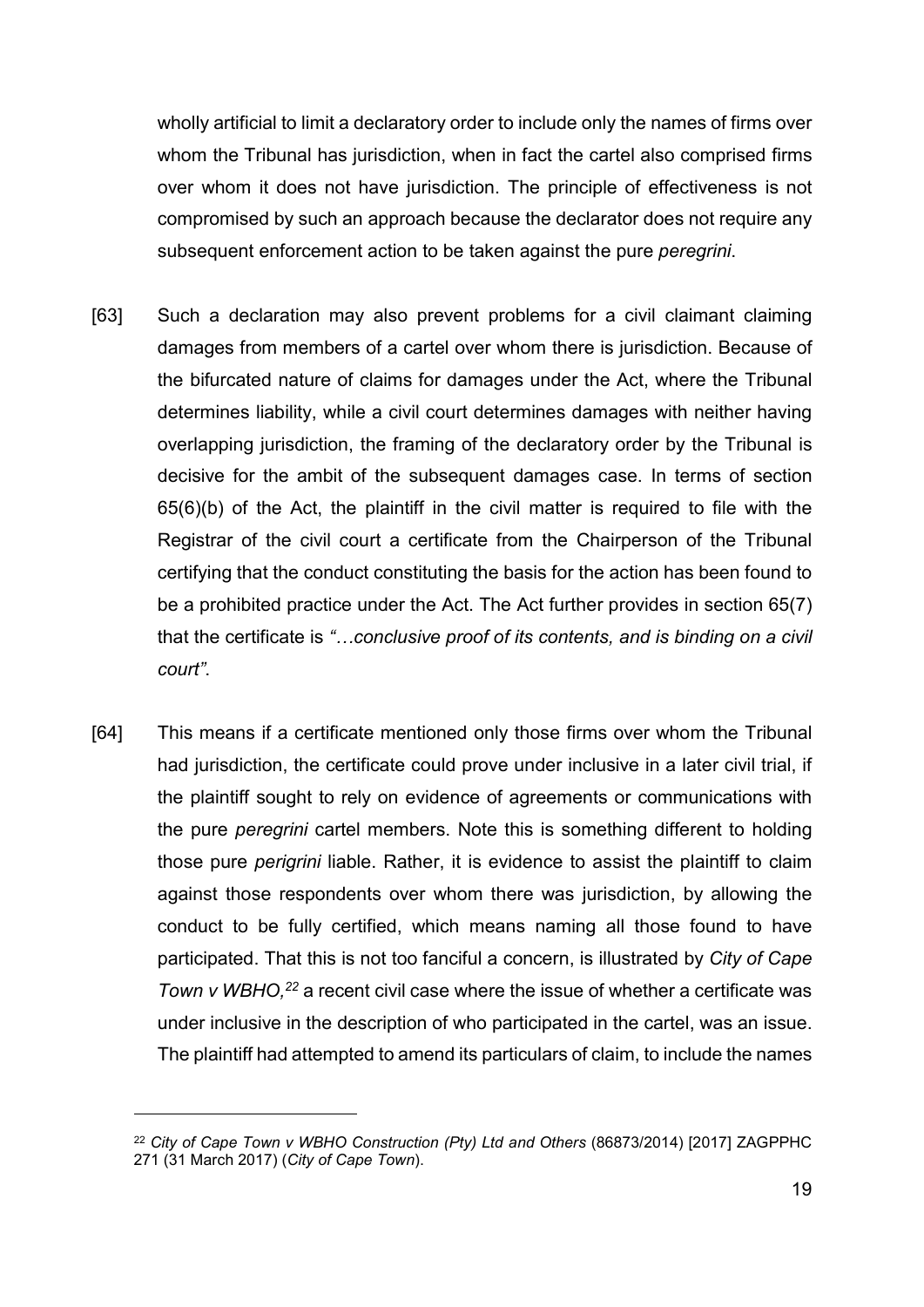of firms which it alleges were part of the cartel, but whose names did not appear in the certificate. The respondent had resisted an amendment to this effect even though it had been named and no relief was being sought against the other alleged cartelists. While the High Court allowed the amendment and did not take an overly technical approach to the problem, later courts may see the matter differently.<sup>23</sup>

- [65] Including the names of firms who participated in a cartel, despite the Tribunal not having jurisdiction over them, by making a declaratory order of the limited scope contemplated above, strikes a balance between considerations of effective jurisdiction, the public interest in fighting cartels, and the rights of private plaintiffs not to have their claims against firms over whom we have jurisdiction compromised on technical grounds.
- [66] In making this order we recognise that all the pure *peregrini* respondents would retain the rights of any other respondent over whom we have jurisdiction to defend themselves against such an order, which would, if given, have reputational consequences for them. Whether they wish to participate on this basis is obviously their choice.

## Personal jurisdiction – local peregrini

- [67] We now consider whether we have jurisdiction over the so called local *peregrini*.
- [68] Seven of the respondents are alleged to be local peregrini because they have some form of presence in South Africa.

 $23$  See City of Cape Town (note 22 above). In that case the problem arose because the case was based on a consent agreement which was under inclusive of its description of the cartel participants. It appears the amendment was required so the plaintiff could more fully narrate its claim. Against the objection of the defendant (who had been cited in the declaratory order) the court allowed the amendment.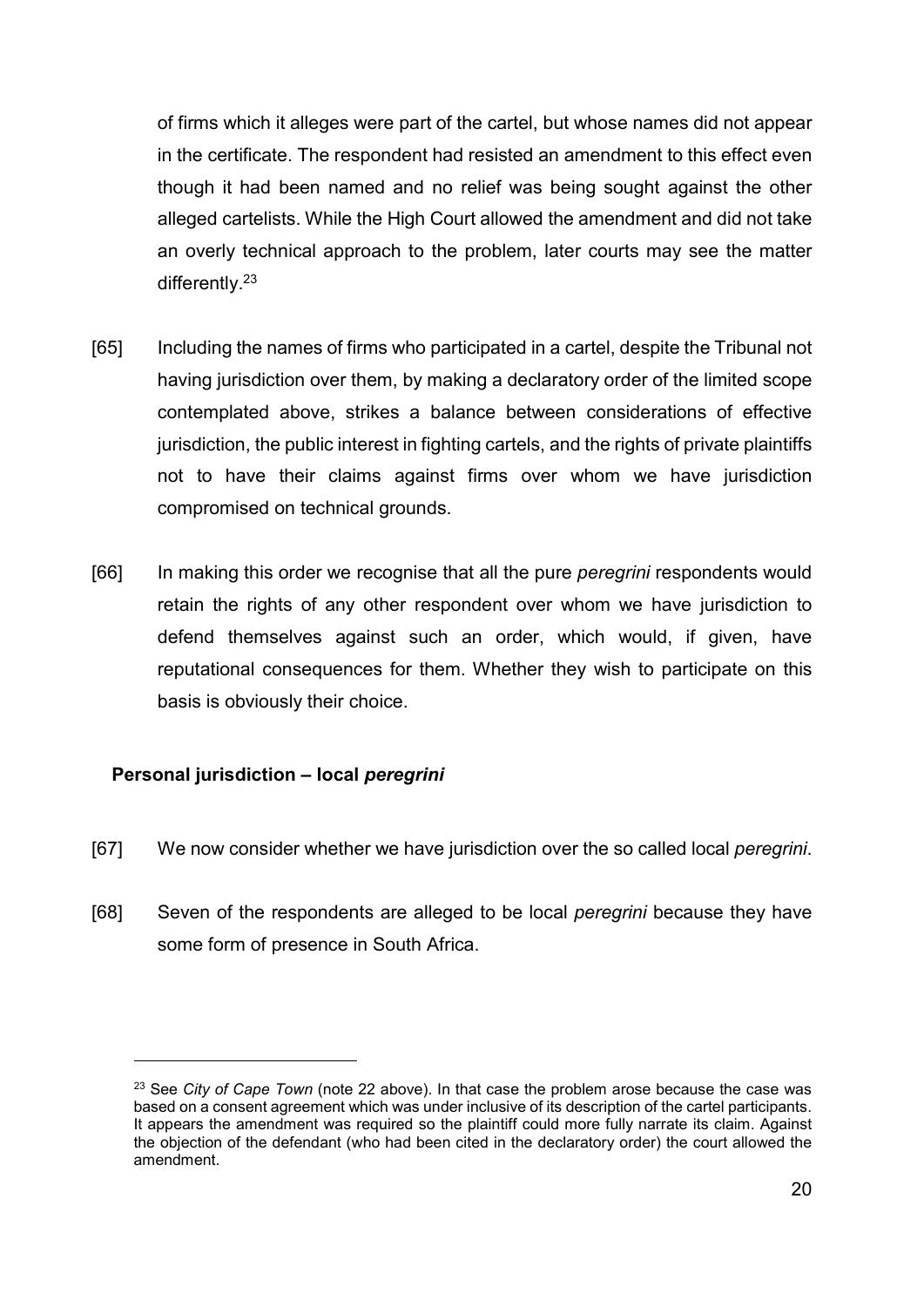- [69] Out of these firms, four have a local branch in South Africa and are registered as authorised dealers in terms of the Banks Act. They are:
	- 69.1 BNB Paribas (2);
	- 69.2 JP Morgan Chase Bank (4);
	- 69.3 SCB (10); and
	- 69.4 HBEU (14).<sup>24</sup>
- [70] The remaining three the Commission alleges have what is termed a representative office in South Africa. They are:
	- 70.1 Credit Suisse Group (11);
	- 70.2 Commerzbank (12); and
	- 70.3 BANA (21).<sup>25</sup>
- [71] Under the common law a court has jurisdiction over a *peregrinus* that conducts business in South Africa in respect of any cause of action which arose out of its activities here.
- [72] The four respondents which are registered as authorized dealers do not place in dispute that by virtue of this they carry on business in South Africa.
- [73] The argument became more complicated in respect of the other three. At least one of them argued that mere existence of a local office was insufficient to meet the requirement that the firm carried on business in South Africa.
- [74] This argument hinged on the provisions of the Banks Act.<sup>26</sup> That Act states that a foreign bank may not establish a "...representative office in the Republic without having previously obtained the consent of the Registrar"<sup>27</sup>

<sup>24</sup> See March affidavit para 13, Record p59.

<sup>25</sup> December affidavit para 36, Record p78.

<sup>26</sup> Act 94 of 1990.

<sup>&</sup>lt;sup>27</sup> See section 34(1) which states: An institution which has been established in a country other than the Republic and which lawfully conducts in such other country a business similar to the business of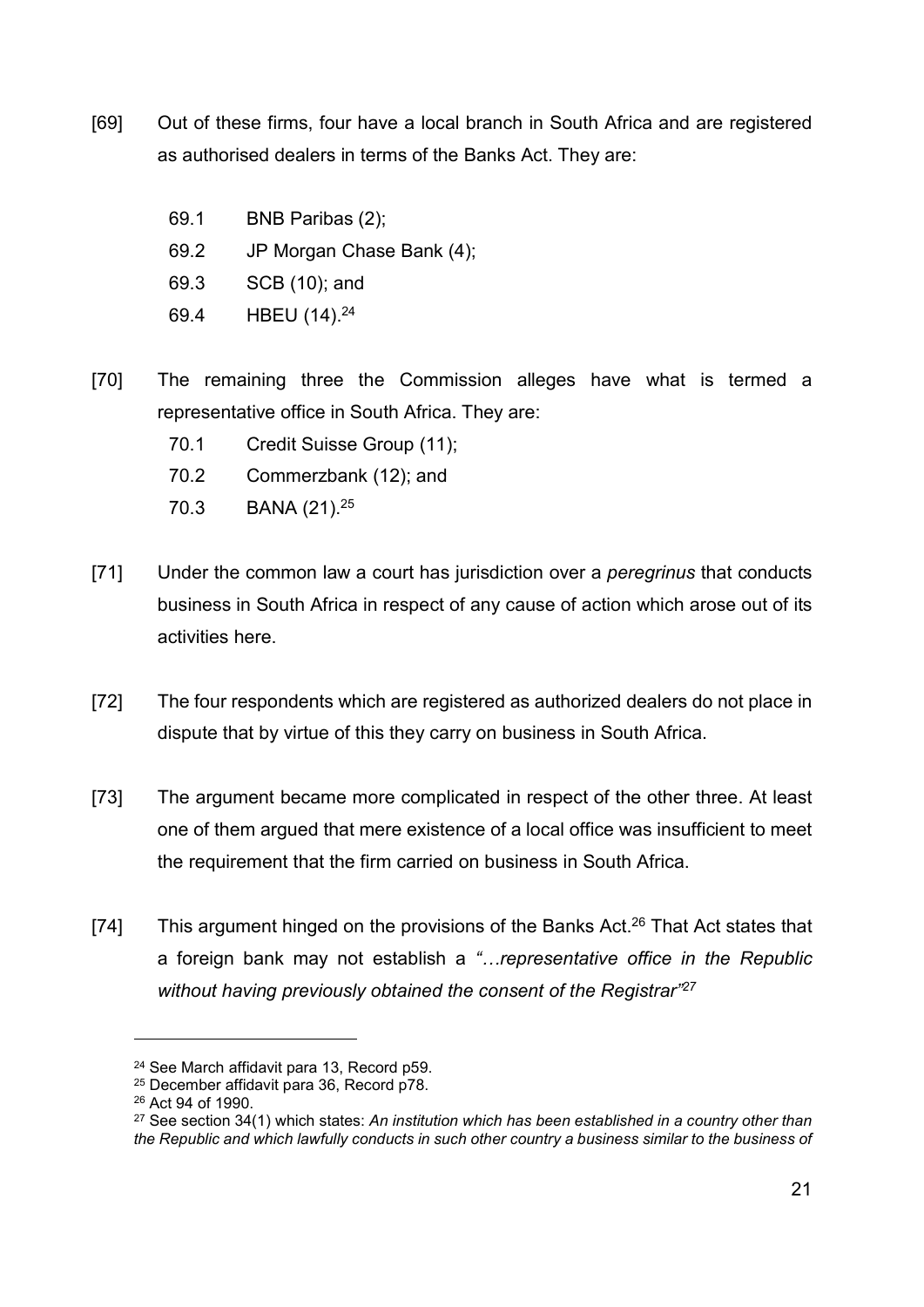- [75] But in terms of section 34(4) of the Banks Act a representative office may not conduct the business of a bank in South Africa.
- [76] It follows, so it was argued, for these local *peregrini* that if they were banks which could not conduct the business of a bank in South Africa, they were not for jurisdiction purposes, conducting a business in South Africa.
- [77] However, there is nothing in the Banks Act which precludes a representative office from carrying on business in South Africa as long as it is not the business of a bank. If it were otherwise there would be no point in requiring foreign banks to register their representative office.
- [78] The term representative office is defined in the Banks Act in relation to a foreign institution as "…premises situated within the Republic from which the business referred to in section 34(1) and conducted by such foreign institution in the other country is promoted or assisted in any way".
- [79] Case law suggests that the jurisdictional requirement of carrying on business is satisfied if the foreign corporation is permitted to do business in the local forum.
- [80] In an American case that has been cited with approval in South African case law ever since, the following was stated very succinctly:

"Where a corporation created in one jurisdiction is permitted to do business in another, it is deemed to be resident and subject to the jurisdiction of the courts of the latter, in all matters founded upon contracts made or causes of action arising there.<sup>"28</sup>

a bank (hereinafter in this section referred to as a foreign institution), may not establish a representative office in the Republic without having previously obtained the written consent of the Registrar.

 $^{28}$  Aldrick v Anchor Coal Co. 41 Am. State Rep. 831 as cited in Appleby (Pty) v Dundas Ltd 1948(2) SA 905 (E) and again with approval in Bisonboard Ltd v K Braun Woodworking Machinery (Pty) Ltd 1991 (1) SA 482, and L and Another v Minister of Home Affairs and Others 2015 (4) SA 197 (GJ) at para 91.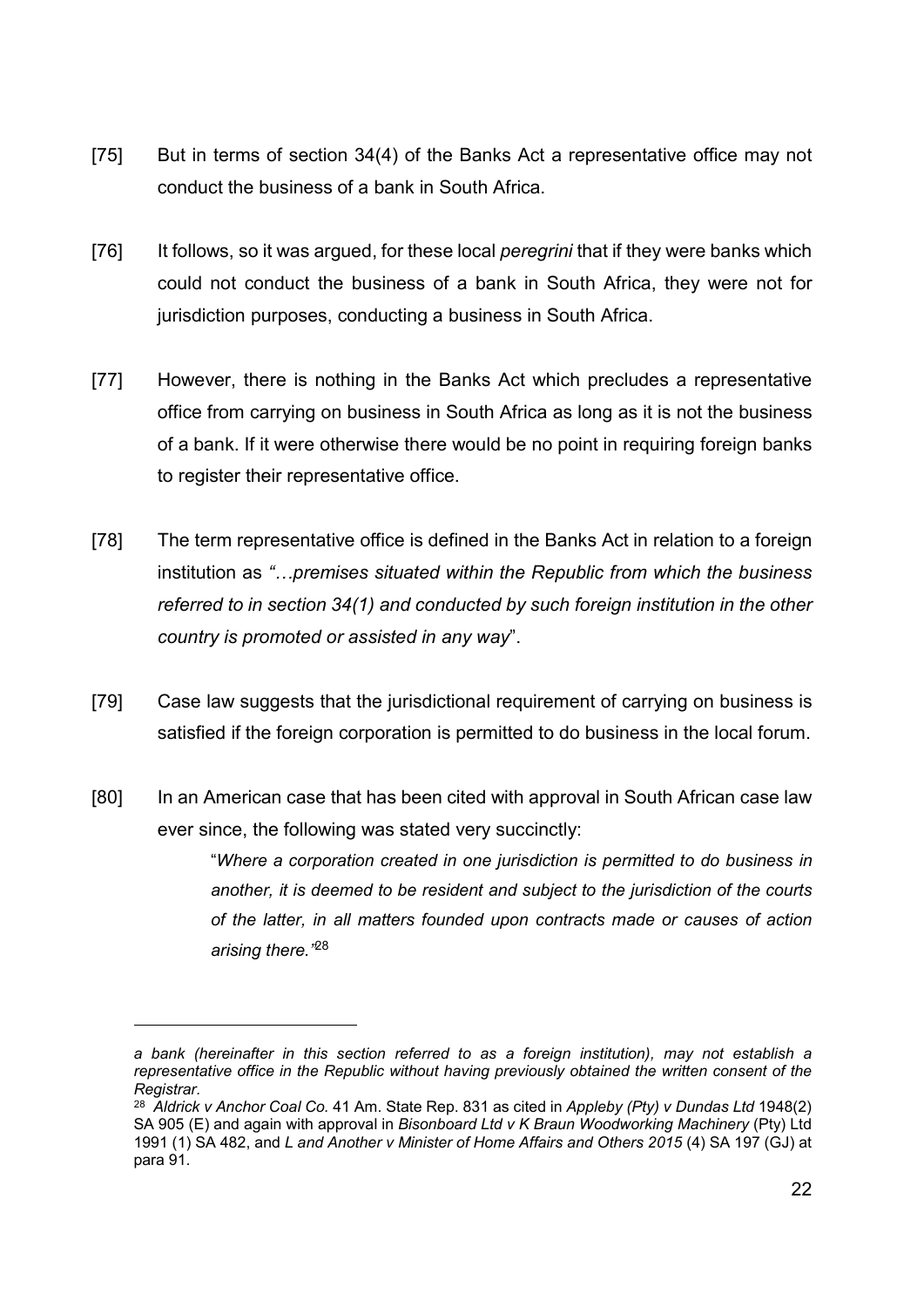- [81] The Banks Act makes it clear that a representative office, is an office where the business of the foreign institution is promoted or assisted. This, put in different words, is carrying on business.
- [82] There is no common law authority that we were referred to which has held that the requirement of carrying on business means business of the same nature as that that gave rise to the cause of action. The fact that these respondents do not conduct currency exchange transactions or may not accept deposits as a typical bank would in South Africa is not a prerequisite for purposes of jurisdiction. All that is required of a respondent is that it carries on a business in South Africa.
- [83] We therefore find that the Commission has alleged sufficient facts to establish the Tribunal's personal jurisdiction over the seven local peregrini.

#### Subject matter jurisdiction

- [84] Recall that to establish jurisdiction over a *peregrinus* the requirements of both personal jurisdiction and subject matter jurisdiction must be met.
- [85] All the *peregrini* respondents argue that the Tribunal does not have subject matter jurisdiction over them. Since we have found that the we do not have personal jurisdiction over the pure peregrini this topic remains relevant only for the seven local peregrini.
- [86] The essence of the argument is that the Commission has not pleaded the necessary facts to establish subject matter jurisdiction over the firms.
- [87] To reduce the argument to its simplest form: If two foreign based traders are involved in a cartel, the Tribunal will only have subject matter jurisdiction if the cartel has, in the language of section 3(1), an economic effect in South Africa.
- [88] Effects based jurisdiction is not a new problem for courts grappling with jurisdiction in competition law cases to decide.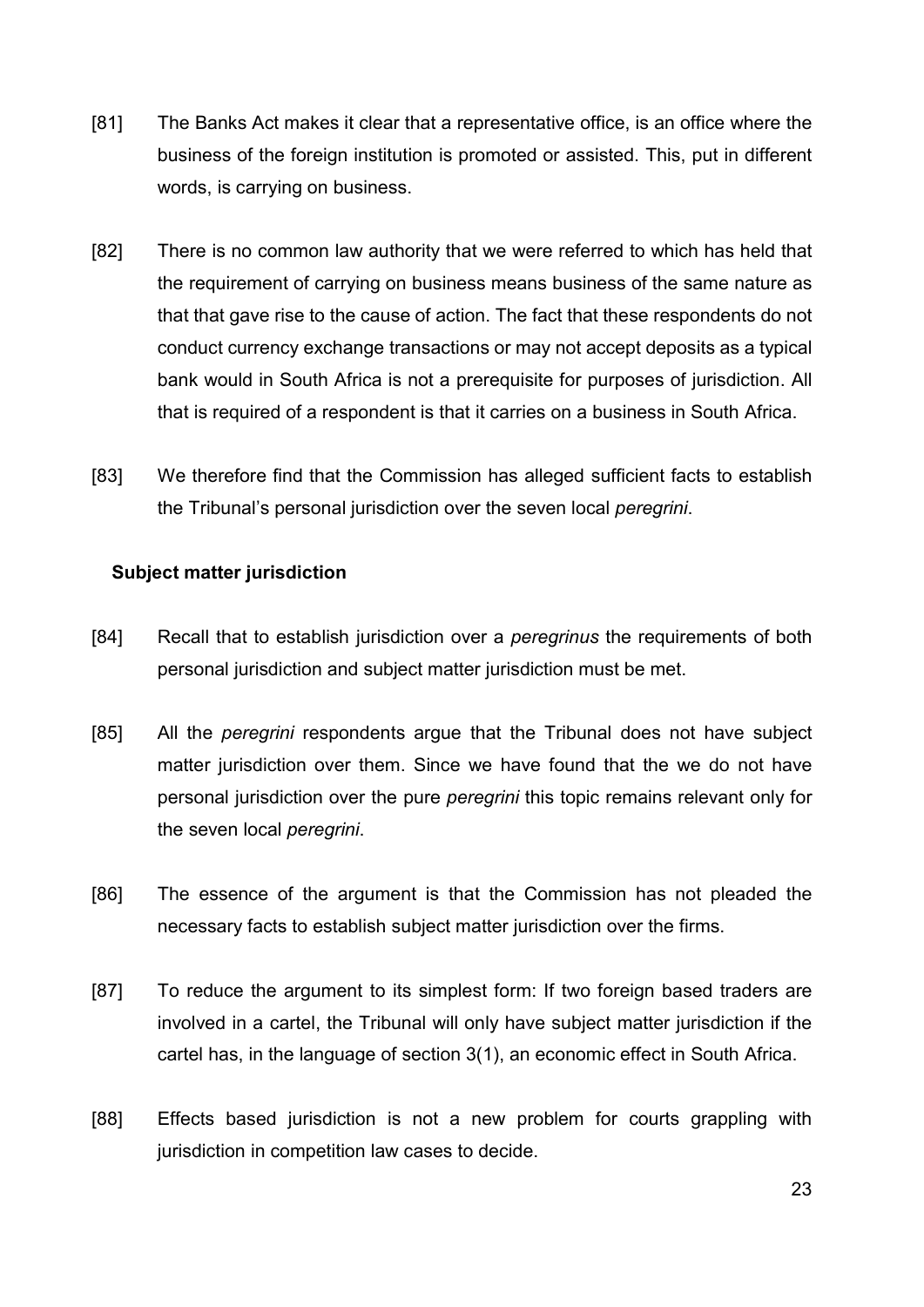- [89] The dilemma is best summed up in a quote from American academic Professor Eleanor Fox who stated: "Competition law is national, markets are global, there is the rub."<sup>29</sup>
- [90] Put differently what is being said is that cartel effects may spill over borders, but competition enforcement is limited by borders.
- [91] Nevertheless, courts in competition cases have applied the effects doctrine to address these problems.
- [92] Perhaps most influential as a doctrine has been the United States' test for effects.
- [93] Under the US Foreign Trade Antitrust Improvement Act of 1982 (FTAIA), the Sherman Act does not apply to conduct involving trade or commerce with foreign nations unless it meets the effects exception test. As the US DOJ and FTC guidelines explain:

"What is commonly referred to as the FTAIA's 'effects exception' brings such conduct back within the reach of the Acts if the conduct has direct, substantial and reasonably foreseeable effect on commerce within the United States, US import commerce or the export commerce within the United States, US import commerce, or the export commerce of a US exporter, and that effect gives rise to a claim.<sup>"30</sup> [Our emphasis]

[94] Similar language has been used by courts in Europe. Thus, in *Intel*,  $31$  the General Court explained that in European case law, two approaches had been followed to establish jurisdiction, consistent with the rules of public international law; the principle of territoriality and the qualified effects test. Under the territorial principle

<sup>&</sup>lt;sup>29</sup> E.M. Fox National law, global markets, and Hartford: Eyes wide shut Antitrust Law Journal Vol. 68, No. 1 (2000), pp. 73-86 at page 73.

<sup>&</sup>lt;sup>30</sup> US Department of Justice and Federal Trade Commission Antitrust Guidelines for International Enforcement and Cooperation Issued 13 January 2017 p21.

<sup>31</sup> Intel Corporation v Commission Case T-286/09 ECLI:EU:T:2014:547 (Intel).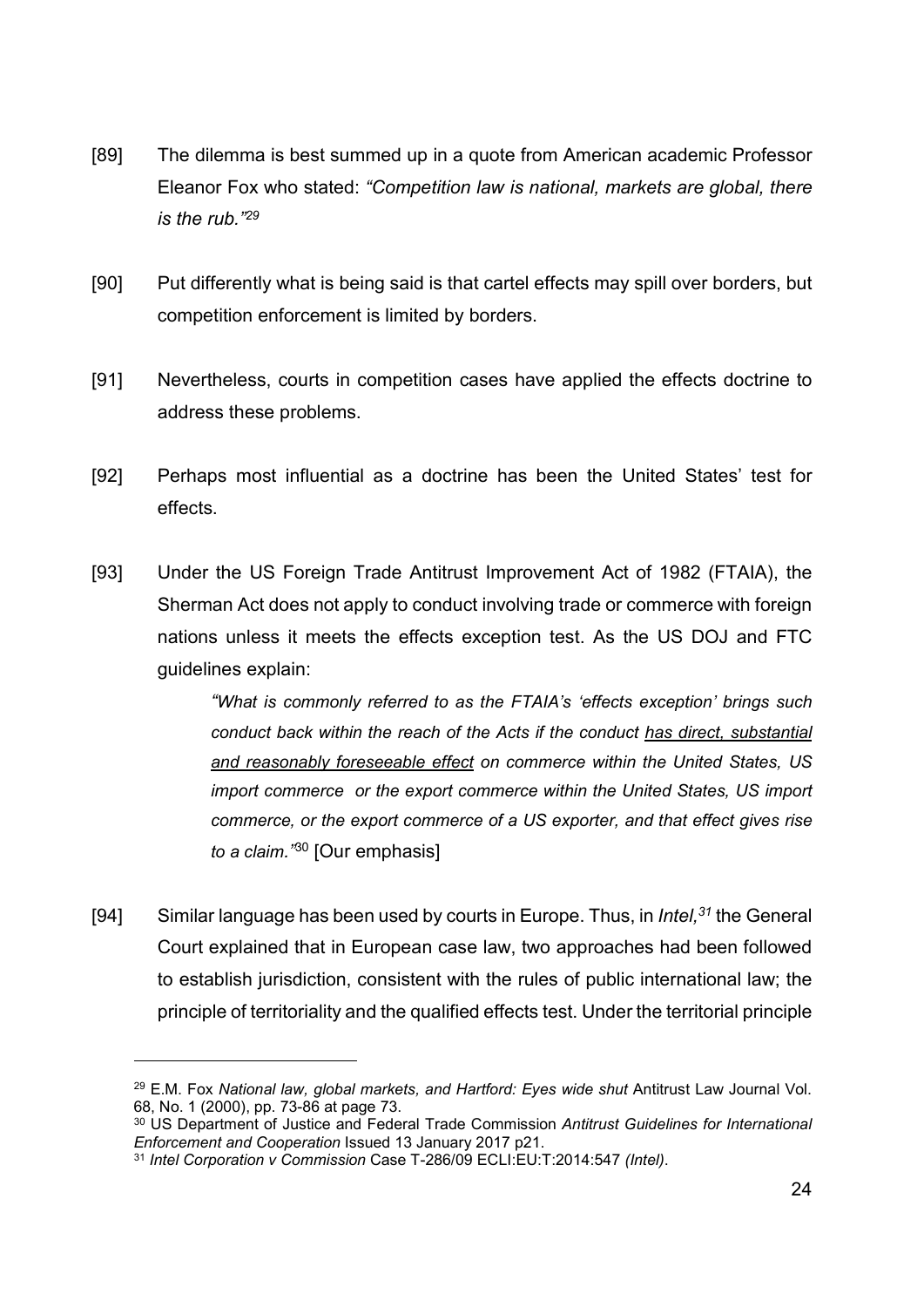courts held that conduct had two elements – the formation of an agreement and its implementation. Even if only the implementation took place within the territory of the forum the courts would still find they had jurisdiction over the conduct, otherwise as the court explained "… the result would obviously be to give undertakings an easy means of evading those prohibitions."<sup>32</sup>

- [95] The General Court then went on to discuss the second approach, the effects test as qualified in the case law. This history, the court explained, can be traced back to a case in which the issue was whether EU merger regulation applied to a concentration (merger). In Gencor, decided in 1999, the court explained the test was whether it was foreseeable the proposed concentration would have an immediate and substantial effect in the European Union.<sup>33</sup> This was the test then adopted by the General Court in Intel, even though this was an abuse of dominance case.
- [96] The case went on appeal to the European Court of Justice, but on this point that court affirmed the correctness of this approach holding:

" ..as the General Court held …the qualified effects test allows the application of EU competition law to be justified under public international law when it is foreseeable that the conduct in question will have an immediate and substantial effect in the European Union.<sup>734</sup> [Our emphasis]

[97] The European test and the US test, on the face of it, are similar, but there are subtle differences. First, under the US test, 'direct, substantial and reasonably foreseeable' are each self-standing criterion. Under the EU test, the criterion of foreseeability is given its content by the two other criteria – an effect that immediate and substantial. Second, the EU has preferred the term 'immediate' to the term 'direct' that the US statute uses. But in most cases these distinctions may be insignificant.

<sup>32</sup> ibid paras 231-232.

<sup>33</sup> Gencor v Commission Case T-102/96 [1999] ECR II-753 para 90.

<sup>&</sup>lt;sup>34</sup> Intel Corporation v European Commission Case C-413/14 P ECLI:EU:C:2017:632 para 49.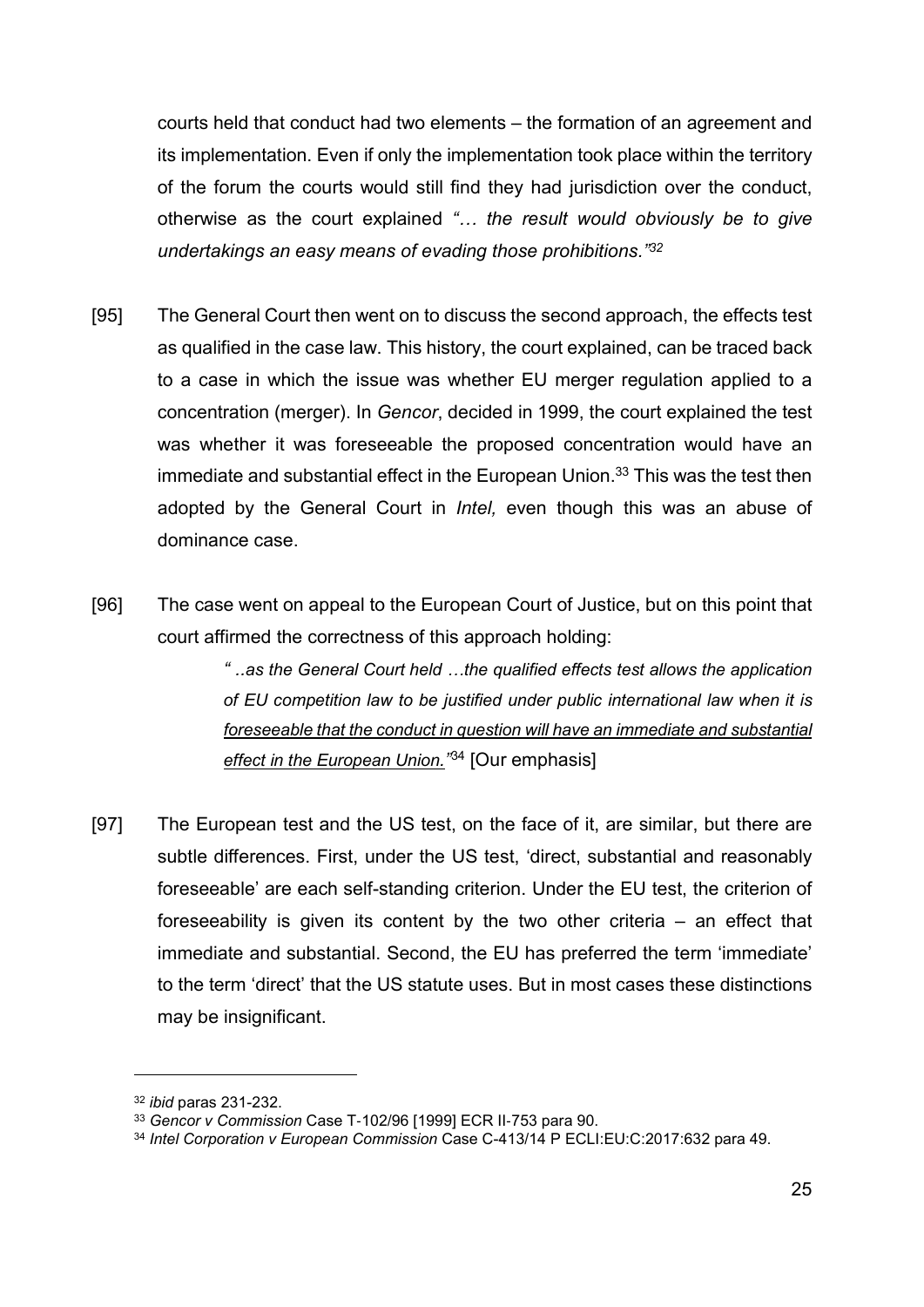[98] Our courts in South Africa have nevertheless in a case decided on exception, had cause to consider the content of the effects test. In Ansac<sup>35</sup> the Competition Appeal Court had been referred not to the text of the FAIA Act but to the US Restatement (Third) of the Foreign Relations Law of the United States. The court went on to state:

> "The question is not whether the consequences of the conduct is criminal or, for that matter, anticompetitive, but whether the conduct complained of has 'direct and foreseeable' substantial consequences within the regulating country.<sup>186</sup> [Our emphasis]

- [99] Although Ansac went on appeal to the SCA, the SCA did not pronounce further on this point, but it did seem to approve of the CACs' reasoning on a related point that the section 3(1) enquiry did not involve a question of whether the effects were positive or negative. Nevertheless, it quoted with approval the following from the CAC decision that the issue was: "... merely whether there are sufficient jurisdictional links between the conduct and the consequences.<sup>"37</sup>
- [100] We can therefore assume that our law follows the same approach as does US law and European law to subject matter jurisdiction for competition law cases. More specifically that through the lens of section 3(1) we adopt an effects-based test that is qualified. Perhaps the clearest formulation to adopt is that of the EU in *Intel viz*, that it is *foreseeable that the conduct will have a direct or immediate.* and substantial effect in the Republic. (Note we have used both the words 'direct' as does the CAC in Ansac and 'immediate' as is used in the EU. While there is some overlap in the language, there are some cases in which the facts fit the one concept better than the other. We explain this more fully below when we

<sup>35</sup> American Natural Soda Ash Corporation and Another v Competition Commission 2003 (5) SA 663 (CAC).

 $36$  *ibid* para 18.

<sup>&</sup>lt;sup>37</sup> See American Natural Soda Ash Corporation and Another v Competition Commission of South Africa [2005] 3 All SA 1 (SCA) (13 May 2005) para 29 quoting para 18 of the CAC decision with approval.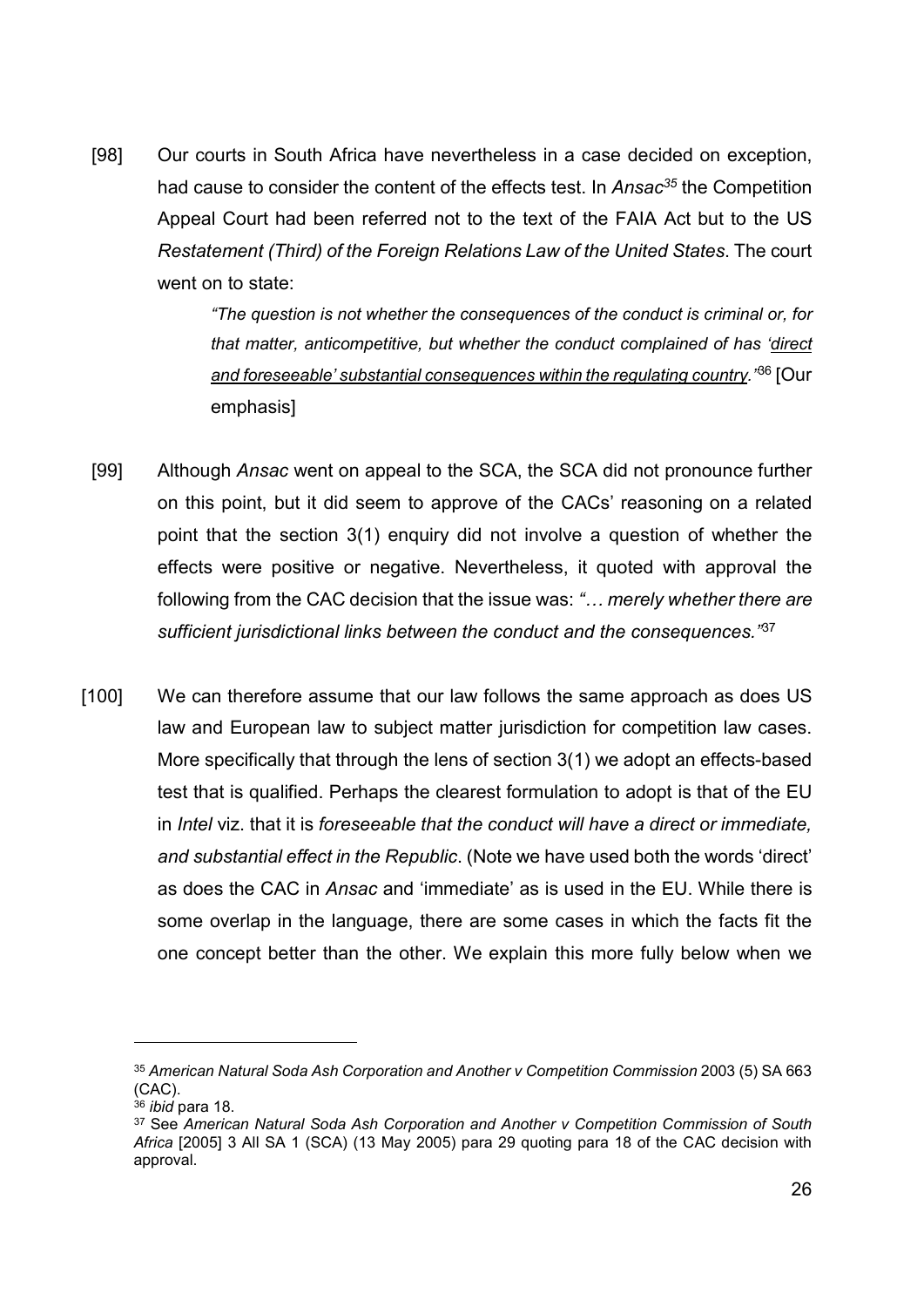consider the pleadings in this case). We will refer to this formulation from now on as the 'qualified effects' test.

# Does the referral make the necessary allegation to meet the qualified effects test?

- [101] The complaint referral makes general allegations that the conduct complained of has an anticompetitive effect. However, the complaint does not distinguish between the effects created by the three incola or local respondents and the peregrini.
- [102] Whilst the issue of the broad characaterisation of the Commission's allegations as either (i) individual instances of collusion or (ii) a single overarching conspiracy will be dealt with in greater detail below, we pause to mention here that it would be immeasurably difficult for the Commission to plead, to a sufficient standard of particularity to meet the heightened scrutiny of qualified effects test, that individual instances of collusion (as opposed to a single overarching conspiracy) sufficed .
- [103] We address the remainder of the Commission's allegations with regard to jurisdiction below.
- [104] At paragraph 42 of the December affidavit, the Commission alleges that: "the respondents' traders' participation (both active and passive) in the on-going unlawful arrangement and/ or concerted practice effected, or could reasonably be expected to affect the value of the South African rand generally and vis a vis the US Dollar."
- [105] The Commission does not however allege, to a sufficient degree of particularity what the effect on the rand was, and whether the alleged conduct of the local peregrini was sufficiently linked to this effect.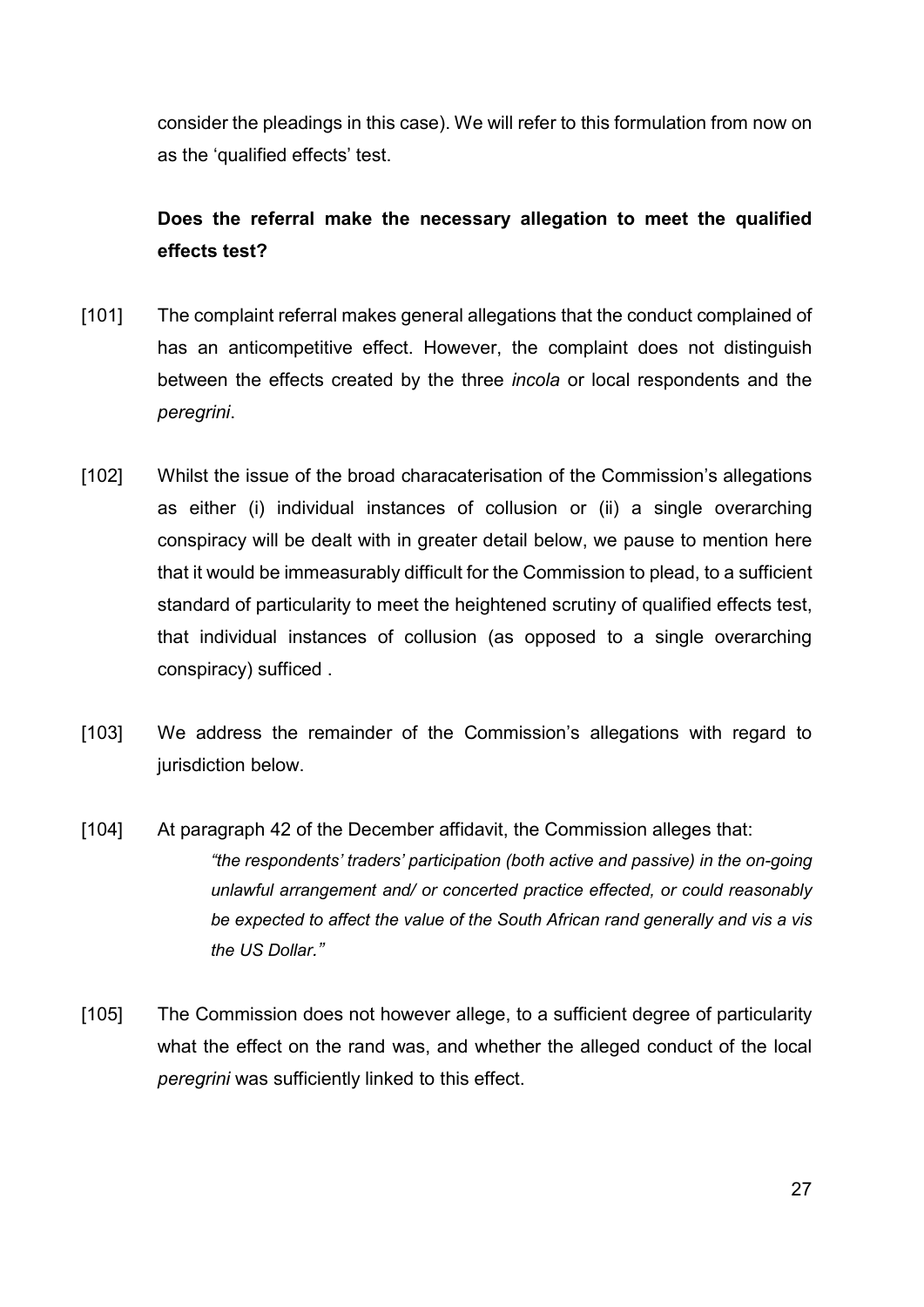- [106] In its earlier February referral, the Commission, in describing the conduct, repeatedly indicated that the behaviour of the traders was not conducted in 'the normal course of trading'.<sup>38</sup> Whilst these facts may establish a violation of trading norms or regulations, they do not establish any form of effect nor linkage between the conduct of the traders and the effect in South Africa.
- [107] In the March affidavit, the Commission seems to take the most direct approach of establishing jurisdiction. It lays out four grounds of jurisdiction generally. The first and second of which addresses personal jurisdiction and will not be dealt with here.
- [108] The third, dealing with subject matter jurisdiction broadly alleged that the conduct in the complaint referral affected customers who used the ZAR. This broad allegation still does not establish what the alleged affect was nor how the conduct of the traders was linked to the effect on the customers.
- [109] The fourth ground was as unhelpful. The Commission alleged that the conduct involved 'the use of the means of or instrumentalities of interstate commerce or of the facilities of the Republic of South African national securities exchange in connection with the alleged transactions, acts, practices and courses of business alleged in the complaint referral."<sup>39</sup> This too is unrevealing as to how the conduct of the traders was in any way linked to an effect within the Republic.
- [110] It is thus necessary for the Commission to make additional averments to sustain its case against the peregrini. (Here we mean the local peregrini but should we be wrong on the case being dismissed against the pure *peregrini* the same point would apply to them as well).
- [111] Let us explain why. Assume that two of the local *peregrini* through an offshore office had traders who, in furtherance of an agreement to fix the rand-dollar bid,

<sup>38</sup> Paragraphs 45.5.5; 45.4.4; 45.2.4; and 45.1.4, Record p28-35.

<sup>39</sup> March Affidavit para 17, Record p60.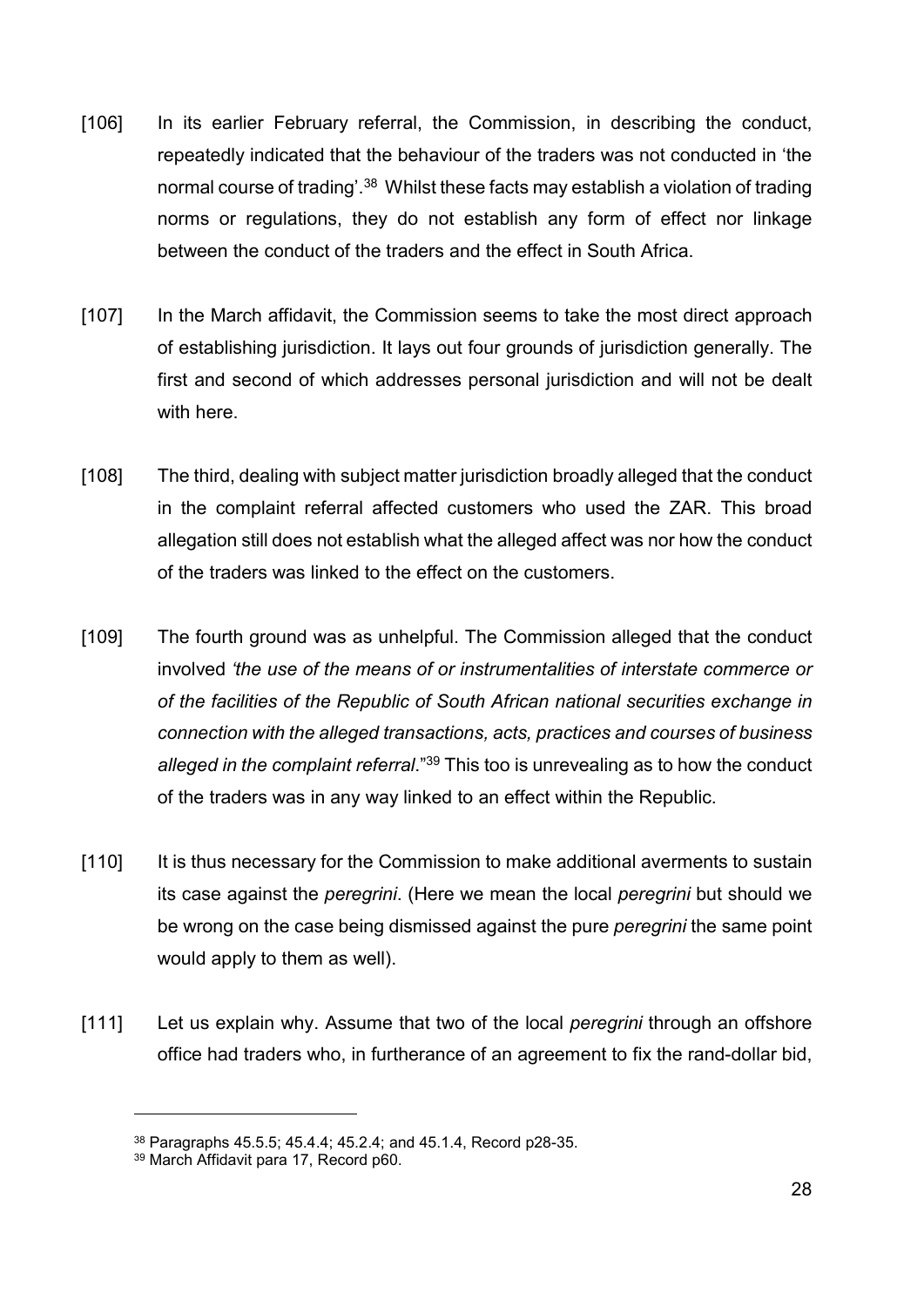offer spread at a moment in time, thus making the exchange more disadvantageous for some customers; i.e. in normal competition parlance making the consumer pay a higher price as a result of the collusive agreement. If the effect was only on an offshore customer or set of customers, that agreement would not meet the qualified effects test under the Act. But if as a result of the same agreement between these two firms, the bid-offer spread was, at that moment in time, also able to effect the bid-offer spread for South African consumers, then the qualified effects test would be met. The effect of course could also be indirect on the price (in the language of section 4(1)(b)(i) both direct and indirect price fixing is proscribed). $40$  For instance, even if the bid-offer spread thereafter to the South African consumer was not identical, but had nevertheless moved upwards, pursuant to the offshore agreement, this would constitute an immediate effect, on the EU formulation of the test, albeit that the price movement might be regarded as indirect. Whether it was substantial would be a matter left to the trial to determine.

#### Conclusion on jurisdiction

 $\overline{a}$ 

[112] In conclusion on the jurisdiction issue we find that we have no personal jurisdiction over the so-called pure peregrini, being the following respondents: BAMLI (1); JP Morgan Chase (3); ANZ (5); SNYS (6); Nomura (9); Macquarie (13); HBUS (19); MLPFS (20); Credit Suisse Securities (23). The case against these respondents is dismissed with the exception of the declaratory order contemplated in paragraph 3.3.1. Second, in respect of the remaining local peregrini, additional allegations need to be made for the referral to meet the qualified effects test. These allegations are dealt with in paragraph 3.4.1 of our order. Finally, in respect of the local *peregrini* we have required the Commission to confine the administrative penalty sought to the limit imposed in terms of the Act viz. turnover within the Republic and exports from the Republic. (See paragraph 3.3.2 of the order).

<sup>40</sup> The Commission does allege both direct and indirect price fixing. See February affidavit para 40, Record p25.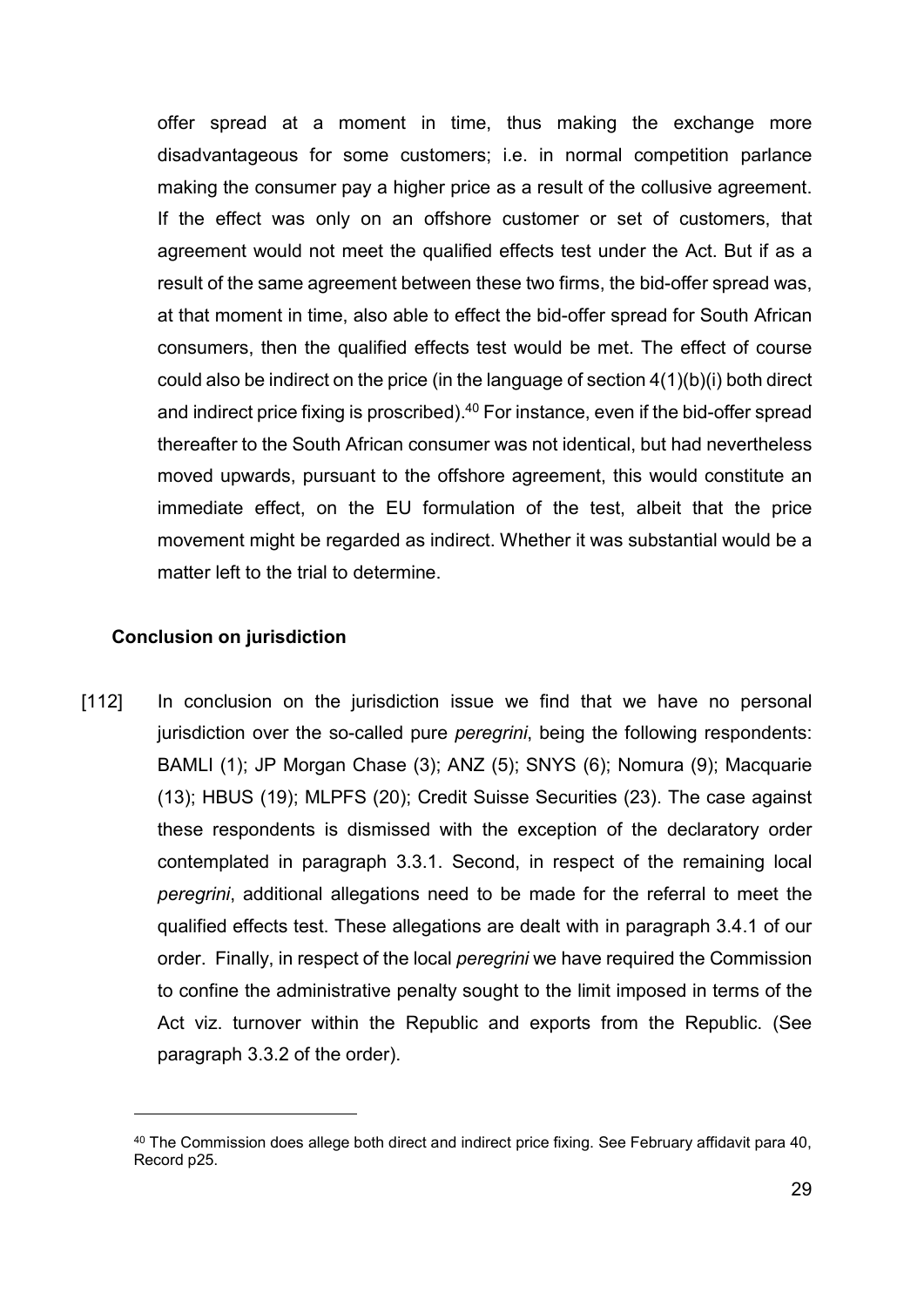# Part 3

 $\overline{a}$ 

#### Further Particulars

- [113] In this section we consider the exceptions which complain of the deficiency of the Commission's complaint referral as supplemented. Some respondents have classified this as a failure to make out a cause of action; others that the pleading is vague and embarrassing. For our purposes classifying the objections in this way is not necessary. Rather the issues are; (i) is there a deficiency in pleading; and (ii) if there is, might it be rectified by further pleading; and (iiii) even if it might, should the Commission be given this opportunity, or (iv) should the case be dismissed.
- [114] The debate about the adequacy of the pleadings largely took place at a high level of generality. As many as there were cases the respondents relied on emphasizing the necessity for greater granularity in pleading, these were countered by the Commission citing authority that pleadings are not required to equate to evidence. Neither approach was particularly helpful in navigating the debate. Some respondents suggested what particularity would be required and this approach has been more helpful.<sup>41</sup>
- [115] The central problem with the referral affidavits is not so much their lack of detail, (although in some places it is) but their lack of focus and consistency as we go on to discuss. The second problem is the Commission's reluctance to commit itself, unequivocally, to a particular formulation of its case. In choosing to keep all its options open to avoid risk, the Commission's case has suffered a lack of focus. We go on to discuss these problems below and how we have resolved them. We have done so under several headings in which we state what the issues are, analyse them, and then come to a conclusion.

<sup>41</sup> For instance, the submission from Commerzbank regarding particulars required to determine whether or not the action was time barred in terms of section 67(1).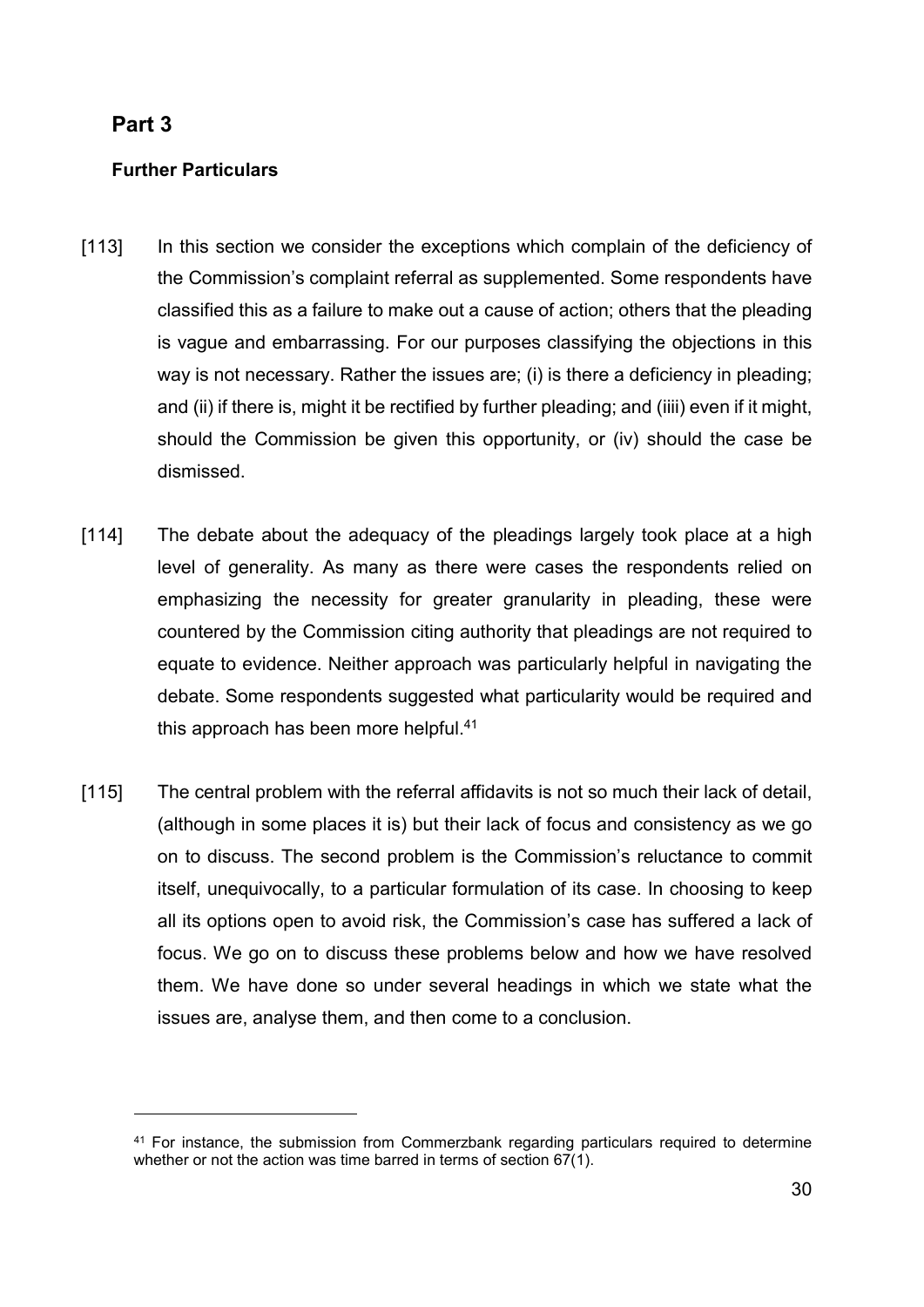#### Issue one- Has the Commission clearly identified which conspiracy it alleges?

- [116] In the course of this litigation the Commission's case has undergone several changes. The case was initiated on 1 April 2015. This initiation statement was then amended on 31 August 2016. The case was referred in February 2017. But since that referral the Commission has filed three supplementary affidavits, the last and most significant being what we have termed the 'December affidavit', filed in December 2017.
- [117] This case involves a contravention of section  $4(1)(b)(i)$  and  $4(1)(b)(ii)$  of the Act in that the respondents are alleged to have entered into an agreement or concerted practice to rig the rand- dollar exchange rate and in so doing directly or indirectly to fix prices and secondly to effect a market division on a temporal basis by allocating customers.<sup>42</sup> Here the allegation is that by pulling trades or withholding from trading one trader left the market open for another and hence at a moment in time, agreed to allocate customers. For the time being we will refer more loosely to the term conspiracy to embrace both the concepts of agreement and concerted practice although doctrinally in terms of the case law they must be differentiated.<sup>43</sup> This we discuss later in the decision.
- [118] Three candidate conspiracies emerge from the papers because of the manner of the pleading. It is sometimes difficult to discern whether they are posited in the alternative or exist in a complementary sense.
- [119] The main conspiracy involves all the respondents in a single overarching conspiracy. We will refer to this as the single overarching conspiracy or 'SOC'. The second candidate conspiracy the Commission refers to as a multilateral collusive arrangement. What the Commission refers to here are a series of conspiracies differentiated on two bases. First, they are differentiated based on the type of mechanism agreed upon to rig the exchange rate. Each type

<sup>42</sup> February affidavit para 40, Record p25.

<sup>43</sup> See Netstar (Pty) Ltd and others v Competition Commission and another [2011] 1 CPLR 45 (CAC) (Netstar).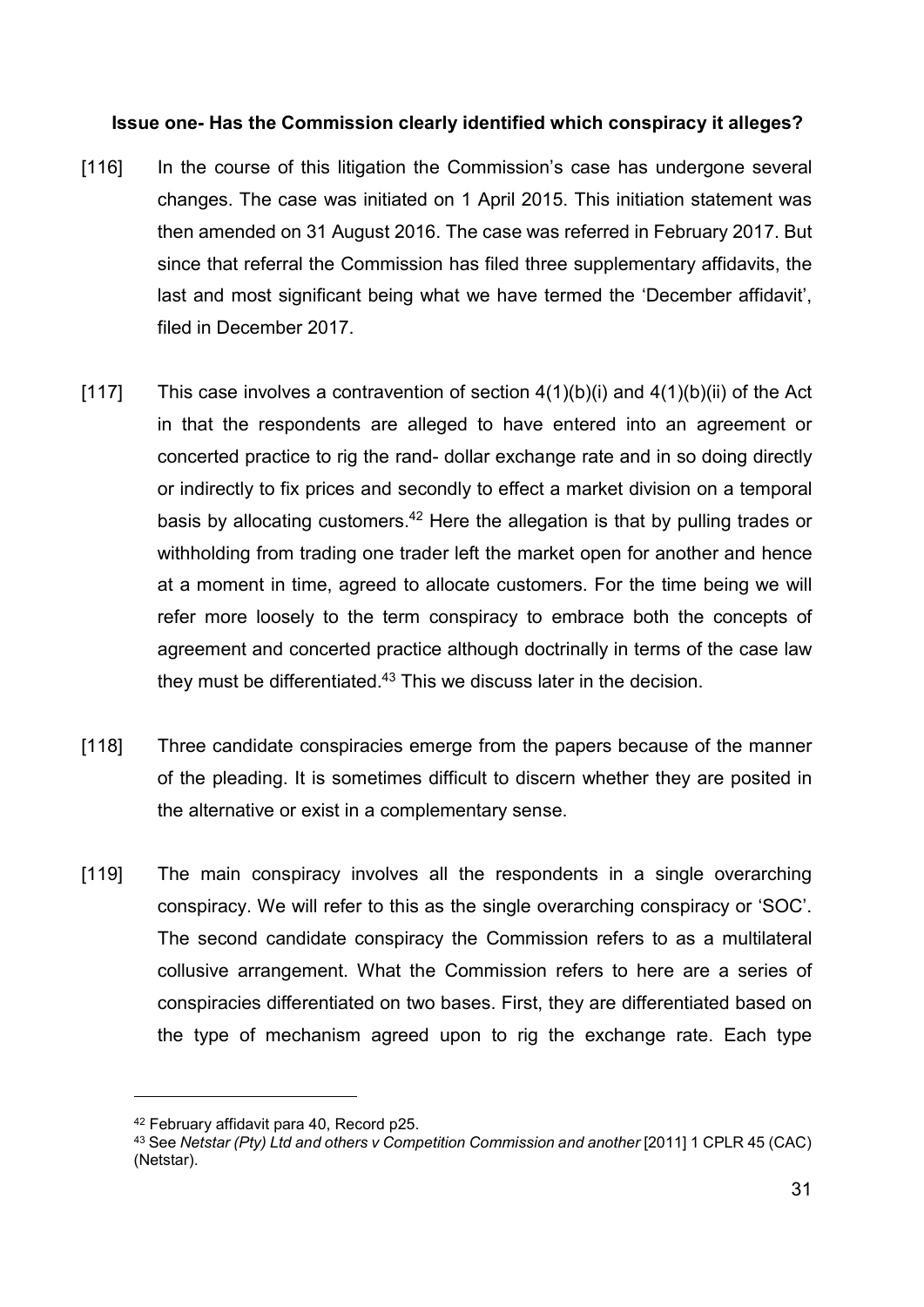constitutes a different multilateral conspiracy. The second distinction between this and the SOC is that the former involves only some of the respondents, not all of them. However as there are always several respondents involved, it is termed multilateral. The third candidate is a bilateral conspiracy. Like the multilateral it is confined to a specific type of agreement, but unlike it, it involves a conspiracy between only two firms hence the name bilateral. The bilateral agreements can be broken down further into two categories. They may involve repeated contacts between two firms or single instances. Here again the Commission employs distinguishing labels; the former conduct is referred to as "cumulative" the latter as occurring in 'isolation'. 44

- [120] These distinctions are crucial because, as we explain later in the legal section, this determines facts such as when the conspiracy is alleged to have started, when it ended, whether a firm is liable for the actions of the other respondents, and if so, the extent.
- [121] We now examine why confusion has arisen around the three types.

#### How the Commission's case changed

 $\overline{a}$ 

[122] When the case was initiated in April 2015, the Commission alleged that it had information that the respondents had entered into "...an arrangement, agreement and or concerted practice" to fix prices in the foreign exchange market, in relation to rand-based pairs. On an ordinary reading of the language, although the statement does not expressly use that term, this was an allegation of a single overall conspiracy i.e. an SOC. Further it was alleged to be ongoing.<sup>45</sup>

<sup>44</sup> See December affidavit para 49.2 as an example but the pattern is repeated throughout paragraphs 49 – 144 of the affidavit, record p91-123.

<sup>&</sup>lt;sup>45</sup> See paragraphs 2.1 and 2.3 read with the covering form to the initiation, Record p40-45. Note that not all the present respondents were identified in this initiation document.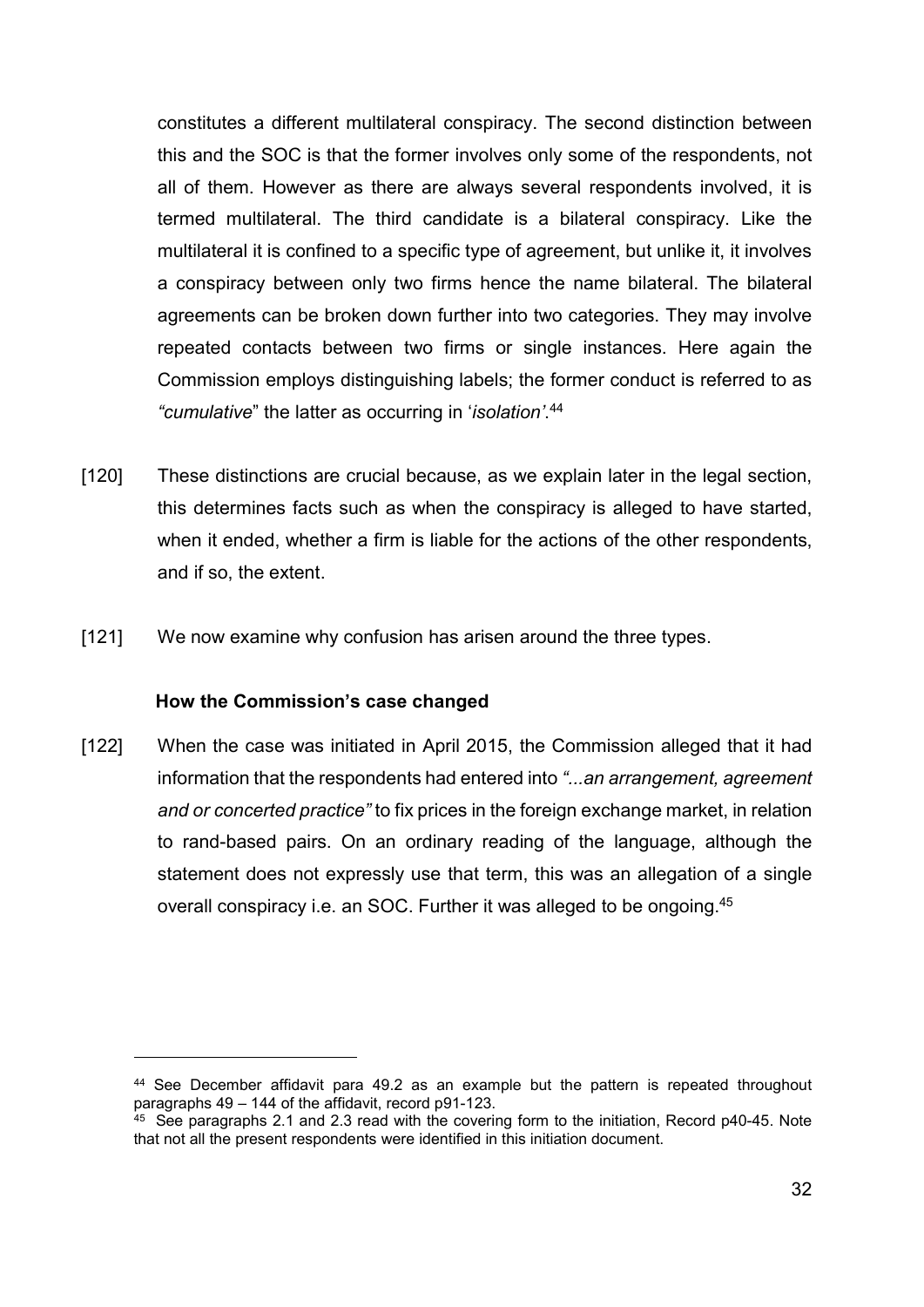- [123] The April initiation statement went on to allege that the respondents' traders had made use of the Bloomberg instant messaging system or chatroom to share information used to manipulate the prices of foreign currencies.<sup>46</sup> It alleged that: "They log into the messaging platform and communicate about how much should be charged for a particular spread of dollar/Rands.<sup>"47</sup>
- [124] The Commission explained that the chatroom enabled traders to communicate in near real time thus enabling the frequent, short and rapid exchange of information.
- [125] Here the chatroom and its utility and the fact that it involved the exchange of "confidential or competitively sensitive information" to effect price collusion made it the centre piece of the case.<sup>48</sup>
- [126] When the initiation document was amended in August 2016, market division was added to the theory of harm. The Commission alleged this took the form of: "… a temporal sharing of customers in that for a limited period of time the trader that is holding or pulling will have not have his offers or bids available to customers to trade with."<sup>49</sup>
- [127] Although this amendment made no further mention of the chatroom, it also did not state anything inconsistent with what was contained in the April statement. The two initiation statements were thus consistent in alleging an SOC, the latter merely amplifying the former.
- [128] The complaint referral was filed in February 2017. In the accompanying affidavit there is now an explicit reference to what is described as the respondents

<sup>46</sup> ibid para 5.1-5.2, Record p44.

<sup>&</sup>lt;sup>47</sup> See paragraph 5.2 of the Initiation statement, Record p44.

<sup>48</sup> ibid para 5.4, Record p45.

<sup>49</sup> See para 4.3 of the Amended initiation statement, Record p53.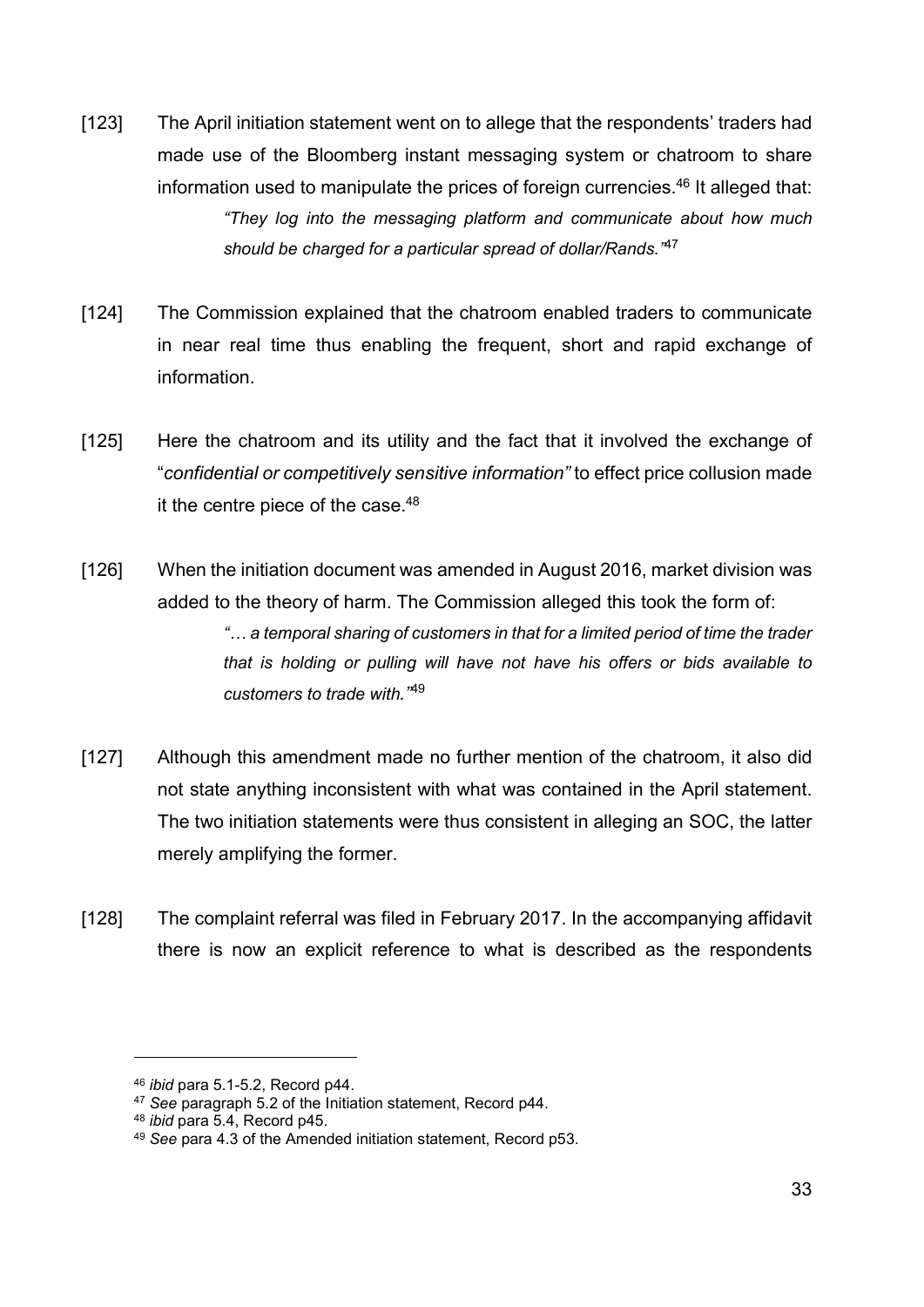"overarching agreement" in one of the prefatory paragraphs.<sup>50</sup> In a concluding paragraph the allegation is made at its most explicit:

"The collusive conduct by the respondents set out above constitutes a single conspiracy by the respondents to fix prices and divide markets through bilateral and multilateral agreements using among others, chatrooms, telephone discussions and meetings." [Our emphasis]

- [129] What the Commission is alleging here is that there is an SOC. But that SOC is implemented through the mechanism of bilateral and multilateral agreements and in chat rooms. But this is not a self-evident proposition. The link needs to be alleged but it is not.
- [130] Granted the February affidavit goes into some detail about the multilateral agreements. It outlines five types of multilateral agreements that are distinguished based on the type of conduct they involve. They are; agreements to fix bids and offers prices on the trading platform; coordination of trading activities around the fix; agreements to fix prices and offers quoted to customers; agreements to fix bid-offer spreads; agreements to coordinate trading.
- [131] Yet from the way the affidavit is structured the multilateral agreements each appear as discrete self-standing conspiracies. This is because the Commission alleges which respondents were involved in each respectively. Whilst all respondents are involved in at least one of these five, not all are involved in each one.
- [132] Yet all are implicated in the SOC. If by virtue of involvement in any of the multilateral agreements a respondent is *ipso facto* linked to the SOC this must be alleged. The Commission needs to explain how the separate parts get glued to the whole.

<sup>50</sup> See para 45 of February referral, Record p27: "Below we set out the bilateral and multilateral agreements through which the respondents implemented their overarching agreement to fix prices of bids, offers and bid offer spreads as well as dividing markets."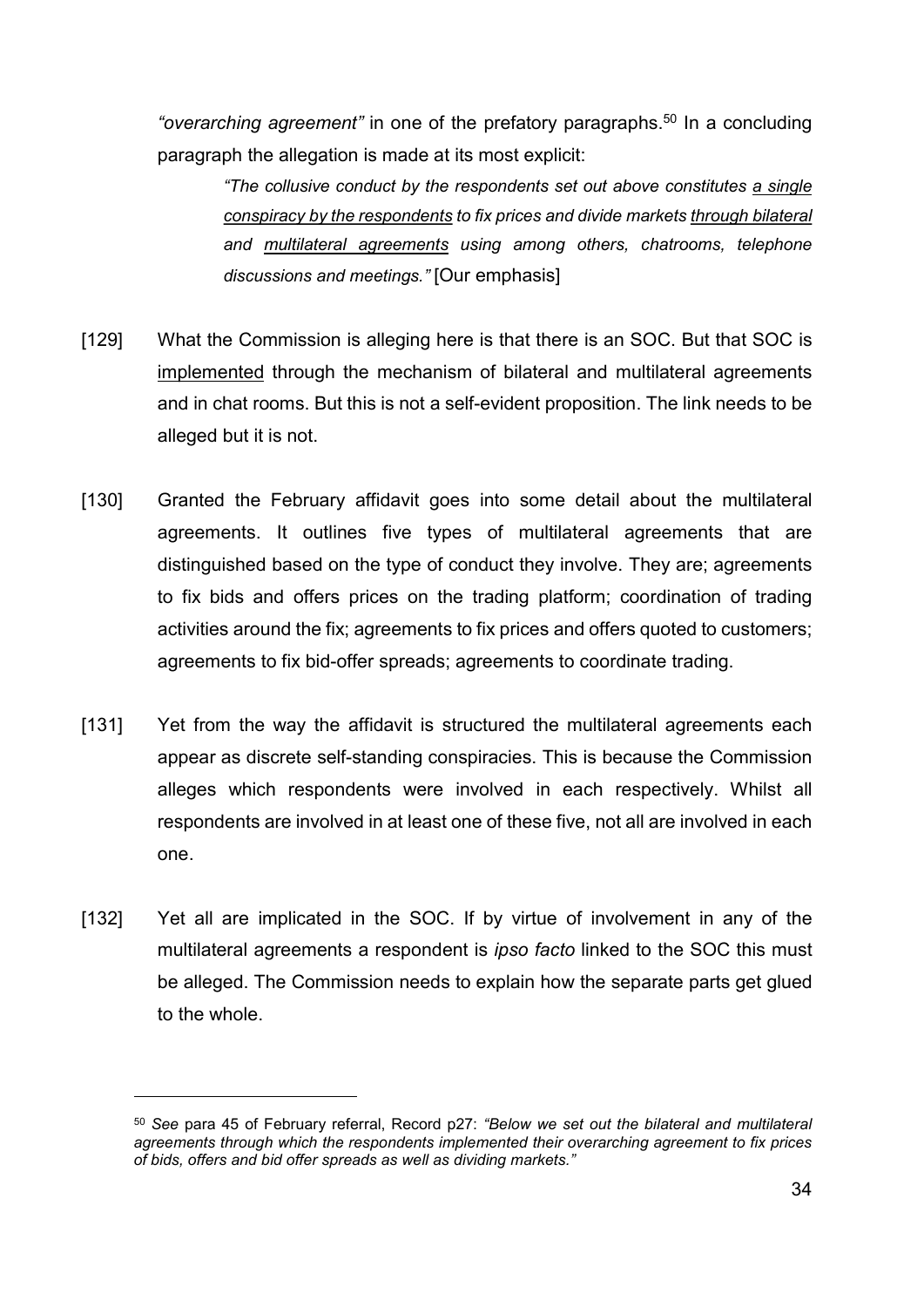- [133] Put differently a respondent reading the February affidavit might understand the allegations against it being involved in one or more multilateral conspiracies, but not understand how this relates to being involved in either the SOC or any bilateral conspiracy. Indeed, the February affidavit says nothing about what the bilateral conspiracies are other than alleging their existence.
- [134] A further confusion created in the February affidavit is the means of communication. In paragraph 41 of the February affidavit, in what is a prefatory description of the operation of the alleged cartel, the Commission states:

"Further, the respondents had a general understanding to divide the market by refraining from trading, taking turns in transacting on [the] Reuters platform …"

- [135] The Reuters platform features again in the next paragraph. "The respondents used the Reuters trading platform … to fix prices …"
- [136] In other words, the Commission is alleging that the conspiracy is carried out by using that platform but how it is used is not explained. In paragraph 43 of the February affidavit the Commission goes on to allege that in addition to the platform described above (i.e. the Reuters platform) the respondents also carried out their collusive activities using other bilateral and multilateral interactions, including the Bloomberg chatroom.
- [137] When the Commission goes on to provide further elaboration on the five types of collusive agreements it highlights their use of the Reuters platform. Granted each time it adds in, inter alia, their use of the Bloomberg chatroom, but it comes in as one of many mentioned extras, not as it was in the initiation statement, and as we shall see in the December affidavit, the sole instrument of communication of the conspiracy.
- [138] To summarise; the February affidavit places emphasis on the manner of the conduct and why it is collusive, rather than on the means of communication, which seems incidental. Further, although alleging the existence of an SOC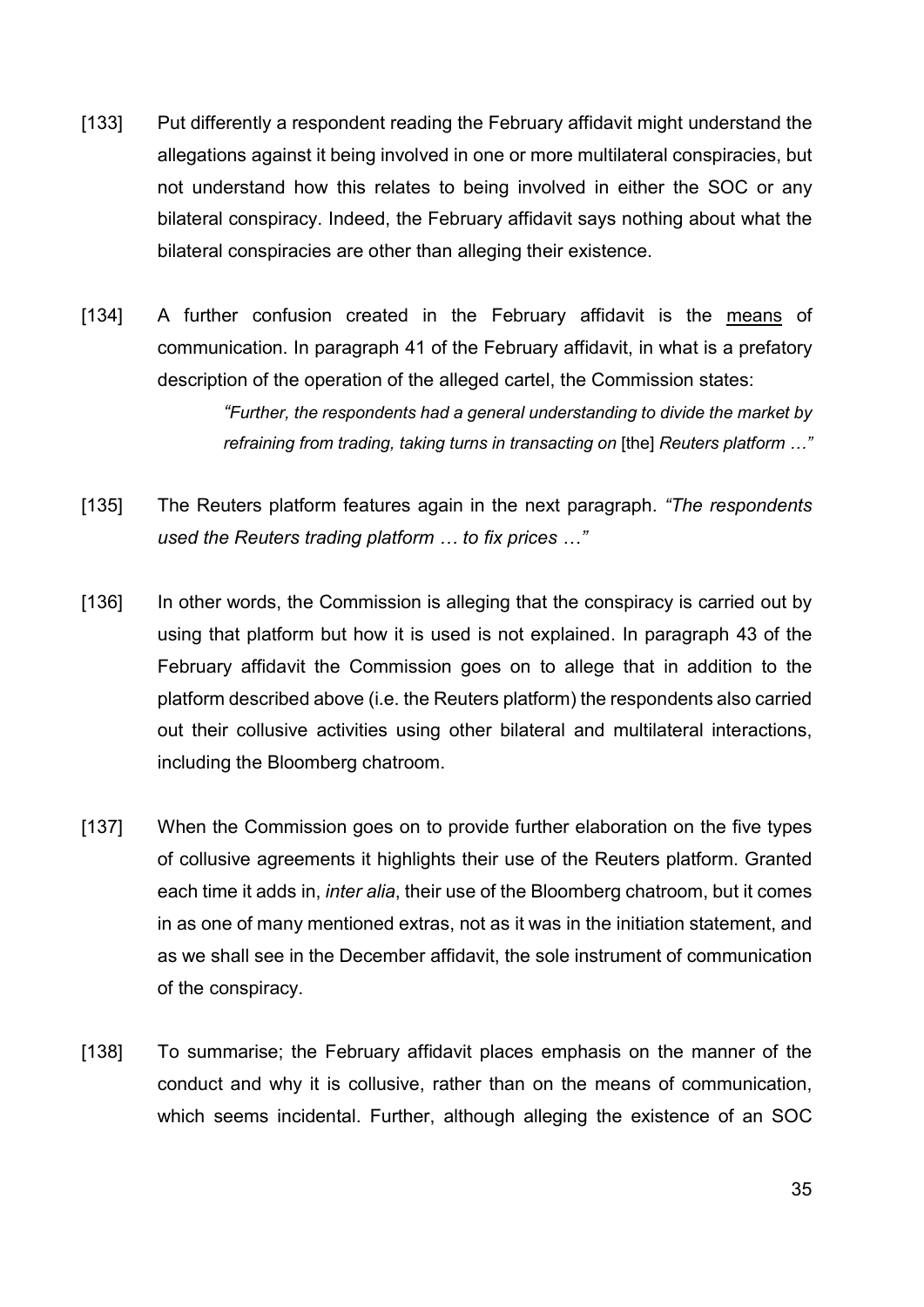comprised of multilateral and bilateral agreements, it does not link the latter two to the former, which is a necessary allegation.

- [139] The December affidavit would have provided the Commission with a subsequent opportunity to resolve these issues. Instead it has led to a further mutation in the way the case has been presented.
- [140] The first part of the December affidavit seems to repeat what has been alleged in the February affidavit. For instance, in paragraph 40.1, all the platforms are listed, again in a neutral fashion, suggesting no more than these were the means for traders to communicate. In addition to the three platforms mentioned, so are the more conventional forms of communication; emails; the phone and personal communication. This paragraph on its own does not suggest that there was anything collusive about the choice of means of the communications; rather it is the content of the message not the means of communicating that matters. In this sense up till this paragraph in the affidavit, both the February and December affidavits are consistent.
- [141] But from paragraph 40.2 of the December affidavit, the emphasis shifts. Now it appears that the means of communication does matter. The Commission now focuses on what are described as instant messaging platforms. These platforms it explains contain a facility that allows for the creation of permanent ad hoc chatrooms with selected participants. One such instant messaging platform is the Bloomberg one. Recall that in the February affidavit the Bloomberg platform was one of many forms of communication mentioned – indeed it did not receive much attention; playing it seemed second fiddle to the Reuters platform.
- [142] But from paragraph 40.2 onwards, the Bloomberg chatroom moves from the footlights of the February affidavit to the floodlights of the December affidavit and now appears to be the only means of communication the Commission seeks to rely on. The case now turns on the centrality of the chatroom to the conspiracy. The mere fact of it being utilized as the chosen form of communication is relied on by the Commission to infer a covert, discrete conspiracy. This notion, even if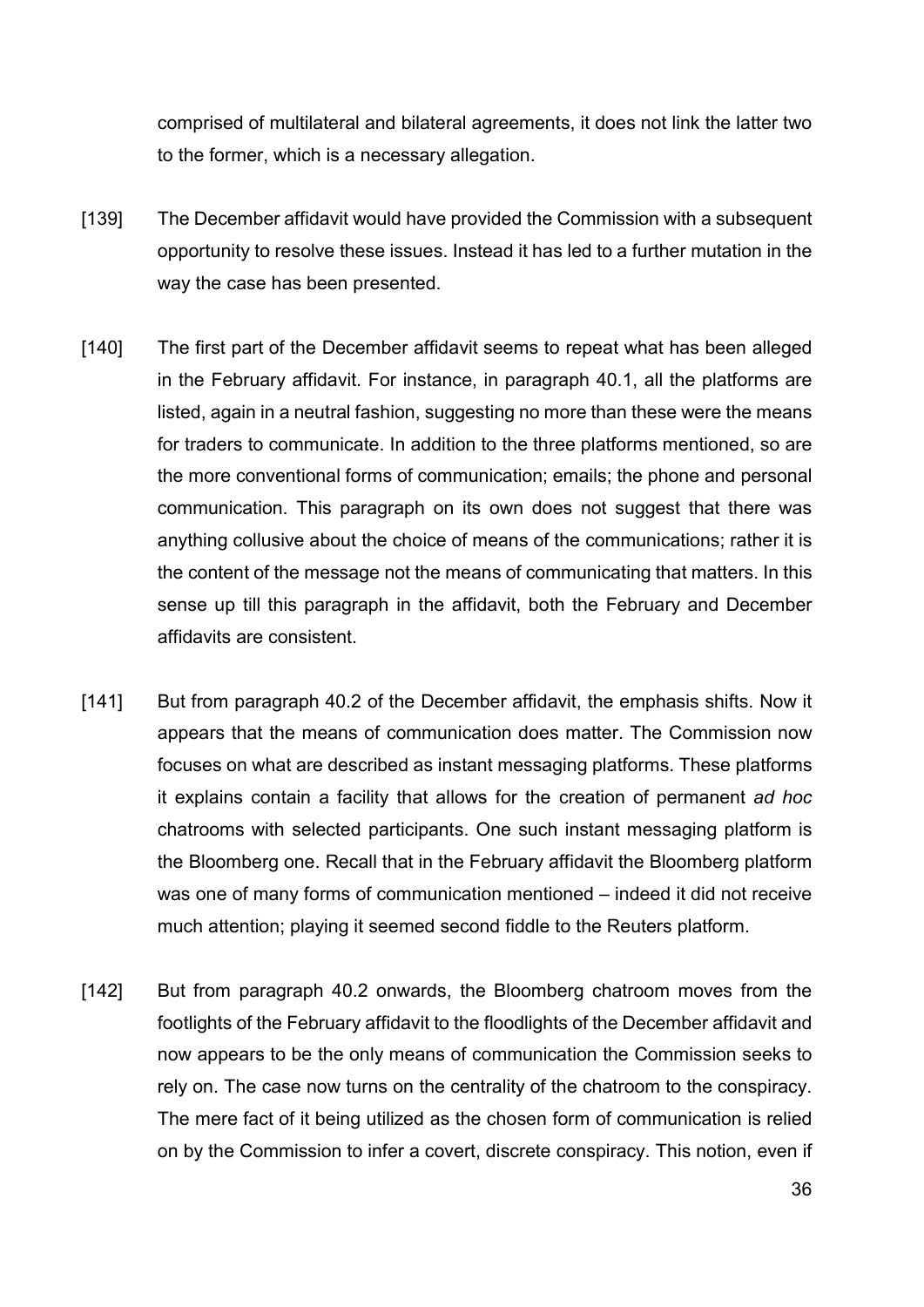not yet fully crystalized in the December affidavit, will become, as we go on to show, the basis of the Commission's case for an SOC.

- [143] The first signs of this shift emerge in this portion of the December affidavit (paragraph 47 onwards) where the Commission lists in respect of each respondent, one or more of what it terms are "some of the manifestations of the agreement, arrangement and concerted practice and examples of its implementation".<sup>51</sup> Notably all the examples given occur in the Bloomberg chatroom. No 'manifestations' on any other platform, instant or otherwise, are alleged. This approach appears to suggest that notwithstanding the February affidavit, the instances of implementation the Commission will rely occur exclusively on the Bloomberg chat room.
- [144] What the December affidavit does resolve, unlike the February affidavit, is the link between the bilateral and multilateral agreements and the SOC.
- [145] In paragraph 40.2.4 it explains that through the use of instant messaging the respondents could engage in bilateral or multilateral communications. We assume that this is the sense that the terms were used earlier in February although in that affidavit it was never explained in this way.
- [146] But then the crucial link between the three is made. The Commission alleges that messages on the chatroom were visible to all participants in the chatroom "…regardless of whether a participant chose to actively engage in the communication" or were "passive".<sup>52</sup> It explains that *active participants –* were those directly participating in the chats and passive participants were those who while not participating in the conversation, could nevertheless view the conversation. Importantly, the Commission alleges that even passive participation makes a respondent liable for the communications of the others in

<sup>51</sup> December affidavit para 45, Record p90

<sup>52</sup> See December affidavit para 41.2.5, Record p83.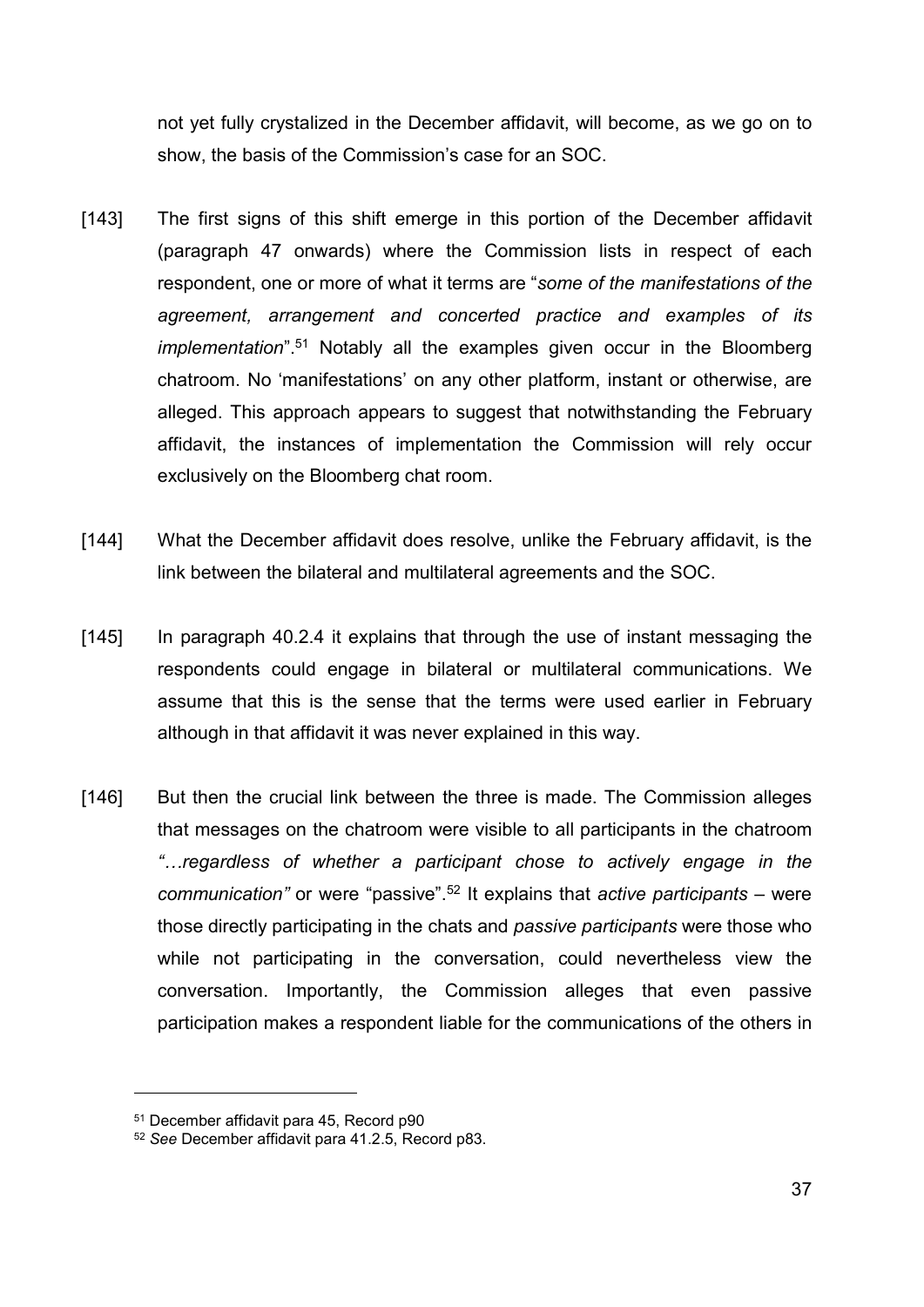the chatroom. This is because passive participants had access to all the information on the chat and it is precisely because they were supine, they are alleged to permit the conduct of the active traders.<sup>53</sup>

- [147] But even the December affidavit read as whole, whilst hinting at the centrality of the Bloomberg chatroom, does not yet commit itself to it fully. Later this only becomes apparent in oral argument.
- [148] In oral argument Mr. Ngcukaitobi for the Commission, clarified that the use of a particular platform was of no significance. Rather it was what the chatroom could be used for that was. As he put in argument:

" …hence our suggestion at the beginning that Bloomberg as a facility is benign, but the opening of the chatrooms with the specific aspects described in paragraph 41.2 and the invitations, even [is an] invitation to a conspiracy and the acceptance of that invitation, is an acceptance to join the conspiracy because it is these chatrooms that were used by the traders to facilitate, perform and undertake activities that are in violation of section  $4(1)(b)$ ."  $54$ 

- [149] This statement is the clearest exposition of the Commission's case linking respondents to the SOC. It is not made out this clearly in either of the affidavits, even with the most sympathetic reading of paragraph 40 of the December affidavit. As Mr. Ngcukaitobi explains, the SOC comes about because respondents are invited to join the platform and accept the invitation. It is the electronic equivalent of the proverbial smoke-filled room of cartel folk lore.<sup>55</sup>
- [150] Less clear even in oral argument was whether the chatroom existed solely to further the conspiracy. If it was, one can understand the Commission's argument. If not, why does the Commission attach so much emphasis to the offer and acceptance to be a member of the chatroom. If the chatroom existed for both

 $\overline{a}$ 

<sup>54</sup> Transcript of Exception Proceedings 30 July 2018- 3 August 2018 (Transcript) p324. Note the reference to the paragraph should be paragraph 41.2 of the December affidavit.

<sup>53</sup> December affidavit para 41.4, Record p84.

<sup>&</sup>lt;sup>55</sup> As he put it: "The Bloomberg chatroom simply provided a forum, in other words it is the smoke filled darkroom, and when you got in you full knew what you were getting into." Transcript p325.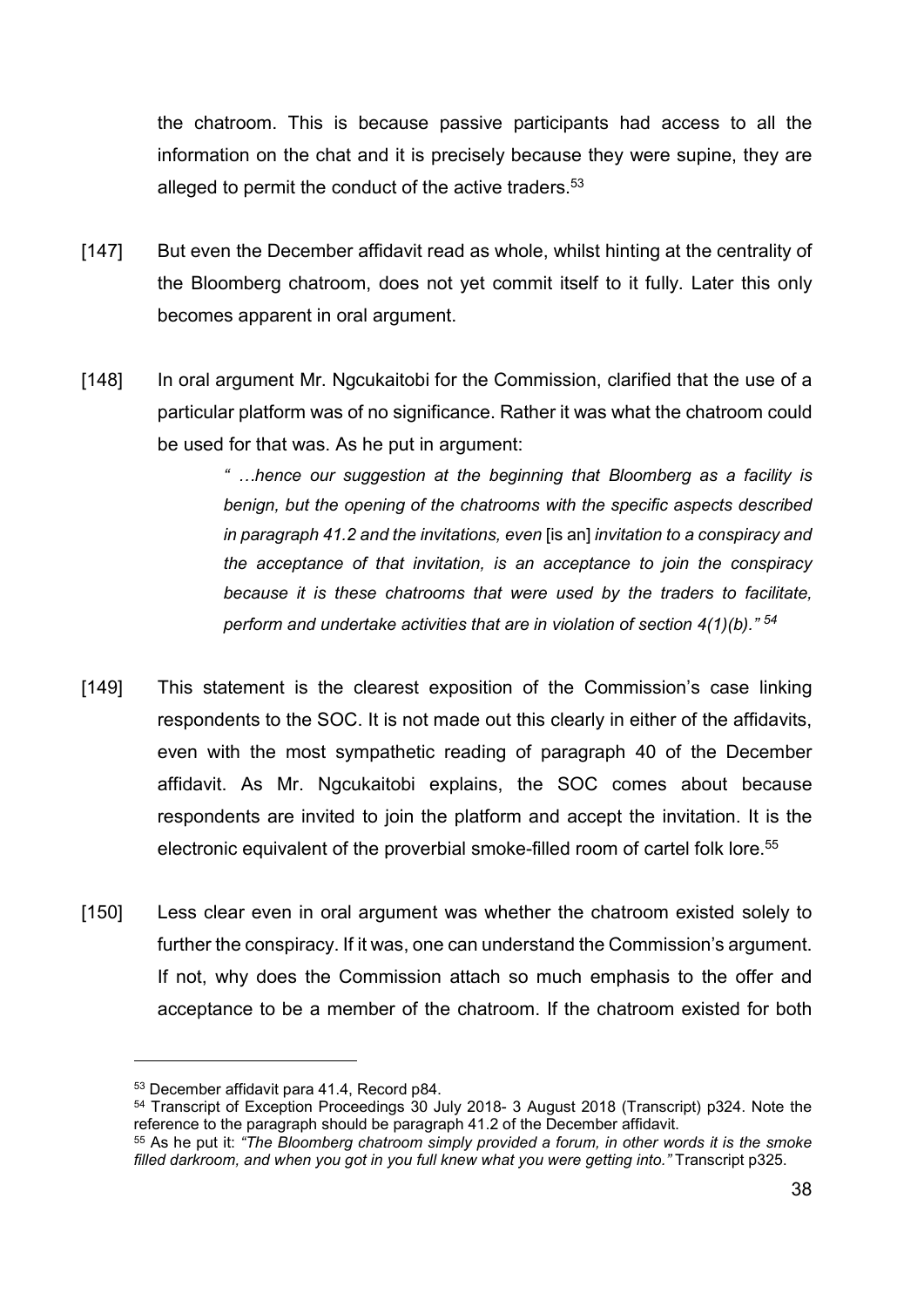benign and malign purposes why does acceptance of an offer constitute membership for the malign purpose? The respondents are entitled to know this. Furthermore, was this chatroom specific to the rand-dollar trades? Later in the December affidavit the Commission seeks to rely on the existence of another chatroom that concerned the Euro-dollar pair. Is there some relationship between the two? Did different chatrooms exist for different currencies – were the modalities the same, only the currency pairs different? Did different traders who operated in the platform in this case operate in other platforms to achieve the same ends in respect of other currency trades?

- [151] It is also not clear whether the Commission is alleging the existence of an express agreement that underpins the SOC or whether it seeks to infer its existence from the surrounding facts.
- [152] It seems from what Mr. Ngcukaitobi argued that this is a case of inference. For instance, in argument he asks the following rhetorical question:

 "Reasonably speaking what did they think they were doing when they logged in? When they told others to withhold their positions? When they told them to put their fixes and bids? When they told them to put fake bids? What did they think they were doing?'56

- [153] The respondents are entitled to know if this is based on inference or an express agreement. If it is a case based on inference, then they are entitled to know what facts the Commission relies on to draw the inference.<sup>57</sup>
- [154] The reason the referrals have led to confusion is the Commission's failure to distinguish between the agreement that underpins the case (the SOC) and the acts of consensus that constitute the implementation of that agreement. Because the term 'agreement' has been applied to both, in a loose fashion, this distinction

<sup>56</sup> Transcript p325, line 23- p326 line 3.

<sup>57</sup> See our decision in Tourvest Holdings (Pty) v The Competition Commission (and a related matter) CT Case numbers CR209Feb17/EXC134Aug17 and CR209Feb17/EXC132Aug17 (10 January 2018) (CT).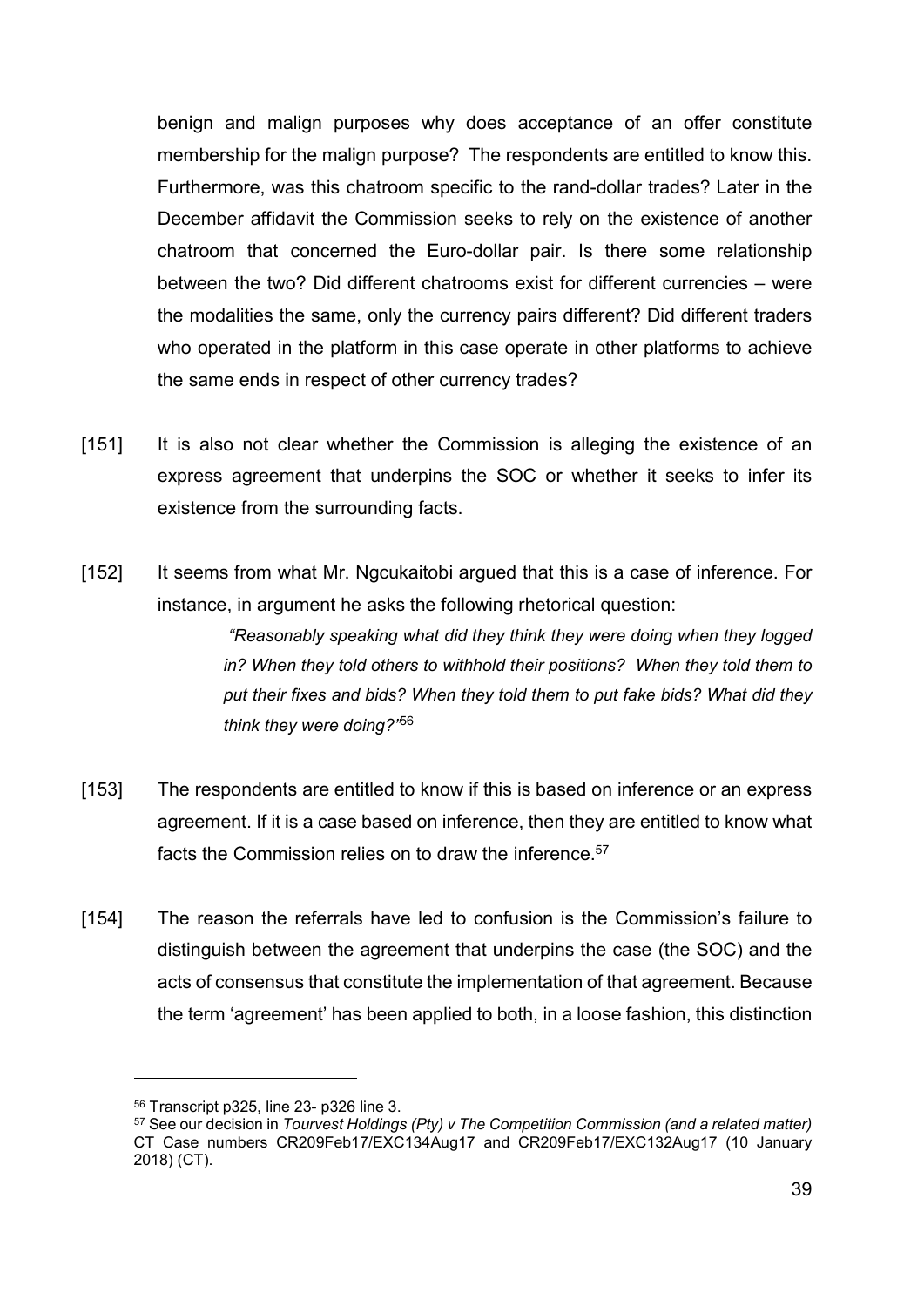is lost. As we explain in the section below this distinction matters for the legal consequences that flow. It is now clearer to us from the oral argument that the Commission has returned to its original case of the existence of an SOC made out in the April initiation.

- [155] As we now understand the Commission case, after oral argument, there is only one agreement or arrangement or concerted practice that underpins its case – that is the SOC.
- [156] The SOC is an agreement in general terms to fix the price of the rand dollar exchange rate and to divide the market on a temporal basis. Because it is too general an agreement to be practically implemented, it requires furthermore specific consensus between the participants to the overall SOC to do so. This is where the two other species of agreement fit in  $-$  the multilateral and bilateral agreements. The latter are not the agreements to conspire, but the mechanism by which to implement the conspiracy. They have done this in two ways: consensus on (i) the modes of implementation (the five kinds set out in the February referral in paragraph 45.1 to 45.5.) and (ii) the medium of communication of the implementation (use of the Bloomberg chatroom). But if that is what the Commission means it must state this clearly.<sup>58</sup>
- [157] But there also appears to be a further distinction between the SOC and the multilateral acts of implementation. The SOC appears to be a continuous agreement. The Commission alleges that it is "ongoing." By contrast the multilateral and bilateral agreements, if they are the acts of implementation, as itemised by the 85 manifestations set out in the December affidavit, are of a temporary nature; specific to certain acts and those actors alleged to have performed them. They are thus temporary in nature.

<sup>58</sup> We think this is what it means by paragraph 41.2.4 of the December affidavit which states: Through the exchange of instant messages, the participants in a chatroom would engage in bilateral or multilateral communications or conversations with one or more participants in the chatroom.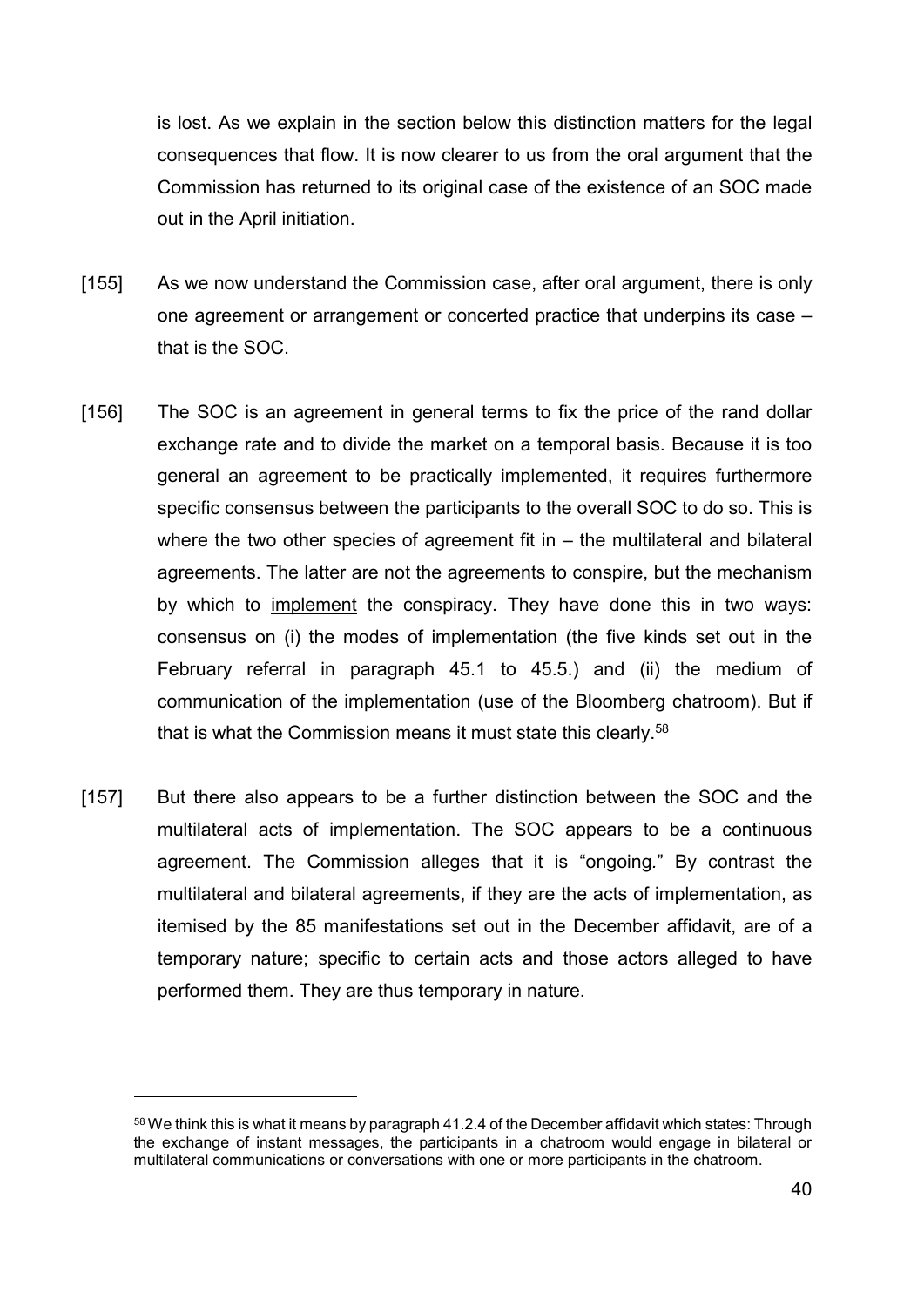- [158] But because these acts of implementation involve repeated patterns between different sub-groups of respondents, played out over time and in the same forum (the chatroom), the Commission seeks to allege that what appear to be actions temporary in nature, in regard to implementation, are also, taken cumulatively, evidence of an ongoing overarching conspiracy, the SOC.
- [159] But most importantly and this, in fairness to the Commission, is made out clearly in the December affidavit, is the idea that passive participation in a chatroom is enough to make a firm liable for the acts of implementation of all the rest and thus links individual acts of participation to the overall conspiracy. The chatroom is akin to a virtual boardroom, once you have been let in, remaining silent is no excuse.

### Has the Commission made this case out in the affidavits already?

- [160] The Commission may be correct to contend that every element of this case we have described above, can be found somewhere between the covers of its various referral affidavits, if read with sufficient care. The problem is that there is much else in between the covers to create confusion for even a diligent respondent. We take as one example the case Standard Bank has to meet. We have chosen Standard Bank because the case against it is factually the simplest.
- [161] Recall that it is in the December affidavit that the Commission, for the first time, lists the manifestations of conduct that each respondent respectively was involved in on the Bloomberg chatroom. In the case of Standard Bank, unlike some of the other respondents, this is limited to one alleged manifestation.
- [162] The manifestation is alleged to have taken place on 1 October 2012 and involves what is described as a communication between Peter Taylor of Barclays and Bryan Brownrigg of Standard Bank, in which they are alleged to have discussed a bid-offer spread in contravention of section  $4(1)(b)(i)^{59}$  i.e. price fixing.

<sup>59</sup> See December affidavit para 135, Record p120.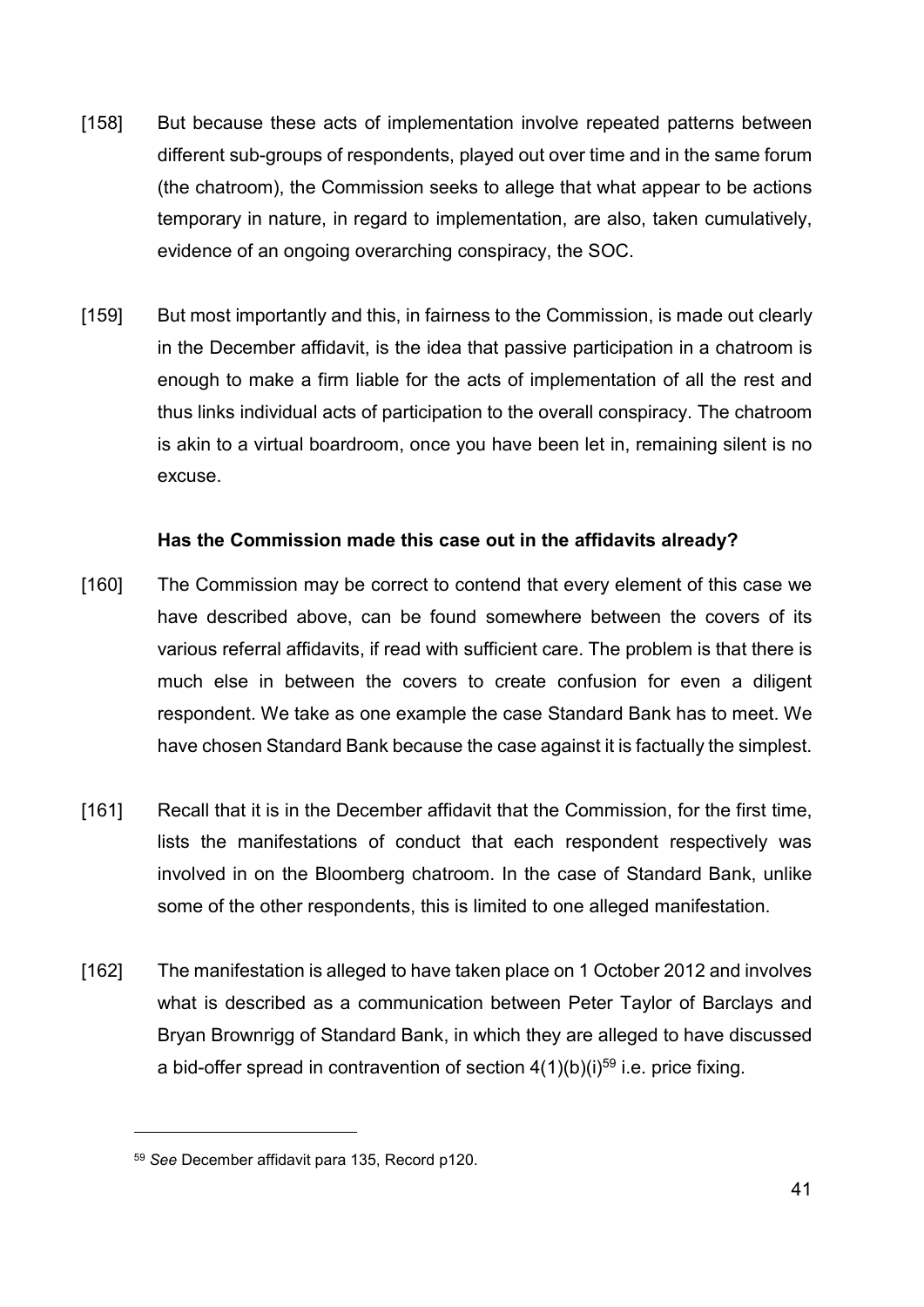- [163] The Commission goes on to state that this communication "...was a manifestation of the broader agreement, arrangement and or collusive practice between respondents' traders …" Put more simply the Commission is saying 'this is one instance of you, Standard Bank, being involved in the larger SOC.' It is saying we are giving you one example of a bid-offer price fix, but you are part of the conspiracy for everything – not just for this conduct but all the rest suggested in the two affidavits. We call this the primary December allegation.
- [164] But if Standard Bank just read the February affidavit in isolation, it would understand the case against it differently. The specific allegation made against it was that it was involved in agreements to fix bid-offer spreads. While this allegation is at least consistent with that made out in December in terms of the species of conduct involved, there is no suggestion of its frequency. Indeed, the impression created by the manner of pleading in the February affidavit was that this conduct was ongoing and frequent. The Commission here alleges that this conduct i.e. fixing bid-offer spreads, occurred "… from at least 2007…" From this expansive language Standard Bank would have reasonably understood that it was an active party during this period in respect of this conduct – not that its conduct was limited to one instance as alleged in December - confined to one communication between Taylor and Brownrigg.
- [165] Furthermore, still reading the February affidavit, its conduct is described as involving only those respondents named as involved in this species of conduct. That list is more limited than all the respondents then alleged to be part of the SOC.<sup>60</sup> A reasonable reading of the February affidavit would be that Standard Bank is liable only for this type of conduct in a conspiracy only with those other named respondents – not all the respondents cited in the case. Granted paragraph 48 of the February affidavit seeks to pull all respondents back into the SOC, but, as explained earlier, there is nothing in the February affidavit to explain why this should be the case.

<sup>60</sup> See February affidavit at para 45.4, some eleven are listed compared to the 23 listed in December.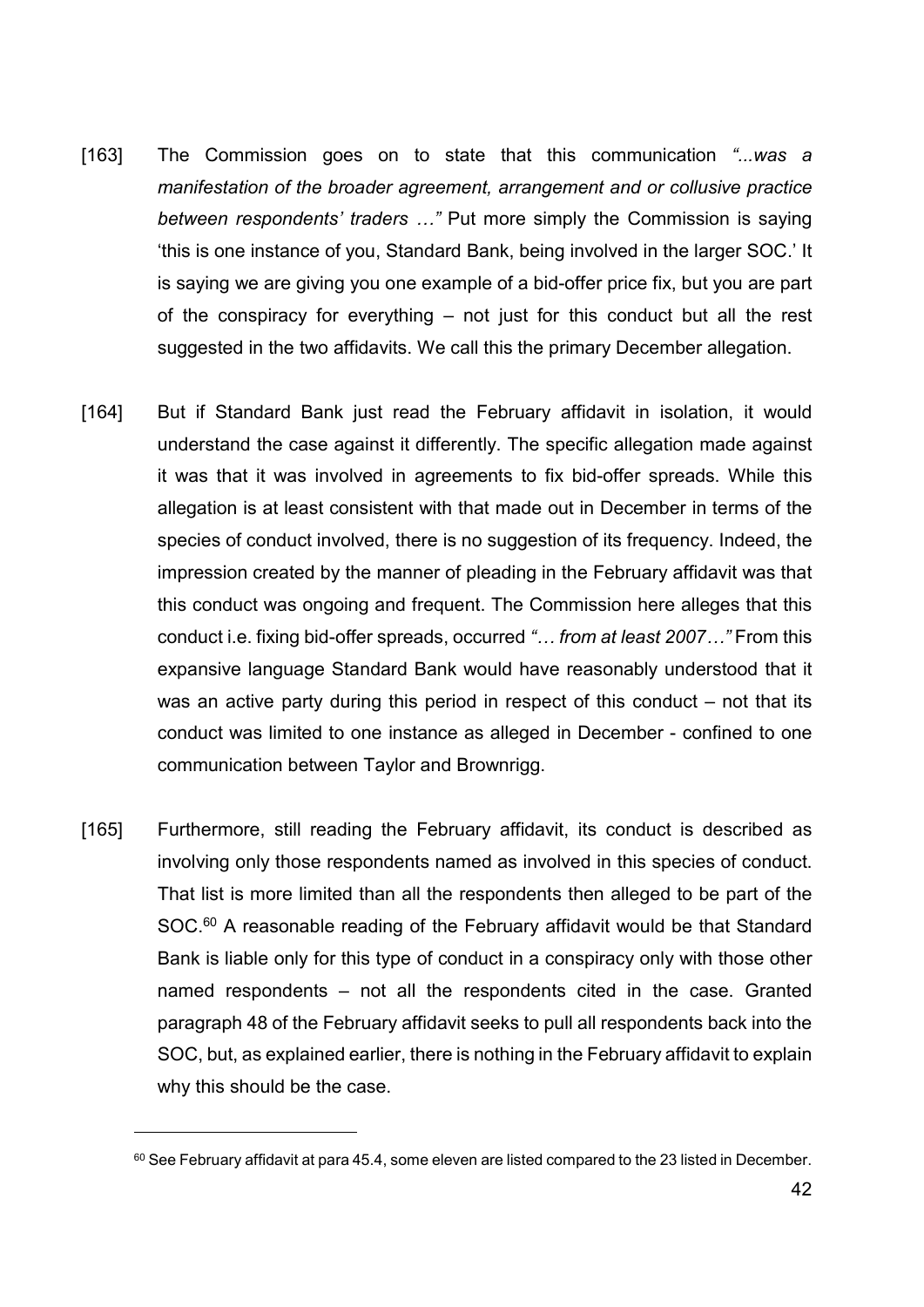- [166] The February affidavit is thus narrower in terms of scope of conduct and coconspirators than the primary December formulation. But to add to the confusion the December affidavit also rests the Commission's case against Standard Bank on an alternative formulation. The alternative formulation is that the conduct i.e. the Brownrigg/ Taylor communication: "…in isolation and cumulatively constitutes a breach of  $4(1)(b)(i)$  of the Act."
- [167] We understand this formulation to mean that even if there was only proof of one communication with one competitor, with Taylor of Barclays, Standard Bank is liable for price fixing, for this act alone. Put differently, it means that even if the main case of the SOC fails against Standard Bank it would still be liable for this single instance.
- [168] The use of the term cumulatively with regard to Standard Bank, may be a drafting error. It is used repetitively in respect of all the respondents, most of whom are alleged to have been involved in more than one manifestation. This is how we understand the term cumulatively to mean as used in the alternative formulation. It is the cumulation of all the instances cited in respect of that particular respondent. Since Standard Bank faces only one manifestation there can be no cumulation of the conduct. Nor could 'cumulation' refer to of all the conduct by all respondents, since that is the subject of the SOC (paragraph 135.1) and would make the term cumulative redundant.
- [169] What the exercise in analysis of the case in respect of Standard Bank shows is the dissonance between the different allegations in the February and December affidavit, the latter also in respect of its alternative formulations.
- [170] We can appreciate that in cases of SOC's, the Commission, relying on a case of inference to prove the SOC, may in the alternative want to rely on a more modest theory, involving isolated acts as constituting on their own contraventions of section 4(1)(b). In this case however the theory advanced now by the Commission is so dependent on the chatroom and on the notion of active and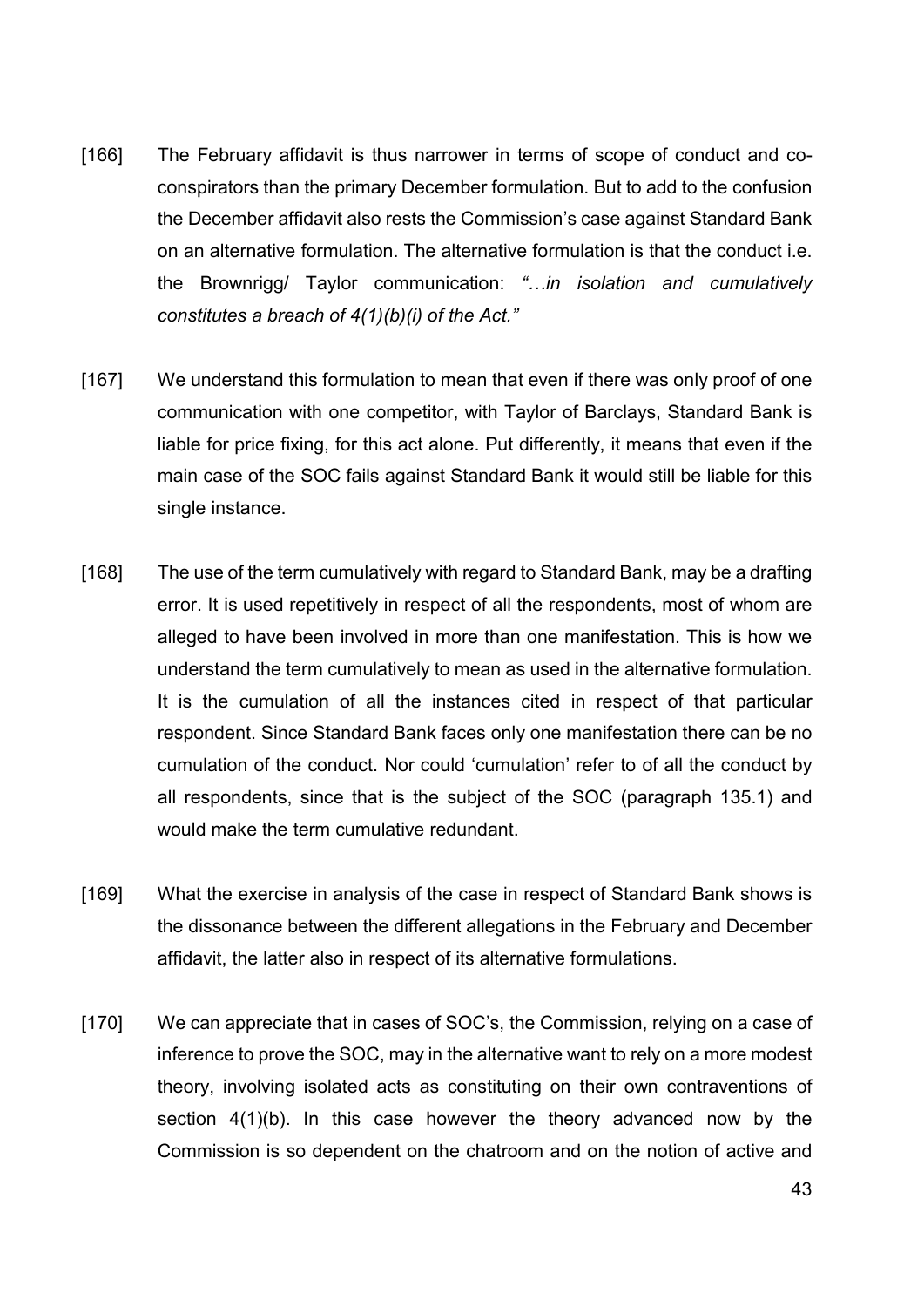passive participants, that pleading in the alternative a case that a firm would be otherwise liable for individual instances of conspiracies is so at variance with its main theory of harm that it almost contradicts it. But this is not the only problem. It also places an intolerable burden on the resources of the respondents in conducting their defence.

- [171] If the respondents are in for all the manifestations of the theory, be they active or passive participants, they are entitled, particularly at a stage in the proceedings when the Commission has had a chance to reformulate its case, to know which one they face. Is Standard Bank faced with the prospect of responding to 85 instances or just one? Fairness requires the Commission to stick with the theory its counsel has advanced in oral argument and to clarify that this is where its case rests.
- [172] For this reason, we have taken the unusual approach to require the Commission to confine itself to the case of an SOC as described by its counsel in oral argument, and to drop the allegations of single isolated or cumulative isolated instances.
- [173] This is not to hold that in general the Commission cannot make out a case in the alternative. Indeed, ordinarily we would avoid making directions that constrain the Commission's prosecutorial discretion to formulate its charges in the manner it considers best. But we also have a duty to ensure that Tribunal proceedings are fair. $61$  When the formulation of a case in the alternative, makes the case confusing for respondents, as we have found it does, and when after being given an opportunity to re-formulate the case, the Commission's efforts have still not added further clarity, then fairness requires that we should intervene.

<sup>61</sup> A requirement of section 33 of the Constitution of the Republic of South Africa, 1996 is that everyone has a right to just administrative action that is lawful, reasonable, and procedurally fair, while section 52(2) (a) of the Act imposes a requirement on the Tribunal to ensure that proceedings are conducted in accordance with the principles of natural justice.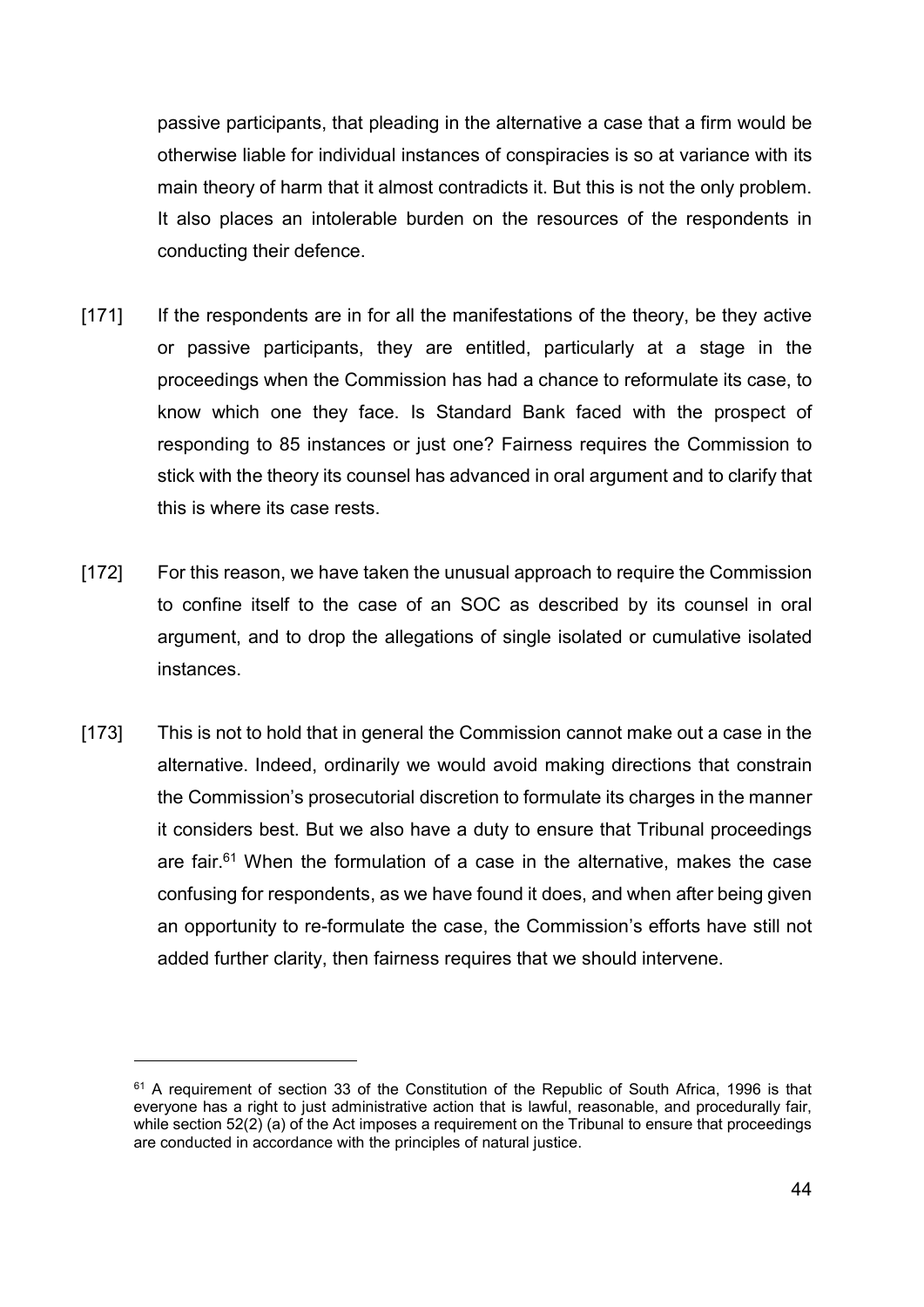- [174] We have not done so arbitrarily. We have also not chosen for the Commission. The order in question does no more than to confine the Commission to the very case its counsel in final argument advanced.
- [175] Some counsel had argued that we should call time out on the Commission's opportunities to reformulate its case. We think that goes too far and given that the Commission acts not in its own right but as the guardian of the public interest, the balance between the interests of the remaining respondents and the public interest is better served by requiring the Commission to prune its case, rather than dispose of it.
- [176] We turn now to why it matters legally whether the Commission relies on an SOC or a lesser form of agreement.

### Legal consequences of the type of agreement pleaded

- [177] The distinction between an SOC and a single or cumulative set of agreements has important implications for the case the respondents are required to meet.
- [178] First, in a single overall agreement each respondent is responsible for the actions of the others. It follows from this that each respondent needs to know not only the case against it for its actions but that against all the others as well. When did it start, when did it end, if it indeed has ended, and, while not every detail, some indication of its scope?
- [179] Secondly the respondents in this type of case need this information not only for understanding the case they have to plead to on the merits, but also the issue of remedies. For instance if administrative penalties are to be imposed – the relief the Commission seeks against all the respondents - amongst the factors the Act obliges the Tribunal to take into account in respect of a prohibited practice are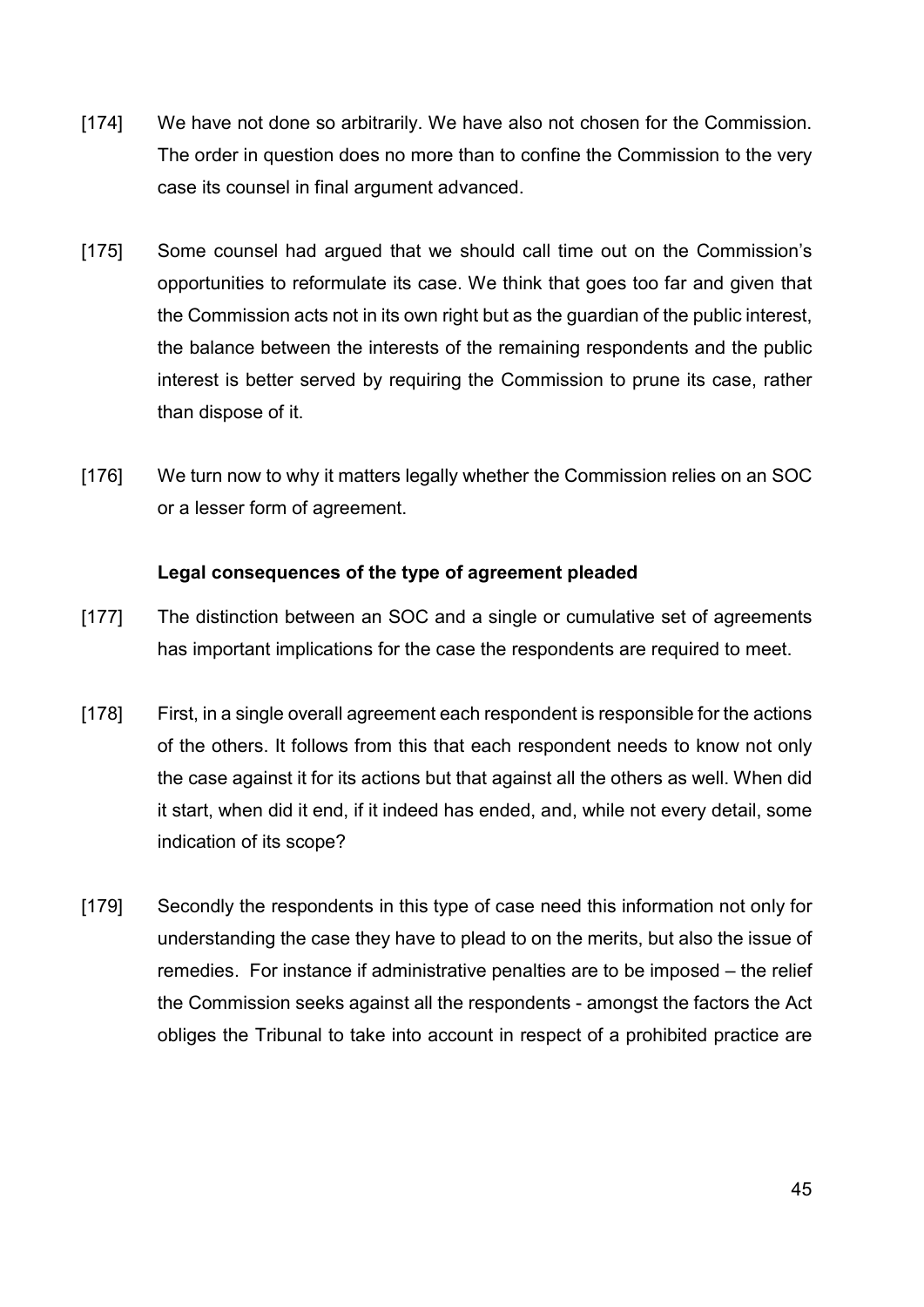its duration, gravity and extent. <sup>62</sup> It may also in respect of duration be relevant for possible follow on civil liability.<sup>63</sup> Thirdly, it is relevant to the issue of prescription or limitation of action as we discuss below. A case based on single instance of conspiracy may not have been brought in time because an individual respondent's actions may have ended three years prior to the initiation of the complaint. However, if the case is based on an overall conspiracy, where, as in this case, passivity and not just activity leads to liability, the later actions of other respondents may mean that the prohibited practice still subsisted at the date of initiation and accordingly the case against that respondent has not prescribed.<sup>64</sup>

[180] Here case law emanating from the European Courts is of great assistance because courts there have had to grapple with what distinguishes an overall conspiracy from isolated acts of conspiracy. In Team Relocations, the General Court held that three conditions must be met to establish participation in what it termed a single and continuous infringement or what we in these reasons have called an SOC. These, the court held are:

> "… the existence of an overall plan pursuing a common objective, the intentional contribution of the undertaking [firm] to that plan, and its awareness (proved or presumed) of the offending conduct of the other participants.<sup>765</sup>

[181] In other decisions these criteria have received further elucidation. For instance, the European Court of Justice has held that the fact that a cartel existed over distinct products and geographic markets, did not preclude the existence of a single infringement. Nor does the second criteria of an intentional contribution, require that the firm had participated from the start of the conspiracy or pursued

 $62$  See sections 59(3)(a) of the Act which sets out the factors to be considered in the imposition of a penalty which includes inter alia, "…duration, gravity and extent".

 $63$  See section 65 of the Act for civil actions which are dependent on a prior finding of liability by the Tribunal.

 $64$  See the CAC's Judgement in The Competition Commission of South Africa v Pickfords Removals SA (Pty) Ltd 167/CAC/Jul18 (3 April 2019) ('Pickfords'), and Pickfords Removals SA (Pty) Ltd v Competition Commission [2018] 1 CPLR 390 (CT) (Pickfords CT) for analysis on when a concerted practice ends.

<sup>65</sup> Team Relocations v Commission Case T-204/08 EU:T:2011:286 para 37 quoted with approval by the Court of Justice in the appeal against the General Court judgement: C-444/11 P EU:C:2013:464.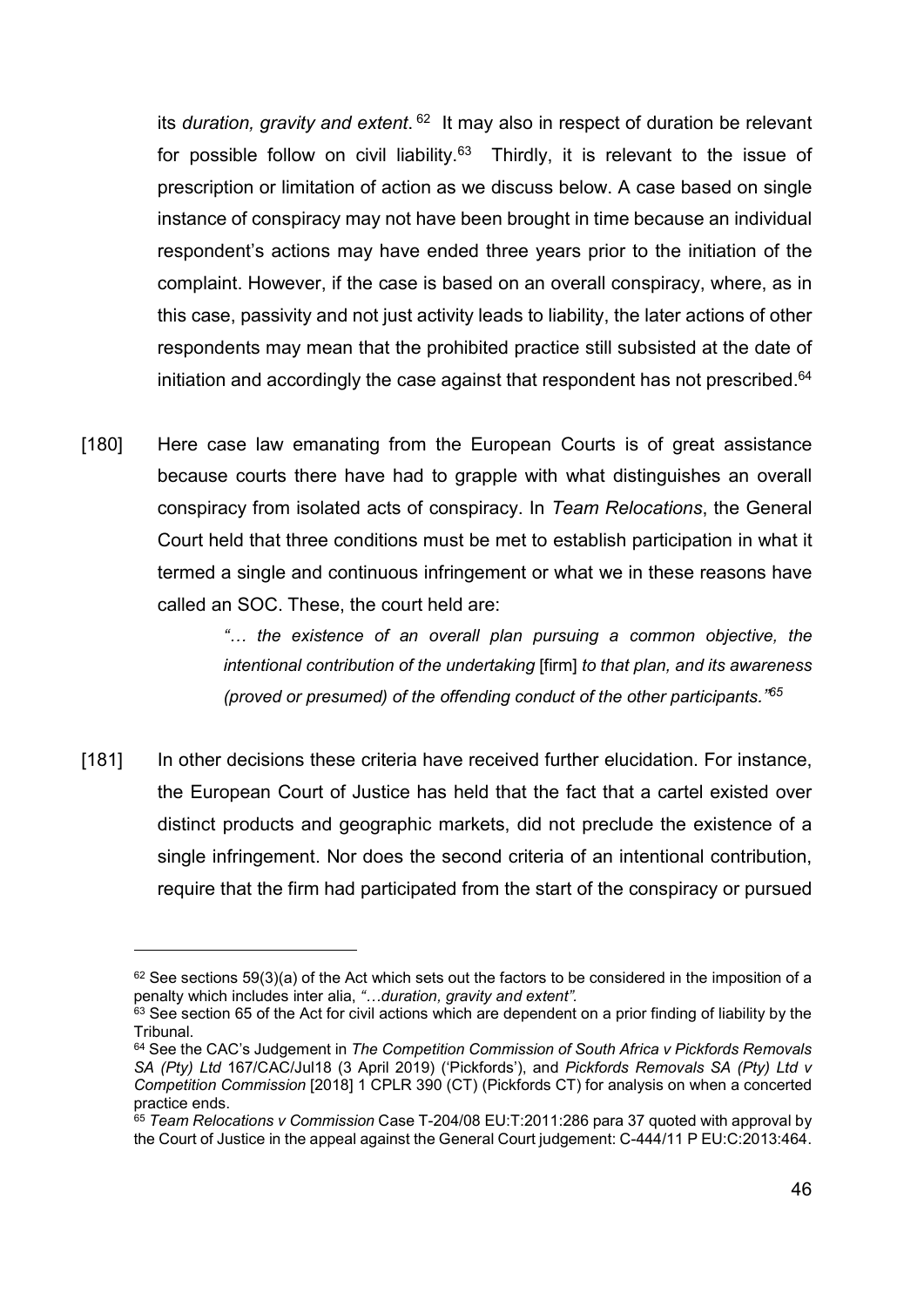the plan in the same way as other members. Nor does the fact that some members may have had reservations or indeed cheated make a difference.<sup>66</sup> As far as the third criteria awareness of the conduct of the others is concerned, here the courts have been stricter. The General Court has held that the firm must be aware of the general scope and the essential characteristics of the cartel as a whole.<sup>67</sup>

[182] Less clear in European law is whether a regulator in prosecuting a cartel must allege that an SOC exists as an objective fact or whether in the face of murky evidence where the distinction is not clear cut this is a choice of prosecutorial discretion. For instance in a thoughtful passage on the subject by former EC Advocate General Wahl, he stated:

> "In the case law of the court, the concept of single and continuous infringement has been employed, in particular, in the context of art.101 TFEU to capture several elements of anti-competitive conduct under the umbrella of one single and continuous infringement for the purposes of enforcement. In that regard, the underlying rationale is to ensure effective enforcement in cases where infringements are composed of a complex of anti-competitive practices that can take different forms and even evolve over time.

> In other words, the aim is to avoid the unfortunate enforcement outcome where various agreements and concerted practices under art.101 TFEU, which in reality form part of an overall plan to restrict competition, are treated separately. For that reason, recourse to the concept of single and continuous infringement tempers the burden of proof generally weighing on enforcement authorities regarding the need to prove the continuous nature of the anticompetitive practices scrutinised. More particularly, where a complex of agreements and practices have been implemented over a long period of time, it is not unusual that changes in the scope, form and participants to those agreements and/or practices have taken place during the relevant time period. Without the assistance of the concept of single and continuous

<sup>&</sup>lt;sup>66</sup> C204/00 P etc Aalborg Portland A/S v Commission EU:C:2004:6 para 85; C444/11 P Team Relocations v Commission EU:C:2013:464 para 56.

 $67$  These summaries of the decisions appear in a useful discussion in Whish and Bailey, Competition Law 9<sup>th</sup> Edition, pages 107-8.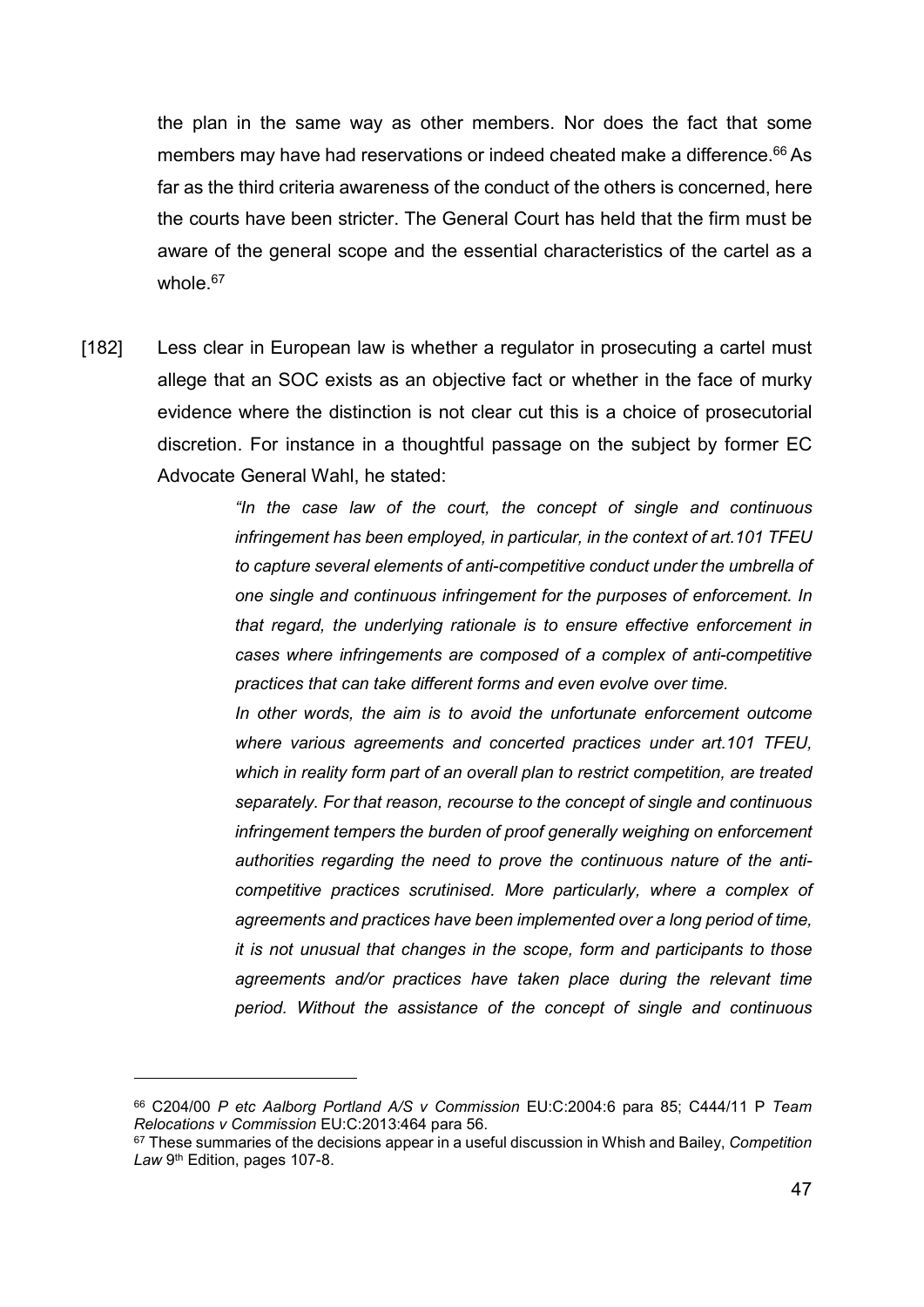infringement, the Commission would have to meet a higher evidentiary threshold. It would need to identify and prove the existence of several distinct anti-competitive agreements and/or concerted practices as well as identify the parties involved in each of them separately. Treating the impugned practices separately could also in some cases result in a time-bar of older agreements and/or concerted practices. That would make enforcement less efficient. The concept of single and continuous infringement thus constitutes a procedural rule."<sup>68</sup>

[183] In the present case we do not have to decide this point. We understand the Commission to be alleging the SOC through the centrality of the chatroom as an objective fact. It just has to be bold enough not to hedge its bets.

### Conclusion

- [184] We return to the question of whether the Commission's case has changed. Undoubtedly, as we have shown above, it has. No reader of the February referral would have understood the case in the way it has been presented now. But it is no answer for the Commission to contend that the December affidavit has supplemented the February affidavit.
- [185] The Commission has not replaced the February affidavit with the December one. This means one is required to read both together. This might be acceptable if the later affidavit provided more meat to the bones of the first. But the December affidavit is not drafted in this manner. Aside from omitting the citations of the respondents already joined and the background to the industry which are only set out in the February affidavit, the December affidavit is drafted as if it were a replacement of the February affidavit, as it sets out the entire case de novo. The two formulations are so dissonant that the criticism that the case becomes impossible to comprehend if one has to plead to both is well made. For this

<sup>68</sup> Opinion of Advocate General Wahl Intel Corporation Inc v European Commission (20 October 2016) ECLI:EU:C:2016:788 para 180-182 as cited in Balmoral Tanks Limited v The Competition and Markets Authority [2019] EWCA Civ 162.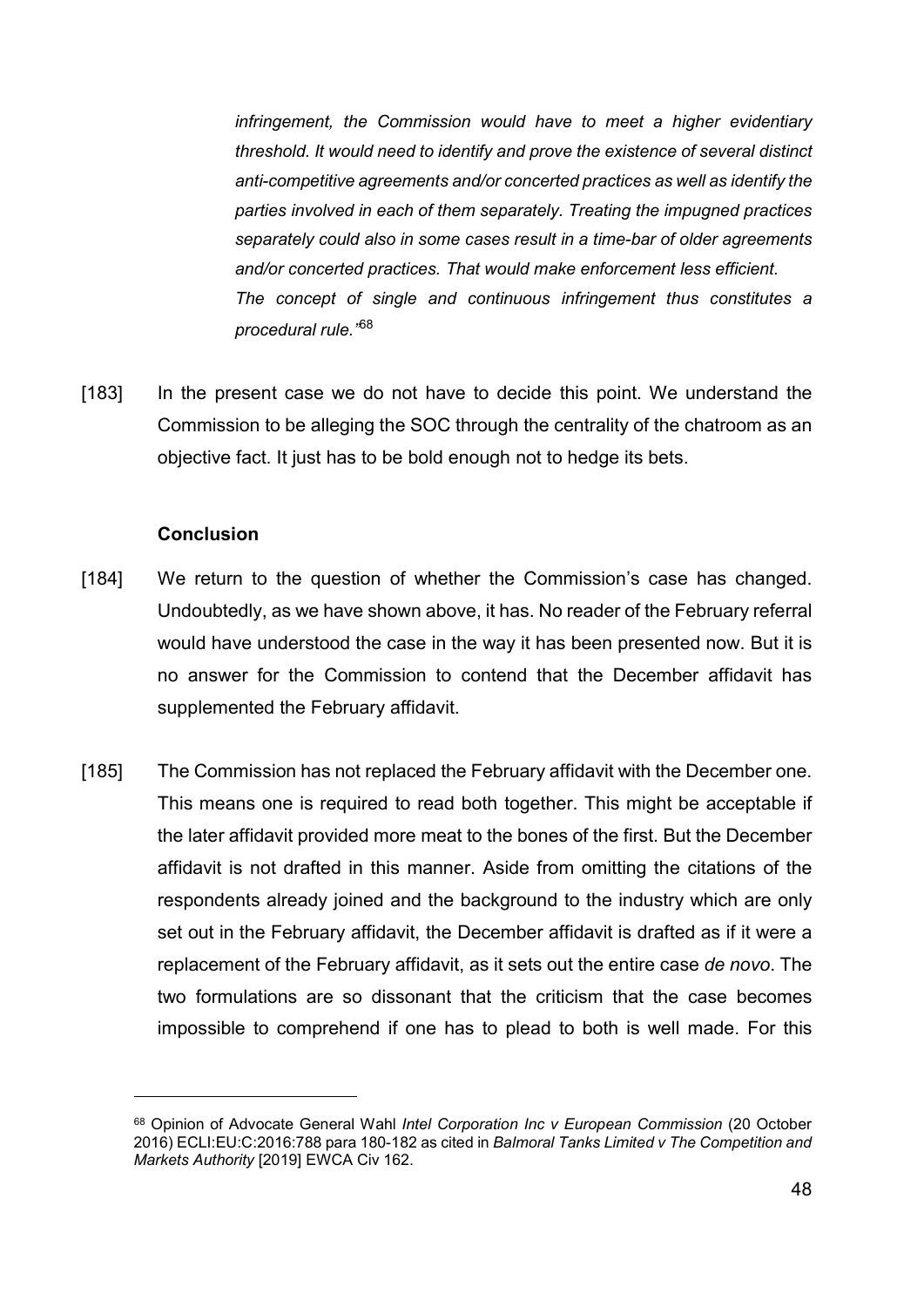reason when the Commission furnishes the particularity required we have directed it to file a completely new affidavit, that substitutes and replaces the two others, so that the respondents are faced with only one pleading to answer.

[186] Furthermore, if the Commission clarifies its referral in the manner suggested in its oral argument, with the addition of the particulars we require in these reasons, this will resolve most of the exceptions that relate both to no cause of action or vague and embarrassing. There will now be a coherent case of what the conspiracy was, how it was entered into, and how it ended; it if it indeed has. It will also explain why the relationship between the firms is one of competitors as distinct from one between buyer and seller. In the order we have indicated the minimum features that this supplementary affidavit needs to have.

### Limitation on bringing action

 $\overline{a}$ 

[187] Several respondents have raised the possibility that the case against them may no longer be actionable against them, because of the provisions of section 67(1) of the Act which states as follows:

> "A complaint in respect of a prohibited practice may not be initiated more than three years after the practice has ceased."

- [188] Note that section 67(1) sets up a measuring tape that goes backward in time. One first determines the date the complaint was initiated on and then measures back in time. If the conduct in question has ceased more than three years prior to the date of initiation, then the complaint may not be initiated.
- [189] For convenience we refer to this provision as the *prescription* provision.<sup>69</sup>

<sup>&</sup>lt;sup>69</sup> We note the cautionary language in the recent CAC case of *Pickfords* that it would not be correct to think of the section 67(1) as a prescription period but rather as a limitation or expiry period. Nevertheless, like us, the court found it useful to use the word prescription as a shorthand for repeating the whole provision. See Pickfords (note 64 above).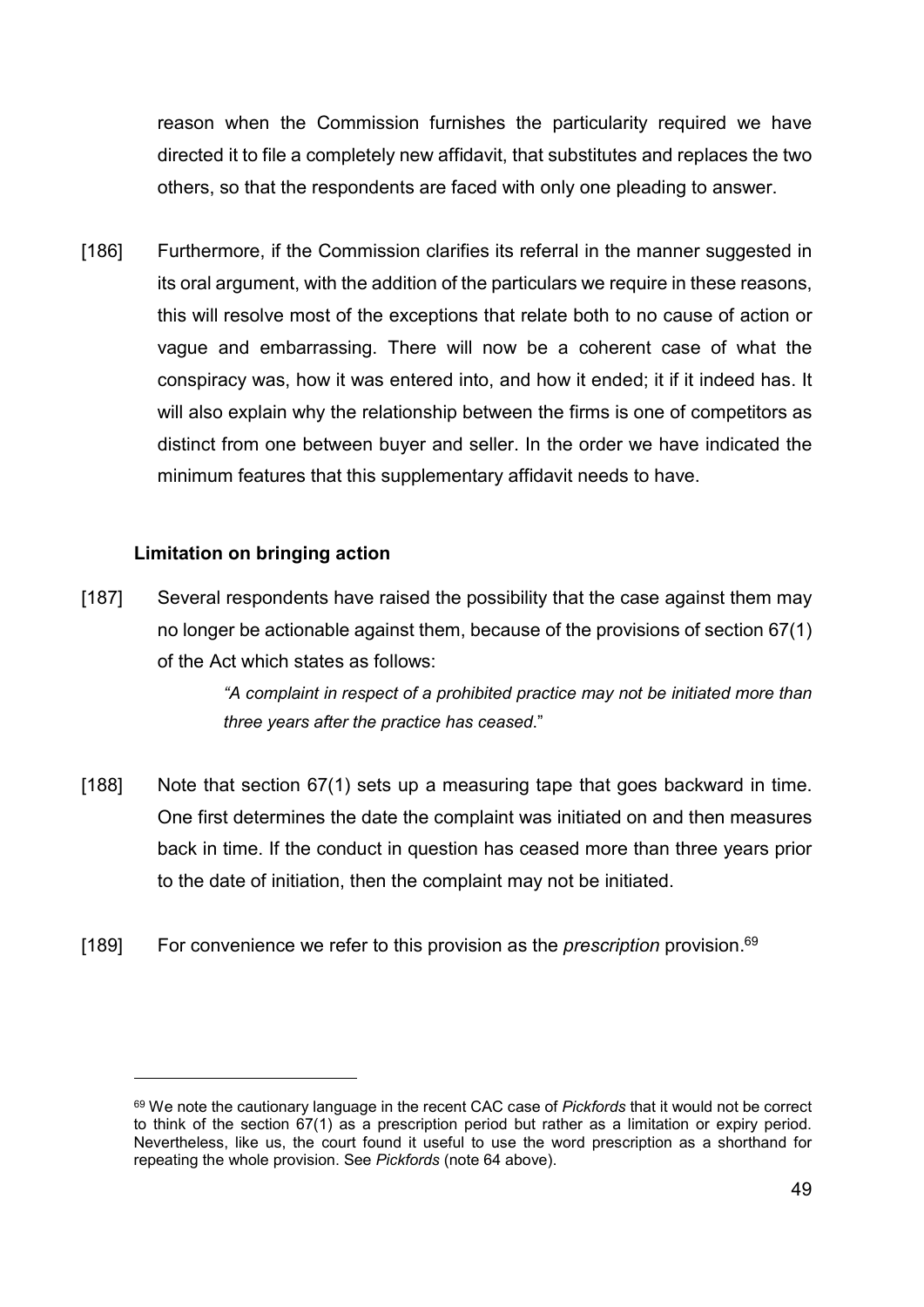- [190] We are not able to decide the prescription arguments now. This is because two issues relevant for the application of section 67(1) are presently unclear. They are the date of the initiation and the date when the conduct ceased. The date of initiation is unclear because it raises both factual and legal issues that need to be determined. We explain these issues in greater detail later in the section on joinder in a postscript.<sup>70</sup>
- [191] Depending what date is selected for the date of initiation this may have different implications for different respondents. If the date of the first complaint initiation (i.e. April 2015) is held to be the date of initiation for all the respondents regardless whether they have been named, because this is an SOC, then this might not matter. But if the date of initiation is the date when the respondent is named and indeed named correctly, then some respondents are named only in the August 2016 amended initiation and some, those five sought to be joined, only in the December 2017 affidavit. A gap of more than two and half years separates the naming of the early initiates from the last sought to be joined. It is conceivable that for some prescription may have run its course during this interregnum, depending on the answer to the crucial dates.
- [192] The date the conduct ended is unclear as well.<sup>71</sup> As this is the most important fact of all, depending on when it is, it may render all the uncertainty around the date of the initiation moot.
- [193] Of course, if as the Commission alleges in the December affidavit, all respondents were part of the SOC and that the conduct persists, then the complaint would still have been timeously initiated against all, even those deemed to have only had the complaint initiated against them by virtue of tacit initiation in the December affidavit.

<sup>70</sup> See paragraphs [239] to [247] below.

<sup>71</sup> In Power Construction v Competition Commission 145/CAC/Sep16 (2 May 2017) para 45, the CAC had to determine when the practice had ceased in relation to a bid rigging conspiracy in the construction industry. The Court held that the practice ceased when the last payment was made to the winning bidder.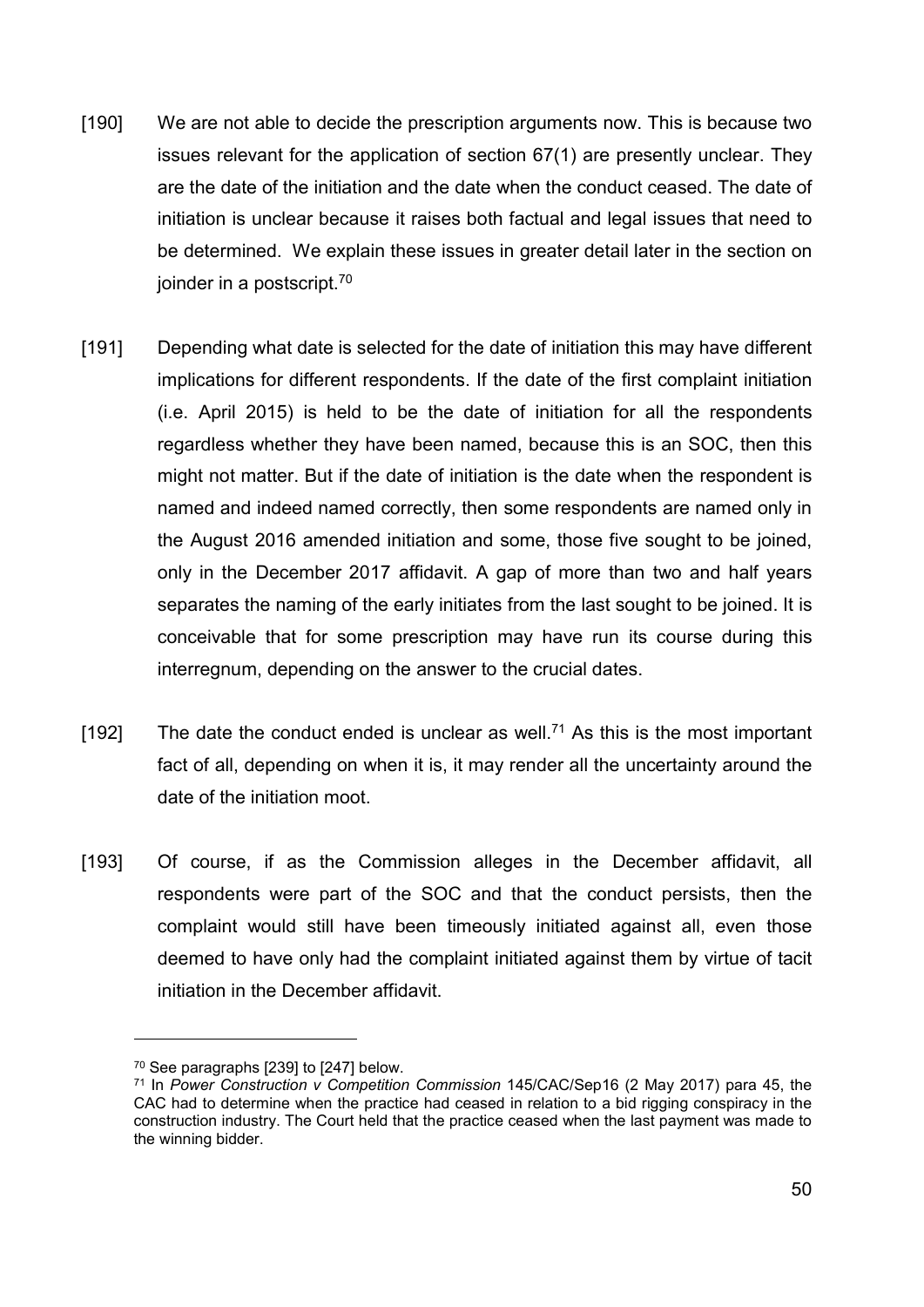- [194] This raises the second question in the prescription debate. Whether it is sufficient for the Commission to allege, as it has done, that the conduct still persists.<sup>72</sup> This is what the Commission argues; once it has alleged the conduct is ongoing the onus shifts to the respondents to plead the date when it ended if they seek to refute this. This, for the Commission, is an issue then of fact for the trial to resolve and should not be determined by way of exception.
- [195] The Commission relies for this on our decision in *Pioneer* where we held that: "Section 67(1) is silent on the issue of onus. However the position in South African law is abundantly clear. A court shall not of its own motion take notice of prescription. In other words if a party wishes to rely on prescription then it is required to raise it as a special plea. Moreover it is for a party invoking prescription to allege and prove the date of inception of the period of prescription. Hence, Pioneer, if it wishes to rely on the provisions of section 67(1) is required to allege and prove, on a balance of probabilities that the conduct complained of by the Commission in its complaint referral of 2007 ceased three years before this date. Such an approach to section 67(1) is entirely appropriate in the context of the secretive nature of cartel activity, where respondents engage in meetings held behind closed doors, at restaurants, pubs and hotels, keeping virtually no paper trail and where proof of these arrangements lie squarely and solely within the knowledge of coconspirators."<sup>73</sup>
- [196] In Pickfords we took the position further when we held that at the end of the day the question of where the onus lay was one of fairness.

"The Constitutional Court has made it clear that in civil matters there is '.. nothing rigid or unchanging in relation to the question of the incidence of the onus of proof in civil matters, no established golden thread like the presumption of innocence that runs through criminal trials. As Davis AJA, quoting Wigmore,

<sup>72</sup> see February affidavit paragraph 6.3:

<sup>&</sup>quot;the conduct may be ongoing" and December affidavit paragraph 40 " the terms of the ongoing arrangement, agreement and concerted practice were…"

<sup>&</sup>lt;sup>73</sup> The Competition Commission v Pioneer Foods (Pty) Ltd [2009] 2 CPLR 323 (CT) para 73-74.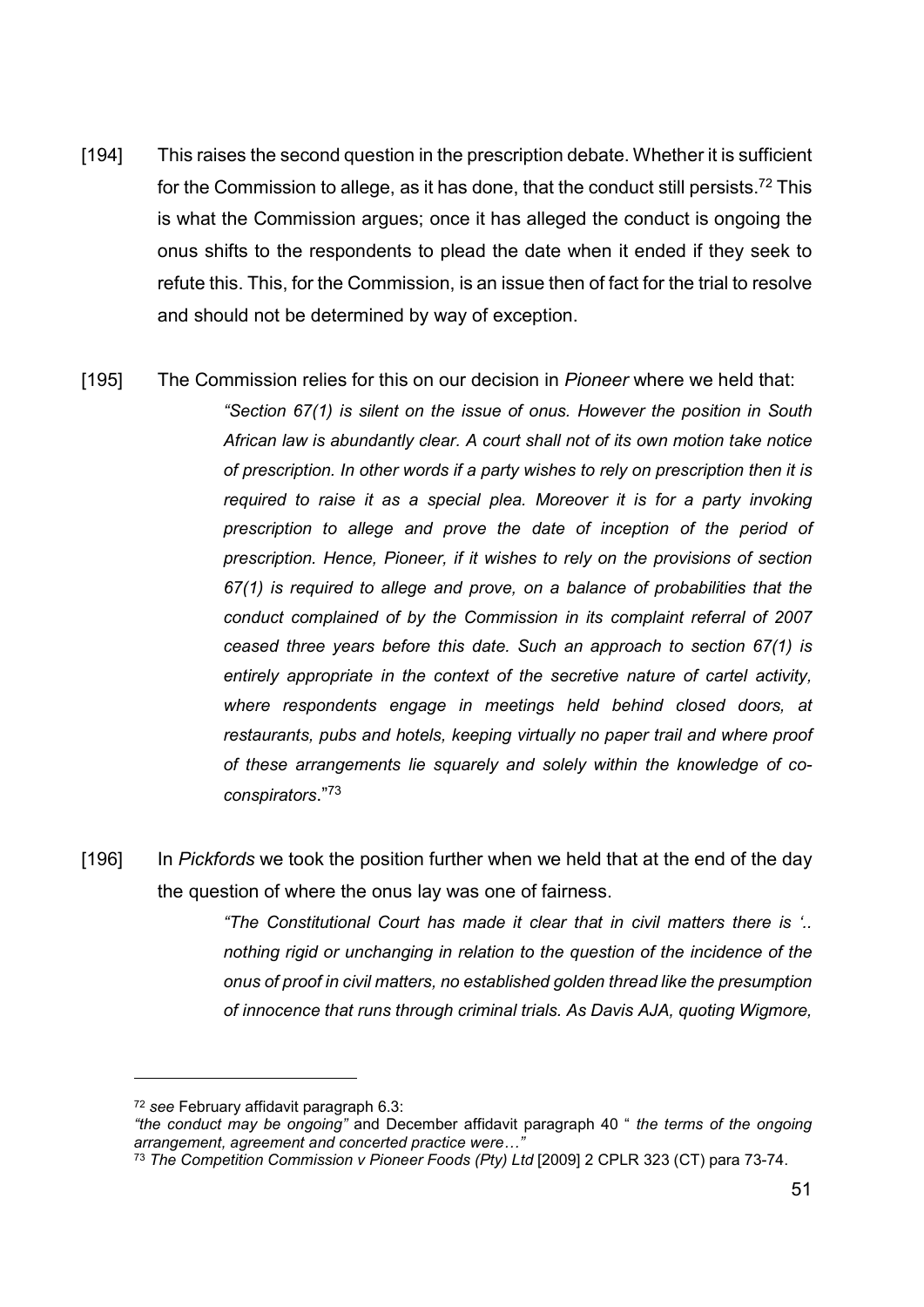put it: … all rules dealing with the subject of the burden of proof rest 'for their ultimate basis upon broad and undefined reasons of experience and fairness.' The approach to who bears an evidential onus in the Tribunal case should follow this approach. We should avoid rigidity in determining who bears an onus and rely on experience and fairness."<sup>74</sup> [Footnotes omitted]

- [197] Thus in the present case on a fairness standard is it sufficient for the Commission to allege that the conduct is ongoing? We would suggest not for two reasons.
- [198] First, since this case concerns an SOC which has, at its heart, interactions on the Bloomberg chatroom. The Commission alleges that even passive members of the chatroom are liable for the actions of those who are active. This means a member of the chatroom who has been passive may well not know when the last interaction on the chatroom took place or even if it took place. Nor indeed might a respondent which may have remained a member but did not log in. It would be unfair for the burden to shift to those firms which might have knowledge of their own conduct but cannot be assumed to have knowledge of conduct of other firms whose manifestations might pull them into the SOC on a later date than they could reasonably be aware of.
- [199] Secondly, there is reason to be sceptical about the Commission's ongoing conduct claim. Although the December affidavit was filed in 2017, and sets out 85 manifestations, the last relied on occurs in November 2013. One might reasonably expect if the conduct had continued beyond that date, the Commission would have listed at least some manifestations to demonstrate this, knowing that prescription had already been raised by some of the respondents in response to the February affidavit.
- [200] Moreover, from the referral it appears that time between the "manifestation" and the payment may be brief. In the February affidavit the Commission suggests

<sup>74</sup> Pickfords CT (note 64 above) para 93.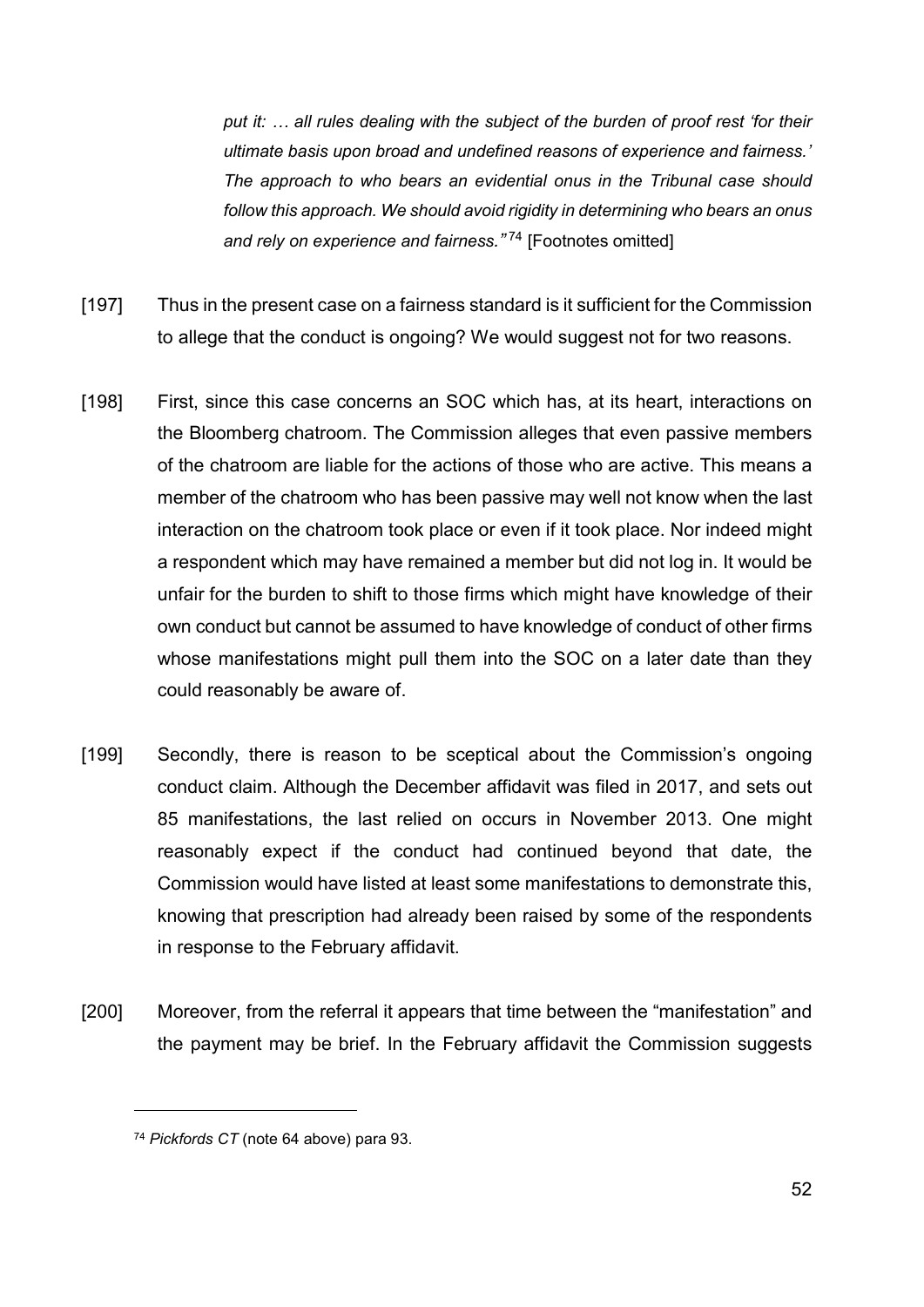that the gap between conducting a transaction and settlement is no more than two days, unless it is a forward transaction. But even a forward transaction is it appears settled "...at least after two days".<sup>75</sup> If each collusive transaction is concluded by the act of payment, then the conduct in this case may have ceased within a few days after the date of the last manifestation. This suggests that unless the Commission has more information available to it the conduct may have ceased by late November or December 2013.

[201] In these circumstances we consider that fairness dictates that the Commission should either plead the last date of the manifestation it relies on or otherwise set out what facts it relies on for the allegation that the conduct still is ongoing.

### Wrong trader or no longer trader

- [202] Certain of the respondents were represented by traders who were employed by them (such as Investec), whilst others had a looser form of association with them. We know from the referral that certain traders allegedly represented more than one bank whilst others represented several at different times.
- [203] Several of the respondents make the point that the trader who is alleged to have acted on their behalf no longer acted for them at the time of the alleged attributed instances or acted for them at a time when the particular instance alleged must have predated the referral.
- [204] Thus one Jason Katz appears to have acted for a number of different respondents at different times.<sup>76</sup> Another trader, Christopher Hatton, is alleged in one paragraph of the February affidavit to have represented HBEU (14), but in the same paragraph he is also said to have represented Credit Suisse (11).<sup>77</sup>

<sup>75</sup> See para 31 of the February affidavit, Record p21.

 $76$  See the February affidavit where it is alleged that Katz acted for BNP Paribus (para 45.2.5) then it is alleged that at some point during the period 2007 to 2013 he represented Standard New York and Barclays (Para 45.2.6 and 45.3.4), Record p30.

<sup>77</sup> See para 45.5.3 of the February affidavit, also para 45.3.3, Record p35.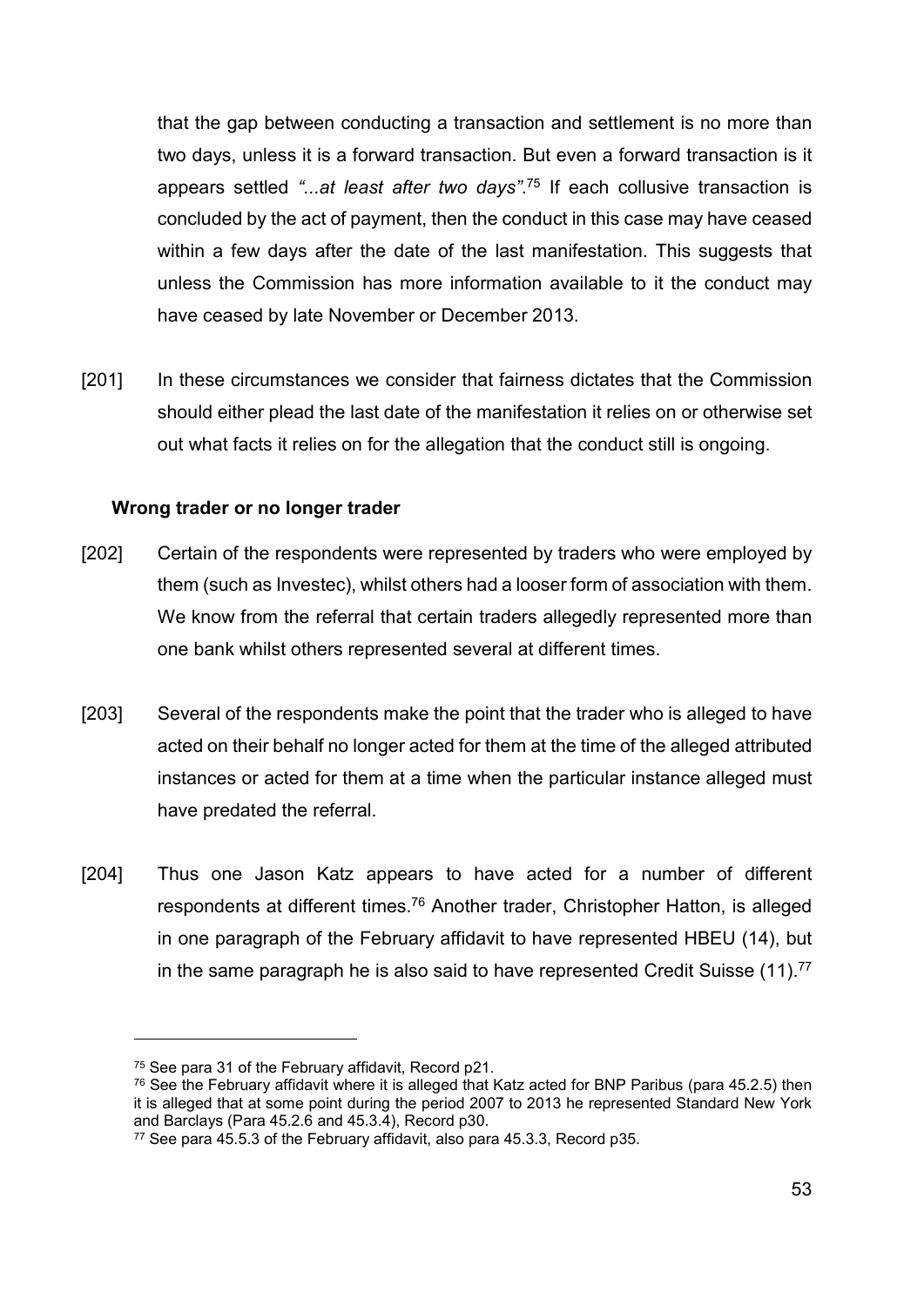In its exception HBEU (14) alleges that these allegations are contradictory as Hatton could not have acted for both at the same time.<sup>78</sup> This of course is a question of fact. It is not self-evident that he could not have acted for both and so this is a matter best decided at trial. Nor is it possible to determine, as HBUS (19) requires us to find in the case of Hatton, that the conduct was time barred because Hatton's actions were last alleged to have taken place more than three years prior to the earliest possible date of initiation.<sup>79</sup> This as we explained earlier in relation to prescription is not an issue we can decide now.

- [205] This does not mean that the respondents are not entitled to some more particulars on the relationship that existed between the banks and their traders. The chatroom has now become the centerpiece of the conspiracy through the communications of traders. As we understand the Commission's case, it is the activities of the trader that link the bank that employed or retained them to the conspiracy. The Commission also alleges that even passive membership of the chatroom at the relevant time constitutes participation in the conspiracy. Thus, it is reasonable, if the Commission alleges that the same trader at the same time acted for more than one respondent, to either clarify this issue or correct it. What links the trades of a trader, who at the same time is acting for more than one principal, to the trades of a particular bank? Second, where a trader ceased to be retained or employed by a bank during the conspiracy, the Commission should indicate on what basis the bank remains liable beyond that date.
- [206] Beyond requiring this clarity, it is premature to determine whether allegations made out concerning specific traders are contradictory or inconsistent.

### Exceptions dismissed

[207] We can at this stage dismiss certain of the exceptions raised.

<sup>78</sup> para 31, Record p804.

<sup>&</sup>lt;sup>79</sup> See HBUS affidavit in answer to the application for joinder, para 37, Record p828. HBUS also alleges that Hatton ceased employment with it in October 2010 which would suggest on its version Hatton could not have been engaged in activity on its behalf on any of the dates suggested by the Commission as all those dates are after the date of his termination. Para 35.2, Record p828.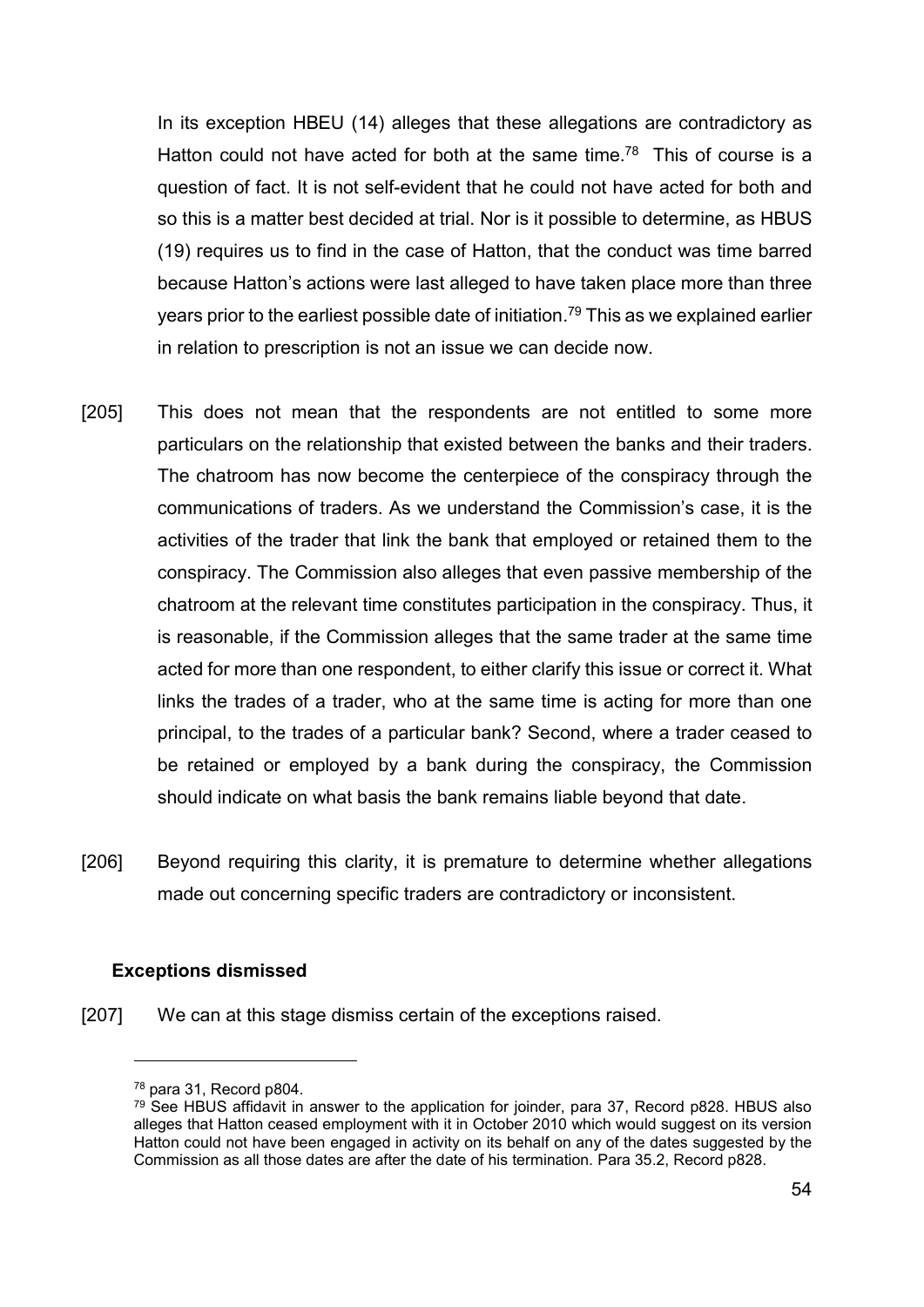- [208] Some respondents alleged that they could not be competitors because they were not authorized to trade in rands in terms of the Exchange Control legislation ('Excon'). They are correct that the referral is silent on this issue. However, this was not a necessary allegation for the Commission to have to make. If the particular respondents were trading rands in the chatroom, with some or more of the other respondents, then the fact that they may not have been authorized to trade in terms of Excon, is not a defence to collusion in competition law.
- [209] If, however, this defence is raised because it makes trading impossible for the bank or less likely, then this can be raised as a defence on the facts. The failure of the Commission to deal with this in the referral does not make the referral excipiable as a matter of law.
- [210] Next, several respondents argue that the Commission has failed to set out the respective facts on which it alleges that the conduct also constituted a concerted practice. The respondents who argued this point relied on dictum in the Netstar case where the Competition Appeal Court held as follows:

"No doubt in many cases the same evidence may be relied upon as pointing towards either an agreement or a concerted practice. However, sight should not be lost of the fact that they are different. The definition of an agreement extends the concept beyond a contractual arrangement. However, what it requires is still a form of arrangement that the parties regard as binding upon both themselves and the other parties to the agreement. Absent such an arrangement there is no agreement even in the more extended sense embodied in the definition. By contrast a concerted practice examines the conduct of the parties to determine whether it is co-ordinated conduct or they are acting in concert. "80

<sup>80</sup> Netstar (note 42 above) para 25.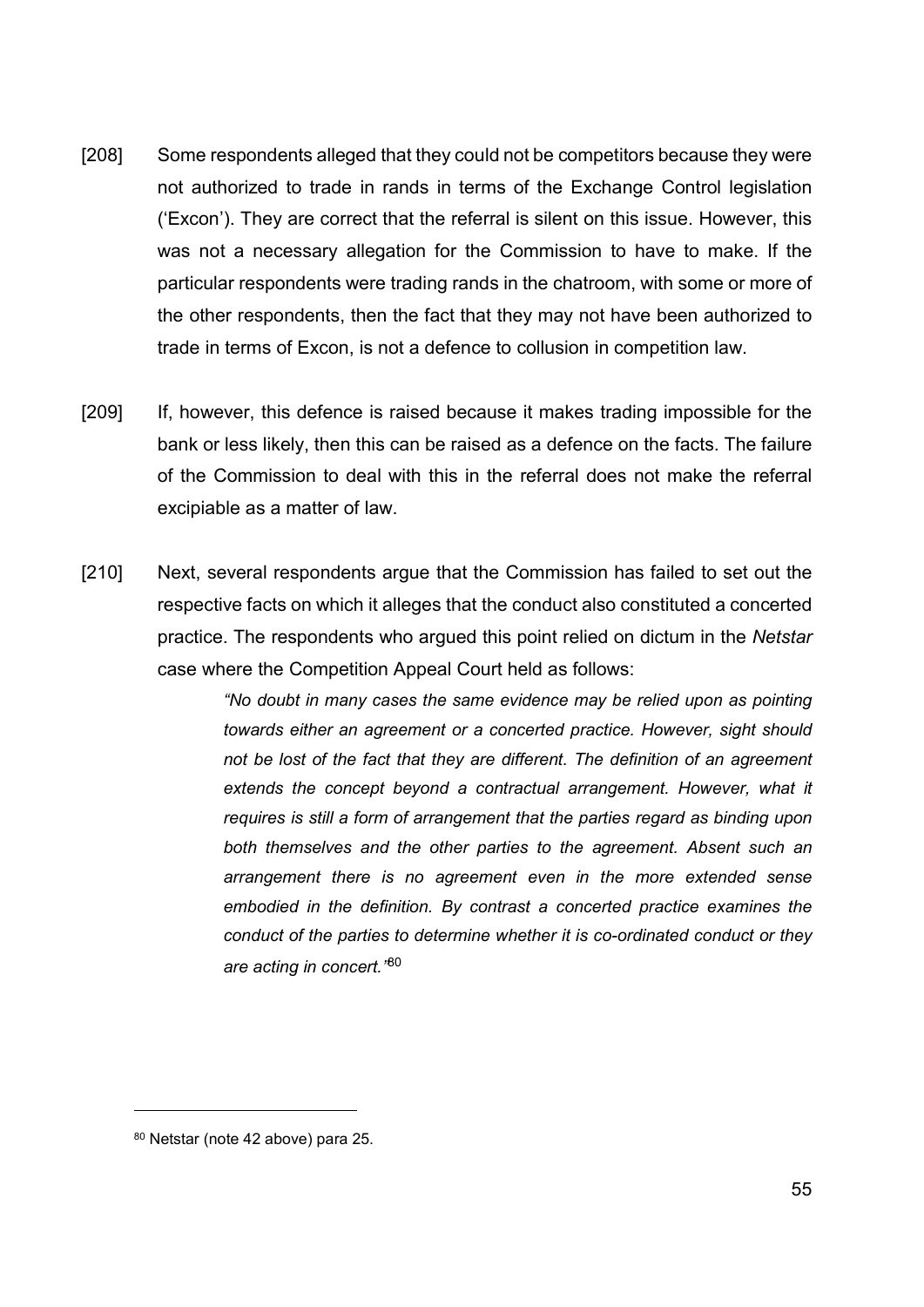[211] In a subsequent case, Omnico, $81$  decided after Netstar, a similar point was argued at exception stage. We held there that there would be sufficient compliance with the Netstar ruling:

> The Commission appears to rely on both. Case law suggests that if a concerted practice is relied on it needs to be specifically pleaded. For instance, parties may commence with an agreement but later follow on conduct may constitute a concerted practice. Sometimes the difference may be theoretical and the distinction elides. Nevertheless, due to the case law this difficulty must at least be grappled with by the pleader when seeking to allege both as the Commission has in the present referral. It is unclear if the conduct that is relied on for the concerted practice is the same as that for the agreement or something different or additional thereto. This requires further particularity and we address this in paragraph 2.5 of our order. If the allegation of a concerted practice relies on facts that differ from those relied on for the agreement these should be set out.<sup>82</sup>

- [212] We will follow the same approach in this matter and accordingly have directed the Commission to indicate whether it relies on the same facts to make this conclusion as it does for the agreement, and if not, and it relies on other facts, to set these out.
- [213] It is worth noting that in in European law not much is made of the distinction between an agreement and a concerted practice. For instance, the then Advocate General Reischl stated in an opinion: "there is little point in defining the exact point at which an agreement ends and concerted practice begins."83 Whish says legally nothing turns on the distinction between the two; the important distinction is between collusive and non-collusive behavior. He points out that the European Commission has alleged in cases that even if the contacts between competitors do not amount to an agreement they can still be

<sup>81</sup> Omnico (Proprietary) Limited and others v Competition Commission; In re: Competition Commission v Pienaar and others [2013] 1 CPLR 342 (CT).

<sup>82</sup> ibid para 29.

<sup>83</sup> See cases 209/78 etc Van Landewyck v Commission EU:C1980:248, p3310. Quoted in Whish (note 67 above) p104.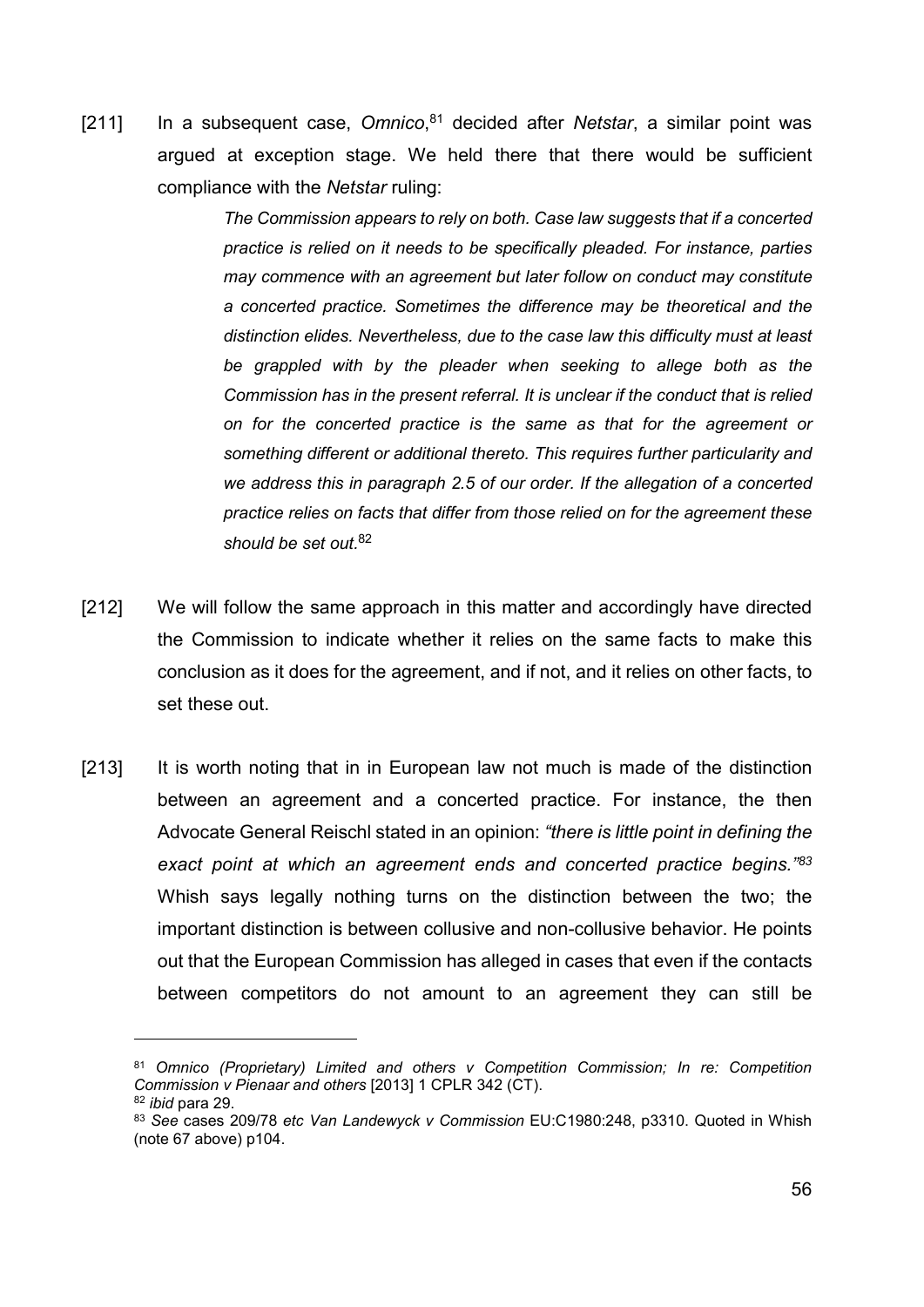characterised as a concerted practice. $84$  This is the approach the South African Commission has adopted in this case.

[214] It is certainly legitimate for the Commission to allege that the same facts might give rise to either conclusion of law. Certainly, there is not a great deal of daylight between the expansive conception of an agreement as defined in the Act, which ranges in the continuum of consensus, from a contract to an "…understanding" and the definition of a concerted practice which is defined as:

> "co-operative or coordinated conduct between firms, achieved through direct or indirect contact., that replaces their independent action, but which does not amount to an agreement."85

[215] However, if the Commission is not relying on the same facts for both, the respondents are entitled to be alerted to this.

### Strike out

- [216] The Commission has attached three plea agreements, concluded in a District Court in the United States, as annexures to the December affidavit. In the plea agreements the three banks (JP Morgan Chase & Co, Barclays Plc, and Citicorp) pleaded guilty to contravening section 1 of the Sherman Act (the United States equivalent of our section 4(1)(b)). In the agreements the banks plead guilty to fixing the Euro-dollar exchange rate, using inter alia, the mechanism of a chatroom.
- [217] Much of the affidavit on this aspect contains selected quotations from the plea agreements. The Commission alleges that the "… collusive practices [ in this casel were not limited to trades in the USD/ ZAR pairing. $86$ It goes on to allege that " in recent years, wide-spread collusive practices by traders on the FX Spot market have come to light."

<sup>84</sup> See Whish (note 67 above) p104.

<sup>85</sup> S1 of the Act.

<sup>86</sup> December affidavit para 145, Record p123.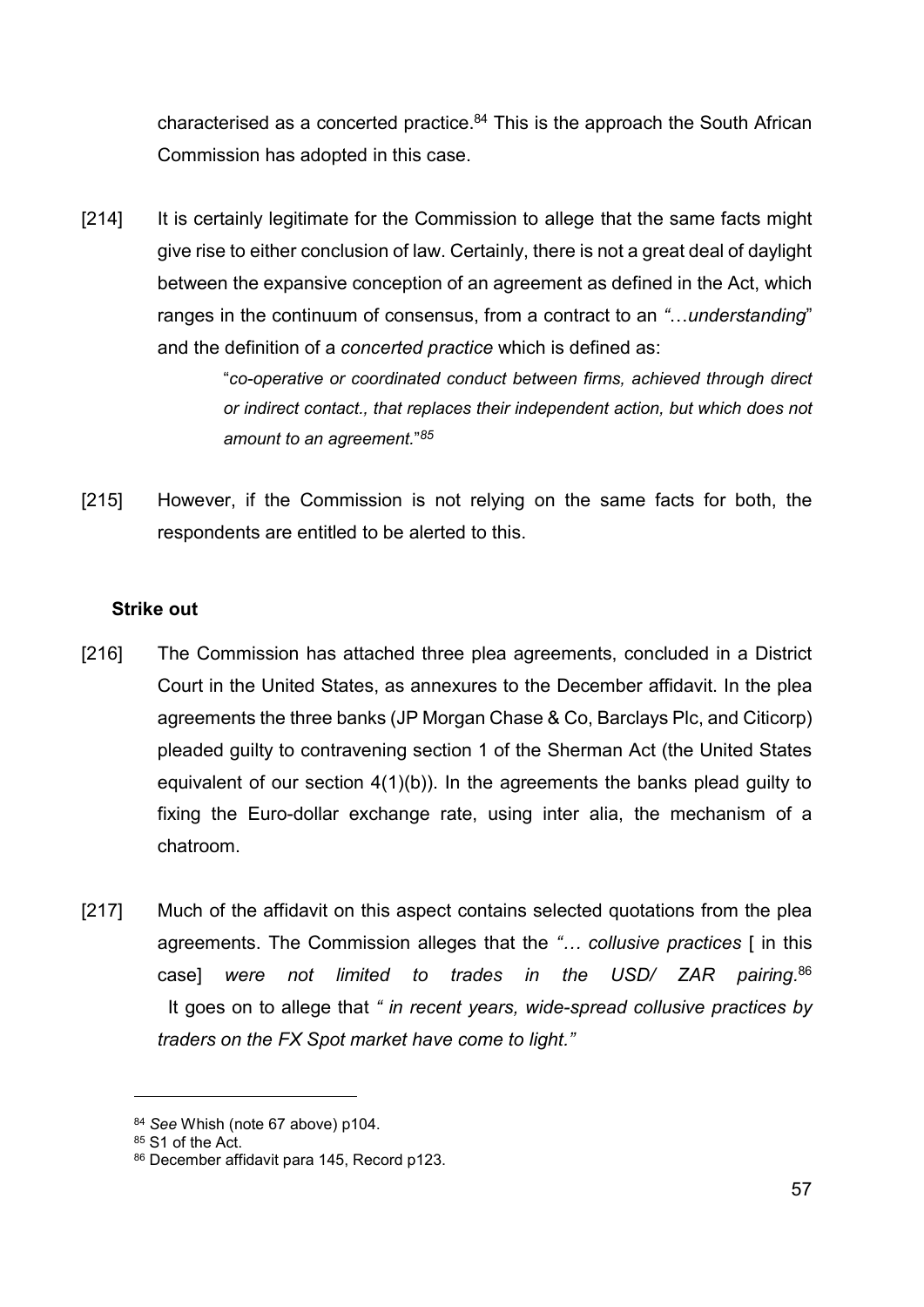- [218] What the Commission is implying is that if this practice was happening with the USD and Euro pair, through the medium of chatrooms, and the banks have admitted to this in the United States, is it not likely that this has happened here?
- [219] This is what is known as similar fact evidence. This type of evidence can be highly prejudicial simply because what appear to be similar facts are not.
- [220] The third and fourth respondents (collectively the JP Morgan respondents) argue precisely this point.
- [221] They say that neither the currency pair nor the individuals concerned in the US case, are the same as in the present case. Accordingly, they argue, there is no basis to introduce this as similar fact evidence. Instead it is vexatious, irrelevant and prejudicial. They seek an order to have all these paragraphs in the December referral struck out. 87
- [222] The Commission did not do much to counter this in their heads of argument. However, in oral argument Mr. Ngcukaitobi turned the tables on the JP Morgan respondents, accusing them of bringing a vexatious striking out application.
- [223] He argued that there were several reasons why the conduct was the same. The usage of the instant messaging platforms, the same trading strategies. But he argued that the inclusion of these paragraphs in the referral went beyond a reliance on similar fact evidence. He argued that the plea agreements were not limited to the euro/dollar currency pair. The settlement agreement contains the following admission:

"In addition to its participation in the conspiracy to fix, … the EUR/USD currency pair exchanged in the FX Spot Market, the defendant through its currency traders and sales staff, also engaged in other currency trading and

<sup>87</sup> See Third and Fourth Respondent's Notice of Objection, Record p483.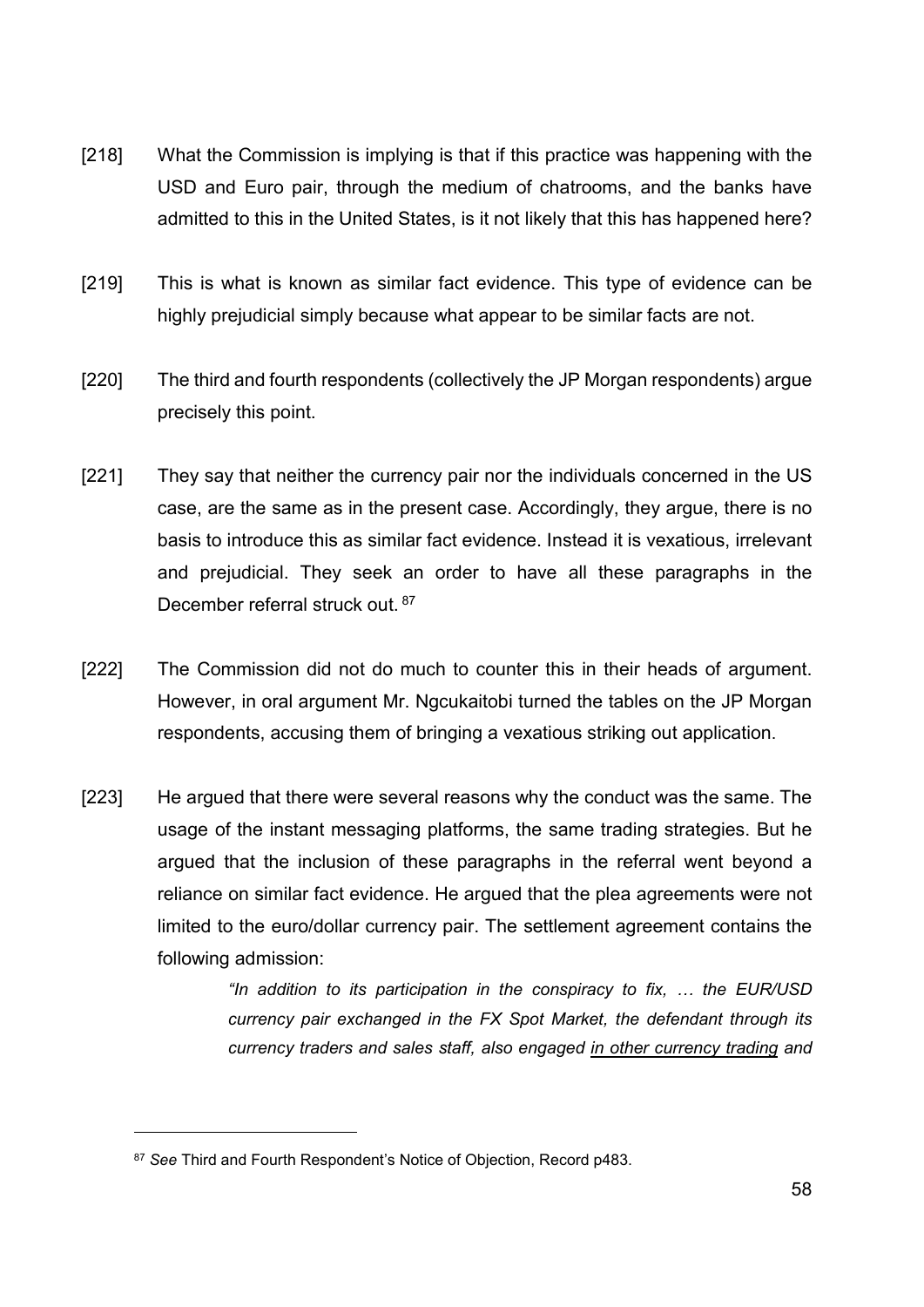sales practices in conducting FX Spot Market transactions with customers via telephone email, and/ or electronic chat …" [Our emphasis]

- [224] Mr. Ngcukaitobi said the Commission wanted to be able to cross examine the JP Morgan witnesses on what the other currencies were that it had admitted to in the US plea agreement.
- [225] There is no provision in the Tribunal rules for striking out applications. Nevertheless, in terms of Rule 55 regard may be had to the High Court rules. Striking out applications have been granted in the past by the Tribunal but are upheld infrequently as these applications are more often tactical and are inimical to the less formal and more expeditious culture of the Tribunal's approach to pleadings. Nevertheless, there are cases where allegations are highly prejudicial to respondents who should still be entitled to the use of this procedure.
- [226] In the present case reliance on a settlement agreement with one of the respondents in another jurisdiction is, at this stage of the proceedings, prejudicial to the third and fourth respondents and indeed to other respondents in this case given that they are alleged to be part of the same conspiracy.<sup>88</sup>
- [227] While the fact of the plea agreement is not confined to the euro/dollar pair and refers to "other currencies" is correct, these other currencies are not named. Until further evidence is introduced in this case, the connection between the settlement agreement and the present pleadings remains tenuous.
- [228] We accordingly strike out paragraphs 145 to 152 of the December affidavit.

<sup>88</sup> Note that JP Morgan Chase (3) is one of the class of pure *peregrini* so the prejudice here would be limited to the reputational harm of a potential declaratory order if the Commission establishes the contravention.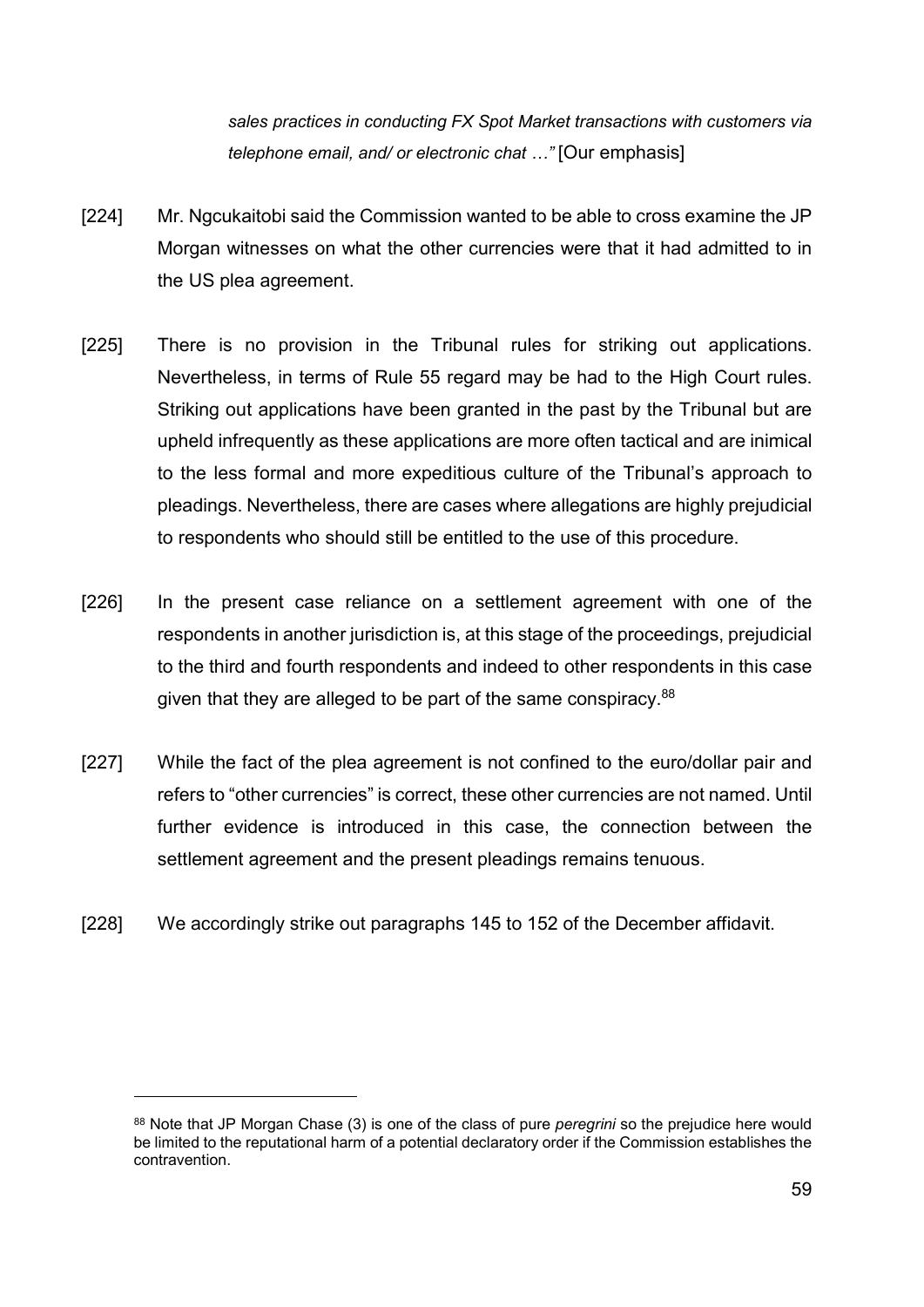#### Joinder

- [229] The Commission seeks an order joining the  $19<sup>th</sup>$  to  $23<sup>rd</sup>$  respondents. It is common cause that none of these respondents were respondents in the original February referral. The Commission accepts that to join these respondents in the current matter it must apply to join them in terms of Rule 45 of the Tribunal rules.
- [230] Each of the firms the Commission seeks to join, belongs to the same corporate family and has a similar name to an existing respondent already cited in the February referral. From when the first exceptions were brought to the February affidavit, it became apparent that certain respondents would be taking the point that the Commission had "got the wrong guy." Since in the market place some of these firms are simply referred to by a common brand name, it may well be correct that there is confusion as to which entity in a corporate group was the one the particular trader represented in the chatroom. The Commission for this reason seeks to ensure that at least the "right guy" is joined as a respondent. Nevertheless, it has not elected to drop the case against the others in the group.
- [231] Four out of the five respondents the Commission seeks to join, have opposed the joinder. One, Investec Bank Limited (22), does not oppose the joinder. We have therefore made an order to join them. (See paragraph 4.1 of the order).
- [232] Mr. Cockrell, who argued the joinder issue on behalf of the other four respondents, said in order for the Tribunal to order joinder we have to be satisfied on four issues: (i) whether we have jurisdiction over the respondent; (ii) whether the complaint has been properly initiated against the respondent; (iii) that the complaint has not prescribed; and (iv) whether prima facie a cause of action has been made out.
- [233] Of these four, one BANA (21), is a local *peregrinus*, as it has a representative office in South Africa. (BANA (21) is the parent corporation of BAMLI (1)).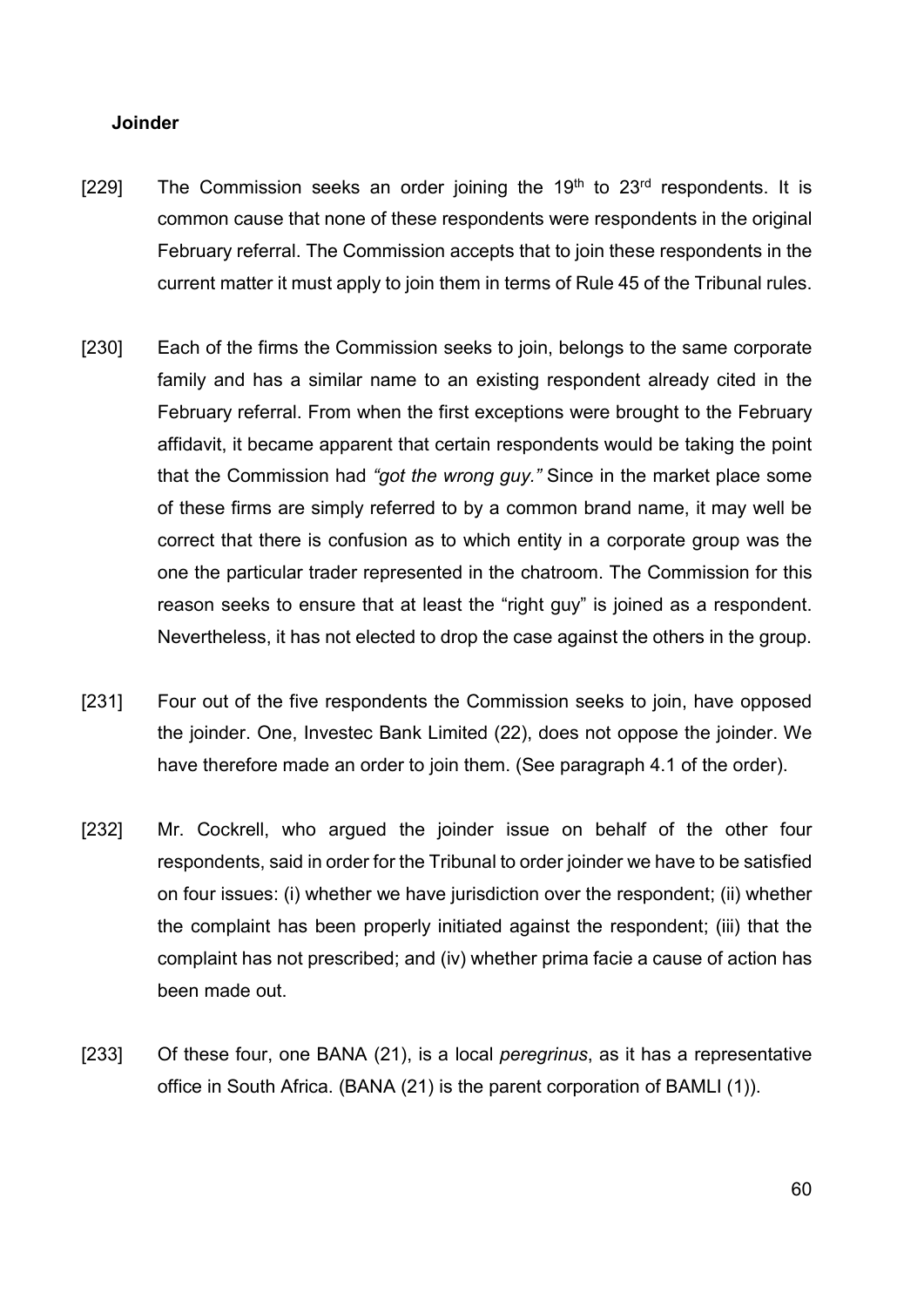- [234] The remaining three HBUS (19), MLPFS (20) and Credit Suisse Securities (23) are pure peregrini.
- [235] Of Mr. Cockrell's four issues, items (ii), (iii) and (iv) cannot be determined now until we have received the Commission's response by way of the further particulars ordered. For this reason, we have taken the decision to defer the question of joinder pending the submission of the further particulars we have ordered. (See paragraph 4.2 of the order).
- [236] We can however rule on the issue of jurisdiction, since this is a matter we have already decided in relation to the other respondents already joined. Insofar as the four respondents may otherwise be competently joined (i.e. in relation to items (ii),(iii)and (iv)) then the relief granted has to be consistent with the treatment of the other *peregrini* respondents.
- [237] The nature of the relief granted in respect of BANA (21), is not subject to any limitation save for the extent of any administrative penalty as it is a local peregrinus. (See paragraph 3.3.2 of our order). The relief granted in respect of the other three viz. HBUS (19), MLPFS (20) and Credit Suisse Securities (23) is limited to only the relief provided for in paragraph 3.3.1 of our order.
- [238] We leave open, as this issue has not been argued, whether the 3.3.1 relief may still be granted against these three respondents if they cannot otherwise be competently joined in respect of (ii) and (iii).<sup>89</sup>

### Postscript on the initiation problem

 $\overline{a}$ 

[239] Although we have deferred deciding this point now, because until particulars are furnished we don't know if we need to decide it, what this case does raise is the

<sup>89</sup> Of course, if item (iv) the cause of action is not made out then this has implications for the entire case against all the respondents not just those sought to be joined.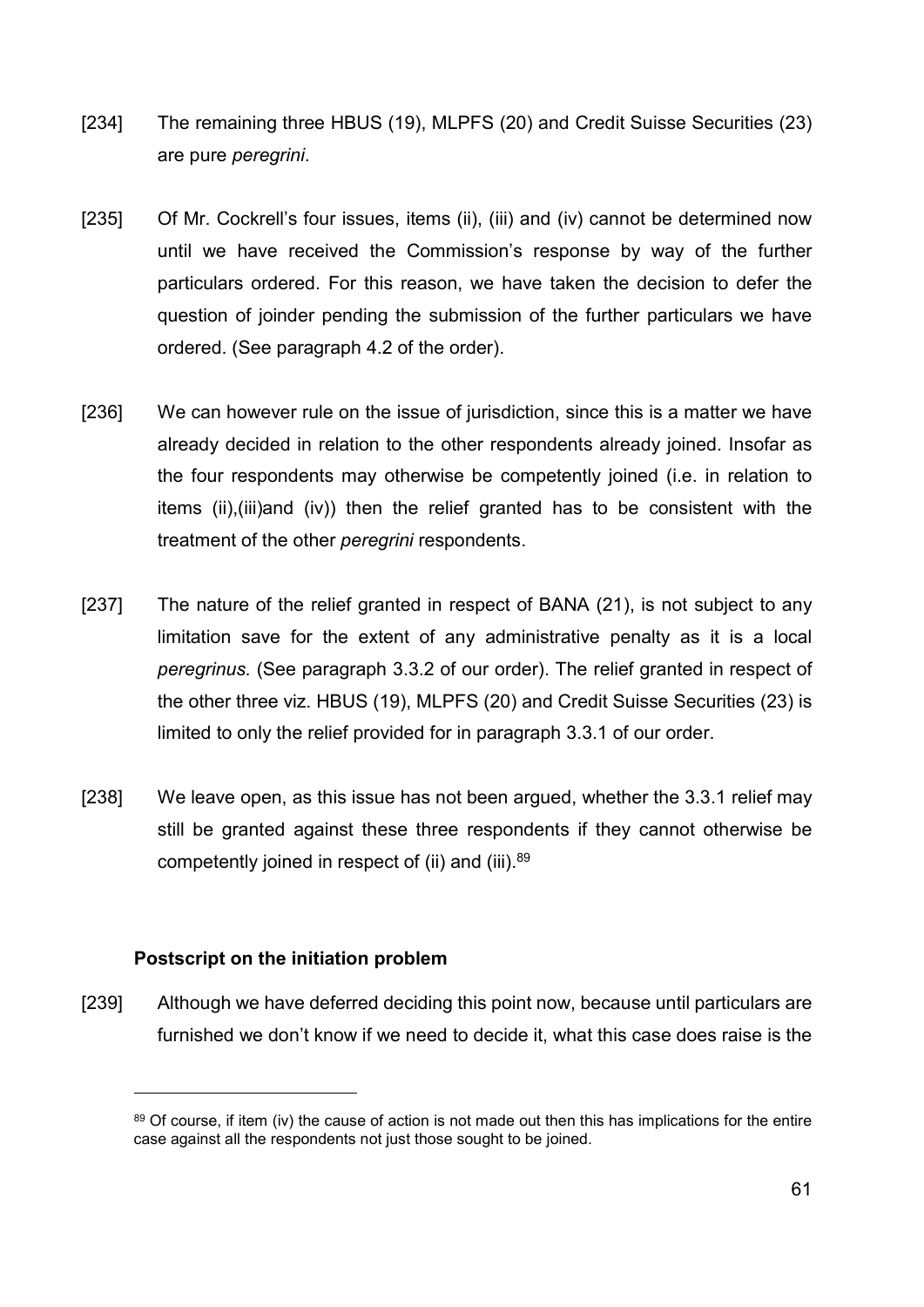complications that arise if the initiation statement is not used as the starting time in respect of all respondents allegedly party to the practice.<sup>90</sup> If the initiating statement is the date of initiation for all the respondents; named and yet to be named, this difficulty is avoided. We believe this is one reason why the language of section 67(1) is worded as it is. It states that "A complaint in respect of a prohibited practice may not be initiated more than three years after the practice has ceased. "

- [240] Notably the provision refers to initiation in respect of a 'practice' not a 'firm'. This is to be contrasted with choice of language in the other limitation of action provision, section 67(2). Here there is a reference to a firm. It states: "A complaint may not be referred to the Competition Tribunal against any firm that has been a respondent in completed proceedings before the Tribunal under the same or another section relating substantially to the same conduct."
- [241] The choice of the legislature to confine section 67(1) to a practice without reference to a firm as it does in section 67(2) is significant.
- [242] Nor is the reason for this differential treatment simply because one occurs at initiation stage and the other at referral. Rather, it reflects a distinct policy choice for the differential language and that we suggest is informed by the temporal logic of the system and its informational asymmetries.
- [243] We explain it in this way.

<sup>90</sup> At present the law is unclear on three issues.

Is it sufficient for the Commission to allege in the initiation as it did in April 2015 that there was a single overall conspiracy and mention the respondents then known to it but not all of them? The Loungefoam case [Loungefoam (Pty) Ltd and others v Competition Commission and others; In re Feltex Holdings (Pty) Ltd v Competition Commission and others and two related review applications [2011] 1 CPLR 19 (CAC)] suggests it is not but the Commission disputes this interpretation of the decision.

Further, Loungefoam may need to be reconsidered in the light of the SCA's later Omnia decision [Competition Commission v Yara (SA)(Pty) Ltd (784/12) [2013] ZASCA 107 (13 September 2013)] where the distinction between the consequences of an initiation and a referral is given a much clearer explanation.

Third, in Loungefoam the linguistic distinction between two limitation on action provisions in section 67 is not discussed and may well not have been brought to the court's attention.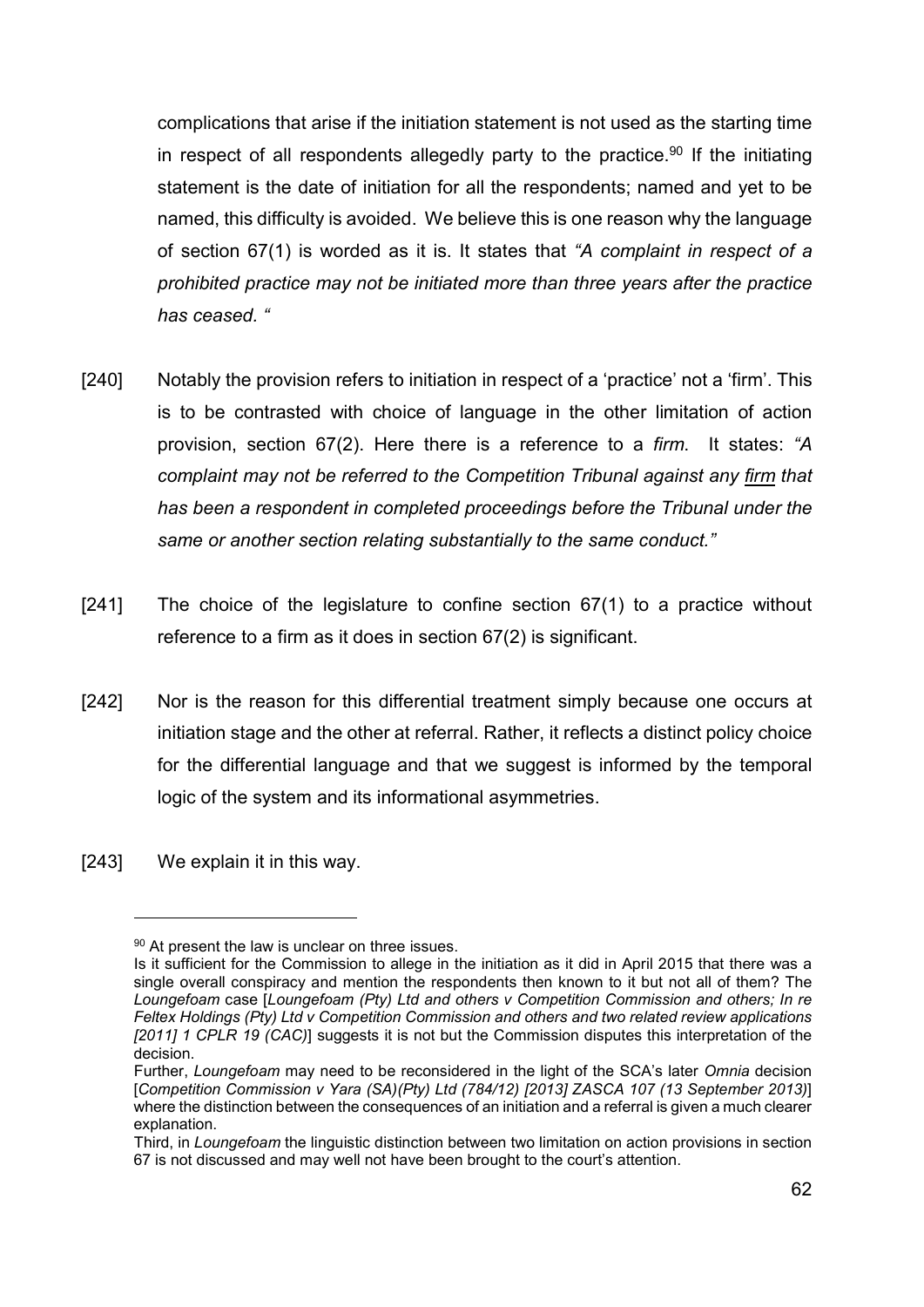- [244] When the Commission initiates it goes without saying it has commenced rather than concluded its investigation. Granted it must have some appreciation that a prohibited practice has occurred, but this does not mean that it knows with precision the identity of all the participants. This is particularly the case in cartels whose frequently subterranean character means that some participants may be known, but others not.
- [245] For instance, it may be that at the initiation stage the Commission has evidence of communications between some but not all of the participants in what may be a cartel. This may be the case if communications are, as alleged in this case, sometimes bilateral or sometimes multilateral. If the Commission has in its possession at initiation stage only some emails or documents from some participants, it may have a reasonable belief from that series of communications that a prohibited practice may have taken place and hence an initiation is warranted. But due to the fact that it does not at that stage know the identity of all the other participants it might assume that those initially named constitute the full universe of the cartel. But later during the investigation it might discover that the cartel had more members than initially there appeared to be.
- [246] This is not the only problem. Even if, at the moment of initiation, the identities of all the allegedly colluding parties are known to the Commission generally, they may not be known specifically; i.e. they may not be known with the precision required for a citation in a referral. For instance, different firms in the same group may generally be known by the same brand name, but despite this be incorporated differently. For instance, the  $3<sup>rd</sup>$  and  $4<sup>th</sup>$  respondents both have the name, JP Morgan Chase. Only the anodyne appendage to the brand name ('& CO' as opposed to 'Bank N.A.') would alert an investigator early enough to the distinction. Moreover, since these appendages are not the names commercial players use in ordinary parlance when communicating amongst themselves, the distinction may not manifest itself until a much later stage of the investigation. Thus, the Commission at initiation stage may well not yet know that it is dealing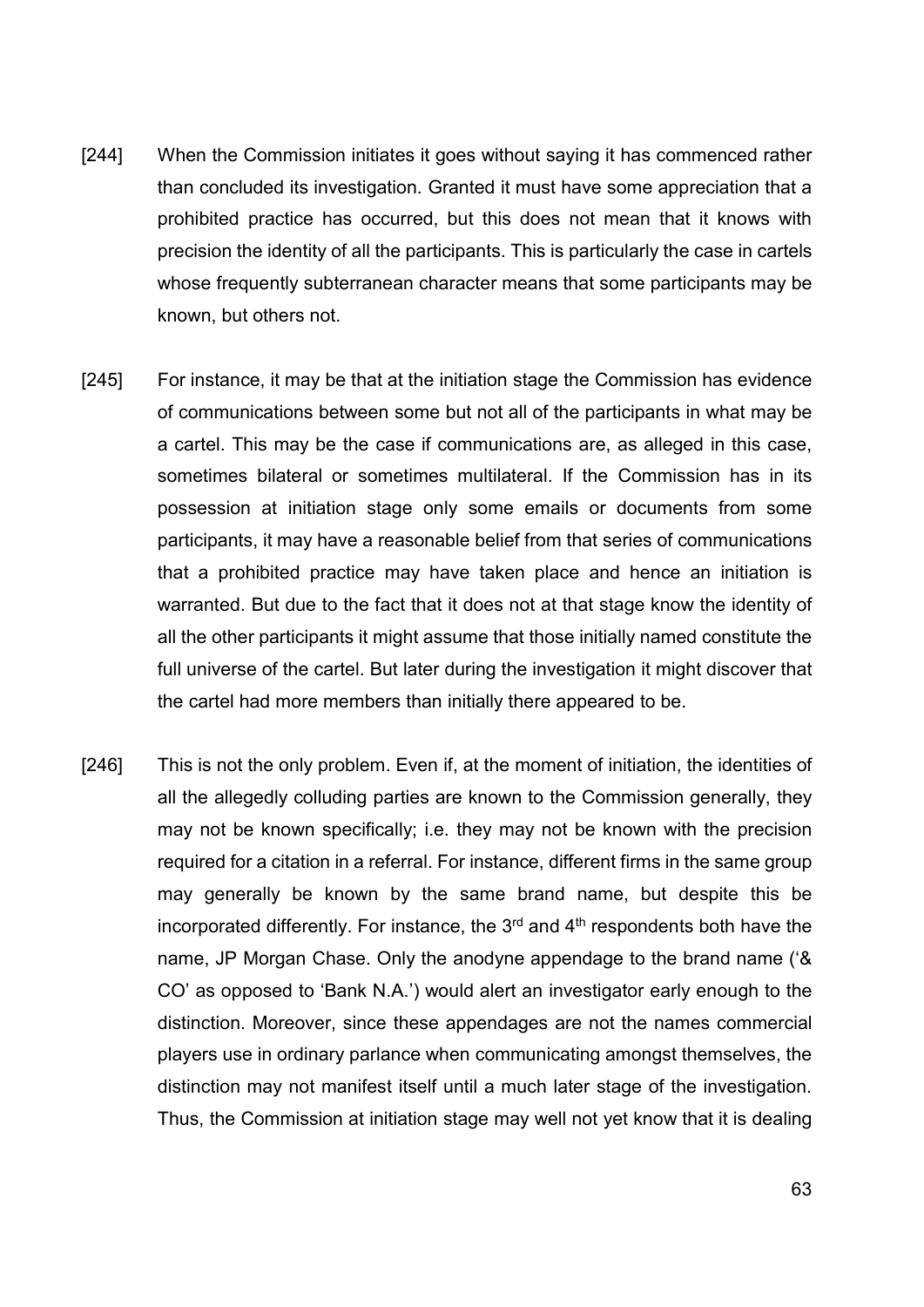with an entity that it part of a similarly named corporate family, and if so, which of the entities are implicated.

[247] If the initiation against a firm only occurs when it is later named, or correctly named in an initiation; or deemed to be named (the latter in the case of a tacit initiation) this may have the anomalous result that some firms in the cartel assume liability (including civil) because they had the misfortune to be named first, whilst others, fortuitously only identified later, escape the three year time limit. We find no policy reason to interpret the Act to allow such a result, especially when as we have shown the language of the section does not suggest it either.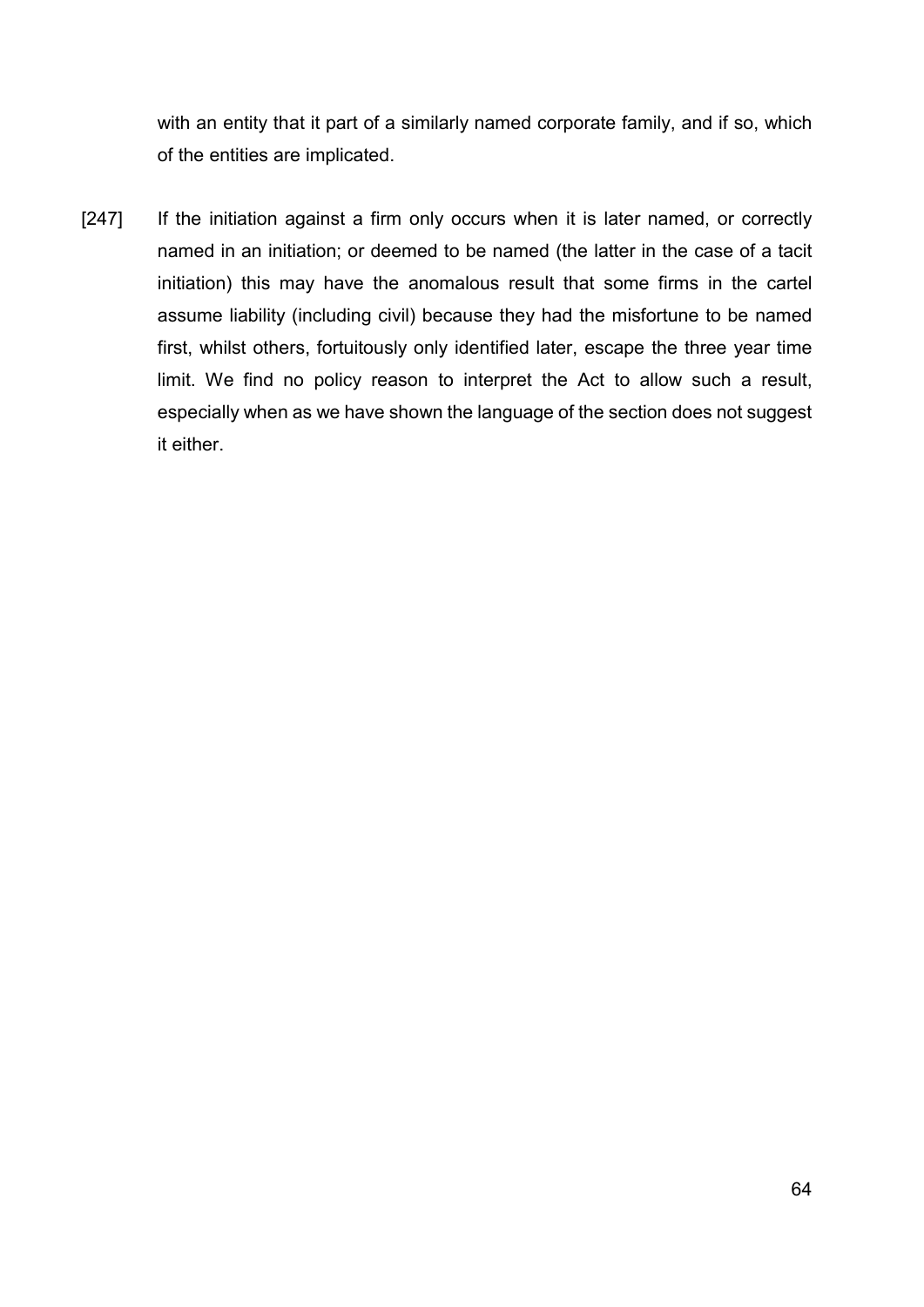# Part 4

# Declaratory Order

- [248] The final application we must consider is Investec's application for a declaratory order to censure the Commission for the manner in which it has prosecuted this matter.
- [249] As background before we consider the terms of the order sought it is important to set out the legal position in relation to costs in the Tribunal. In the leading case on the point, *Pioneer*,<sup>91</sup> a merger case, the Constitutional Court held that insofar as costs before the Tribunal were concerned each party was responsible for its own costs:

"The purpose of the Act is well served in this reasoning. Considering that the protection of public-interest concerns will seldom be advanced by an opposing party at the Tribunal stage in the majority of cases, a thorough defence of the public interest and the protection of the Commission's decision-making independence necessitates the preservation of the "own costs" rule at the Tribunal stage. The correct interpretation is therefore that the Tribunal has no powers to award costs against the Commission under the Act."<sup>92</sup>

- [250] Investec accepts that this is the legal position but argued that this does not preclude the Tribunal from giving a declaratory order of censure and that there is case law that suggests that in other instances such an order is competent and has been given if it is "fundamentally ancillary to proceedings" before the Tribunal."<sup>93</sup>
- [251] In its Notice of Motion Investec framed the order in this way:

<sup>91</sup> Competition Commission of South Africa v Pioneer Hi-Bred International Inc and Others 2014 (2) SA 480 (CC) (18 December 2013).

<sup>92</sup> *ibid* para 40.

<sup>93</sup> Investec relied upon the dicta in Simon NO v Air Operations of Europe 1999(1) SA 217 (SCA) at 231B-C.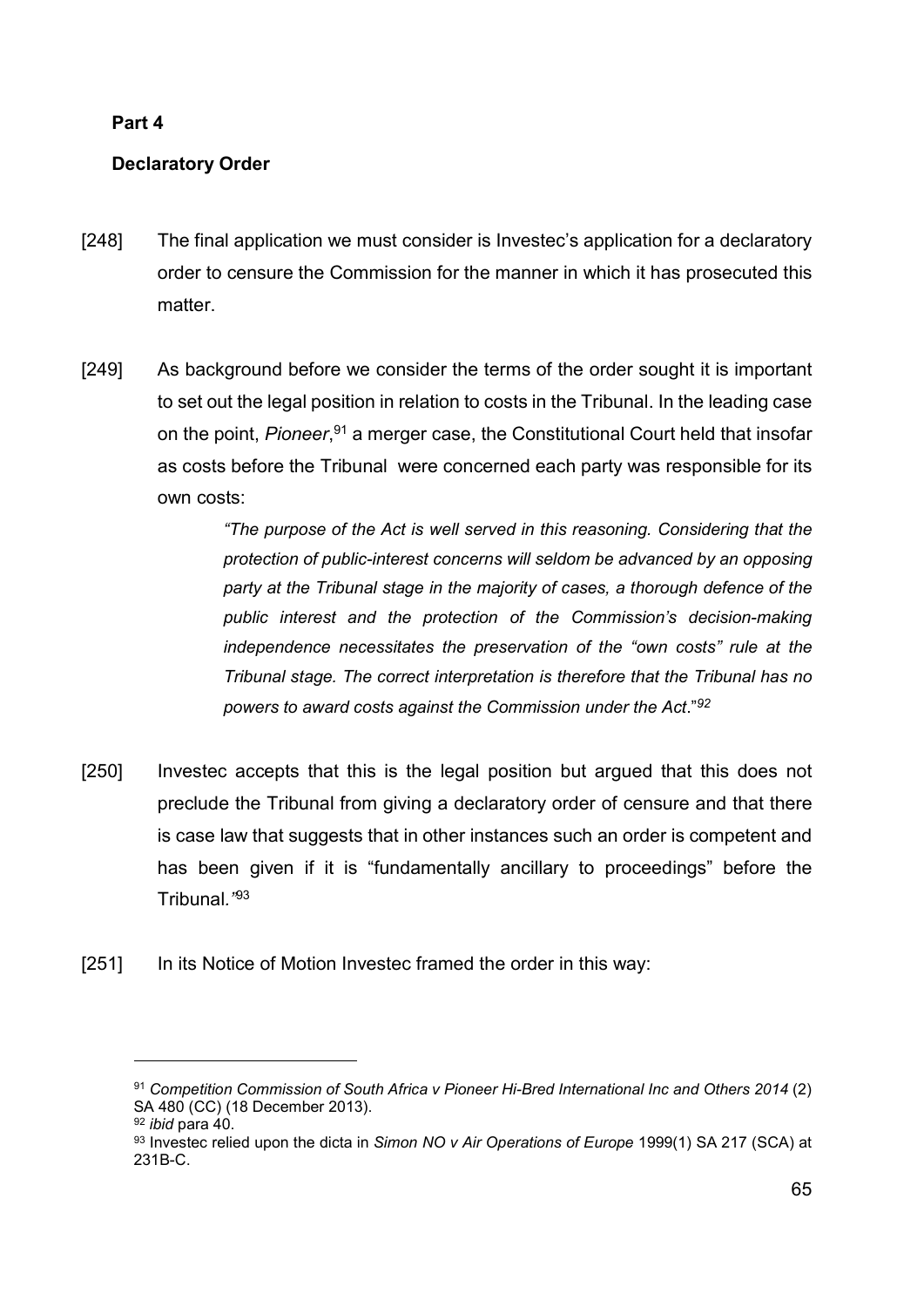"Declaring that the Commission's Conduct in prosecuting this referral is vexatious and unreasonable"

- [252] In its replying affidavit, Investec submitted that the declarator "is intended to mark the conduct of the Commission up until this point in the referral and to censure it"
- [253] In Investec's heads of argument it summarizes its position in the following terms: "All that the Tribunal is being asked to determine is whether the Commission's conduct since February 2017 in prosecuting this referral has been vexatious or unreasonable".
- [254] In support of its application, Investec reprised the history of the Commission's prosecution in detail. Since this history has been set out in our chronology section it is not necessary to repeat it here. Investec relies on this history to come to the following conclusions about the Commission's conduct: <sup>94</sup>
	- 254.1 The Commission had not approached the referral responsibly;
	- 254.2 It had adopted positions on various issues, only to back track on them later;
	- 254.3 It had caused the respondents significant prejudice because of its erratic behaviour;
	- 254.4 The respondents have had to incur substantial unnecessary costs in preparing for hearings that cannot proceed because of the Commission's inexplicable actions;
- [255] In the light of this conduct Investec submitted the Commission had been unreasonable and vexatious in the manner it was prosecuting the referral. It argued that the Tribunal should grant the declaratory order because (i) it would have a disciplining effect on the Commission; and (ii) it was important to mark the inappropriateness of the Commission's conduct because if the conduct

<sup>94</sup> Investec Declarator Application, p13-18, para 50-78. See also Investec HOA para 66-90 p273-281.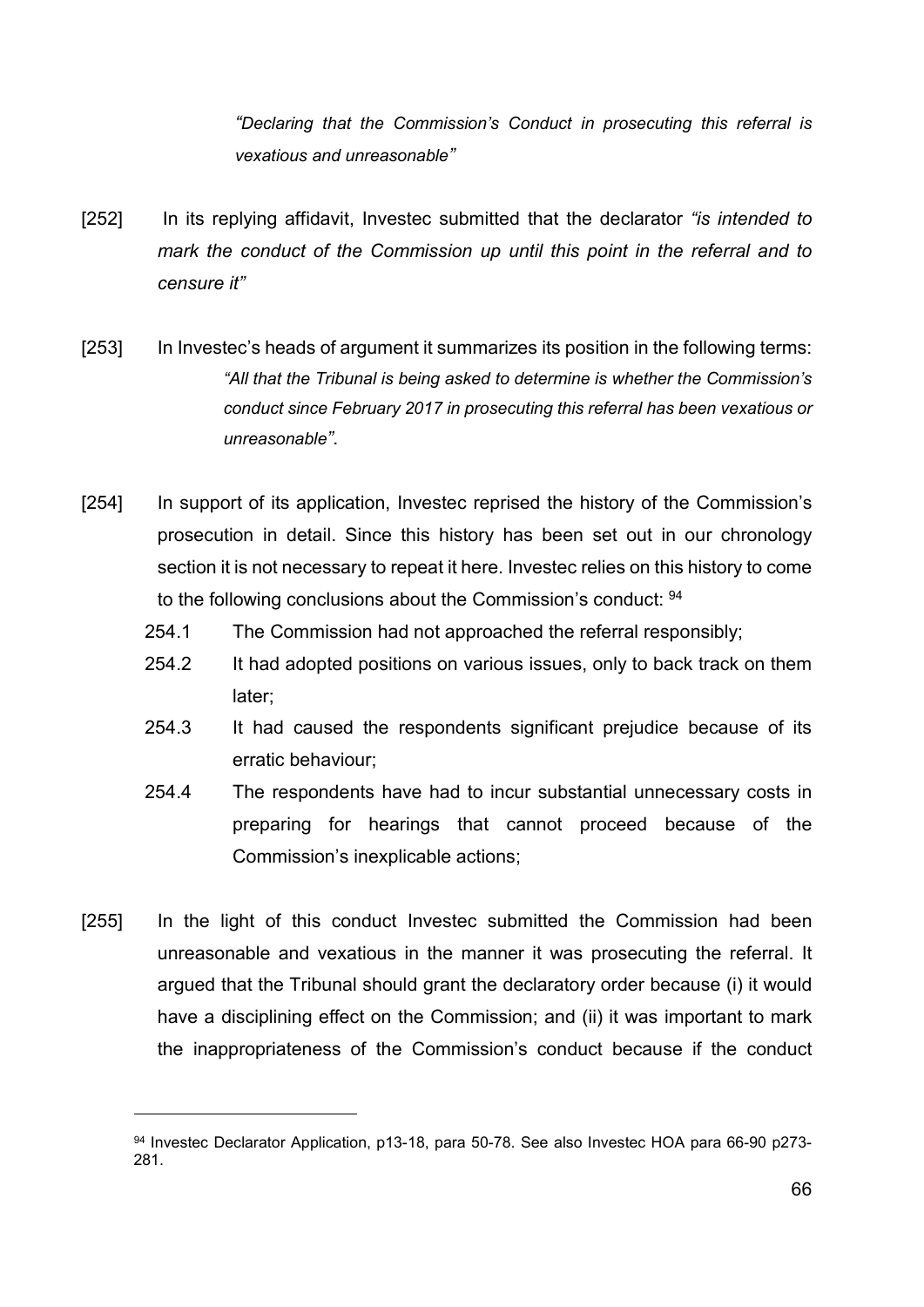persisted and the matter was appealed, Investec may seek a cost order against the Commission before the CAC. If the Commission had been censured for its conduct during the Tribunal proceedings this would be a relevant consideration for the appeal court to have regard to in considering costs.<sup>95</sup>

- [256] The Commission argued that: (i) the Commission's conduct did not meet the test for vexatious conduct established by the ordinary legal meaning of the phrase owing to an absence of mala fides; (ii) the declaratory order would undermine the own costs rule before the Tribunal; and (iii) it would be premature to decide the declarator prior to a determination of the merits of the case.<sup>96</sup>
- [257] Investec's response to this argument was that conventional cost awards are frequently awarded along the path of litigation as various interlocutory and other proceedings are dealt with. It submitted that when costs are granted in such matters, the cost order does not purport to address the merits of the main matter but is particular to the application in which they are awarded. Investec submitted that its declarator asks no more than such conventional cost awards.
- [258] But the Commission argued that the relief sought in the notice of motion is framed in the broadest possible terms, seeking to censure the Commission in respect of all past conduct in relation to the referral and is not limited to the specific interlocutory applications.
- [259] We agree with the Commission on this point.
- [260] Investec, in all manifestations of its declarator, asks for a declaration that the Commission's conduct 'in' prosecuting the referral is vexatious and unreasonable. The repeated use of the word 'in' as opposed to 'whilst' suggests that the correct interpretation of the relief sought would be one that requires us

<sup>95</sup> Investec June HOA para 94.2, Record p282

<sup>96</sup> We condoned the late filing of the Commission's answering affidavit as such was done in accordance with a timetable established as an exercise of the Tribunal's broad powers in terms of Rule 55 which was fair and ensured no prejudice accrued to Investec.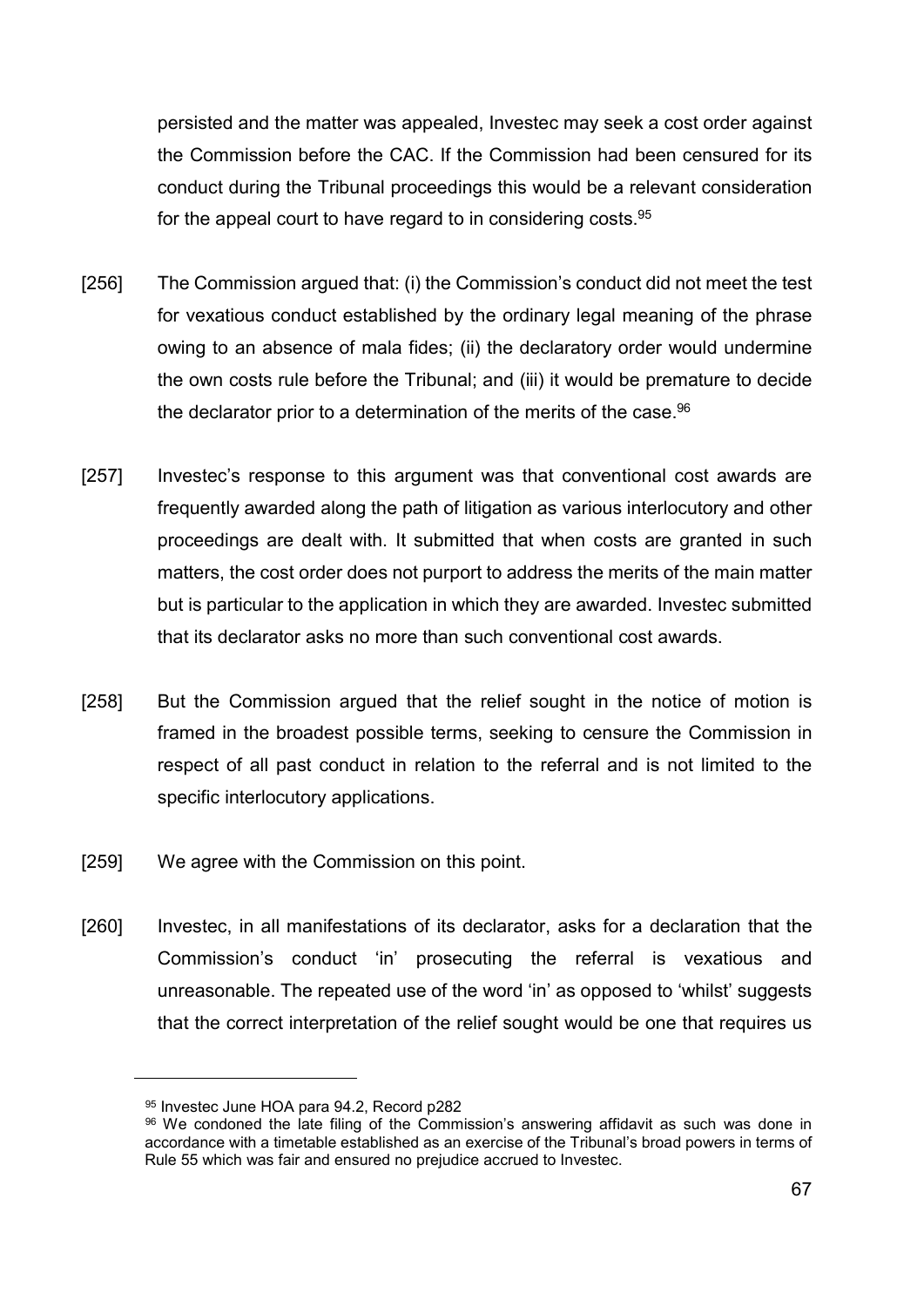to censure not only the Commission's actions as they relate to the process of prosecuting its referral, but also its initial decision to prosecute. But the facts show that Investec does not complain of all the conduct of the Commission only certain of it. The relief sought and the mischief complained of are not consonant.

- [261] But the breadth of the relief is not the only problem with it. The timing of the application is a problem as well. The premature declaration of vexatious and unreasonable prosecution has far reaching consequences in the context of a case that is still ongoing. Such relief should only be considered at the end of the case and after the merits have been decided, lest it chill the Commission's conduct in its further prosecution of the matter which would be against the public interest. Nor is it correct to argue that an order of this nature is akin to a cost order. Its rarity suggests it is a far graver expression of censure than a costs order. Unlike an interlocutory costs order which can be focused on the conduct at issue, the declaratory order is by its very nature sweeping, because it has to conclude that conduct was vexatious, making the analogy inappropriate.
- [262] In the circumstances Investec's application is dismissed.
- [263] Our decision to dismiss the application at this stage does not preclude Investec from bringing such an application at the conclusion of these proceedings when it would be more appropriate to decide it with the benefit of the full conspectus of the case before us. A ruling at this stage would be premature.
- [264] Our finding on the issue means that we do not need to decide whether a declarator is consonant with the 'own costs' ruling of the Constitutional Court in Pioneer and what the correct test is when defining vexatious conduct, and so we do not address these issues further.

### Conclusion

[265] In light of the above we make the order that follows.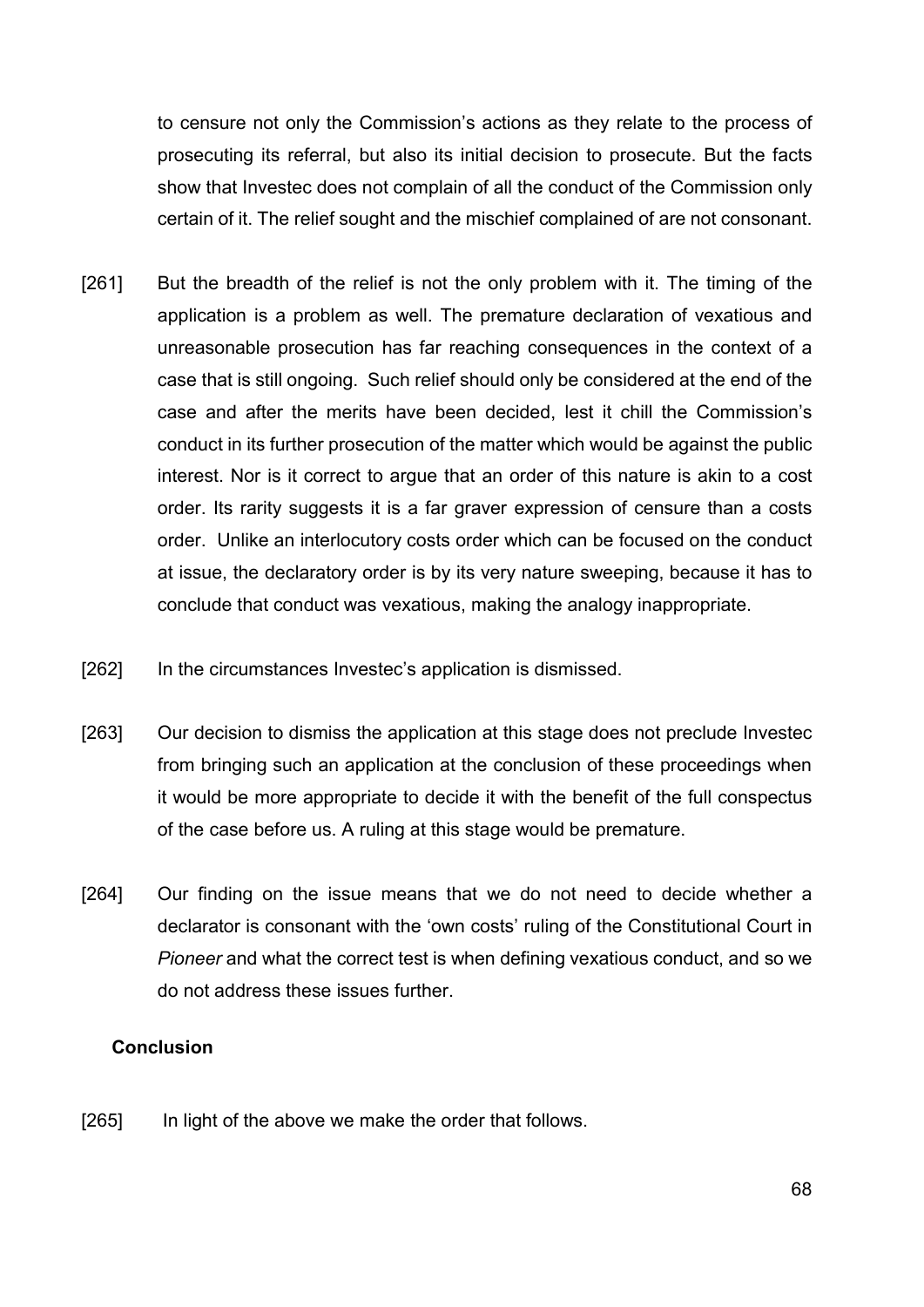## **Definitions**

For the purpose of this Order the following terms have been defined:

Complaint referral means the application by the Competition Commission dated 15 February 2017 and as subsequently supplemented by the affidavits dated on 31 March 2017, 07 April 2017, and 20 December 2017.

December affidavit means the supplementary affidavit to the complaint referral filed on 20 December 2017.

Excepting respondents means Bank of America Merrill Lynch International Limited (1); BNP Paribas (2); JP Morgan Chase & Co (3); JP Morgan Chase Bank N.A (4); Australia and New Zealand Bank Limited (5); Standard New York Securities Inc (6); Investec Limited (7); Standard Bank of South Africa Limited (8); Nomura International PLC (9); Standard Chartered Bank (10); Credit Suisse Group (11); Commerzebank AG (12); Macquarie Bank Limited (13); HSBC Bank PLC (14); and HBUS (19); MLPFS (20); Bank of America National Association (N.A) (21); Investec Bank Limited (22); and Credit Suisse USA (23).

Pure peregrini means Bank of America Merrill Lynch International Limited (1); JP Morgan Chase & Co (3); Australia and New Zealand Bank Limited (5); Standard New York Securities Inc (6); Nomura International PLC (9); Macquarie Bank Limited (13); HBC Bank USA, National Association (N.A) (19); Merrill Lynch Pierce Fenner and Smith (20) and Credit Suisse Securities (USA) LLC (23);

Local Peregrini means BNP Paribas (2); JP Morgan Chase Bank N.A (4); Standard Chartered Bank (10); Credit Suisse Group (11); Commerzebank AG (12); HSBC Bank PLC (14); and Bank of America National Association (N.A) (21).

Remaining excepting respondents means all the excepting respondents other than the pure peregrini

Having heard the parties the Tribunal orders that: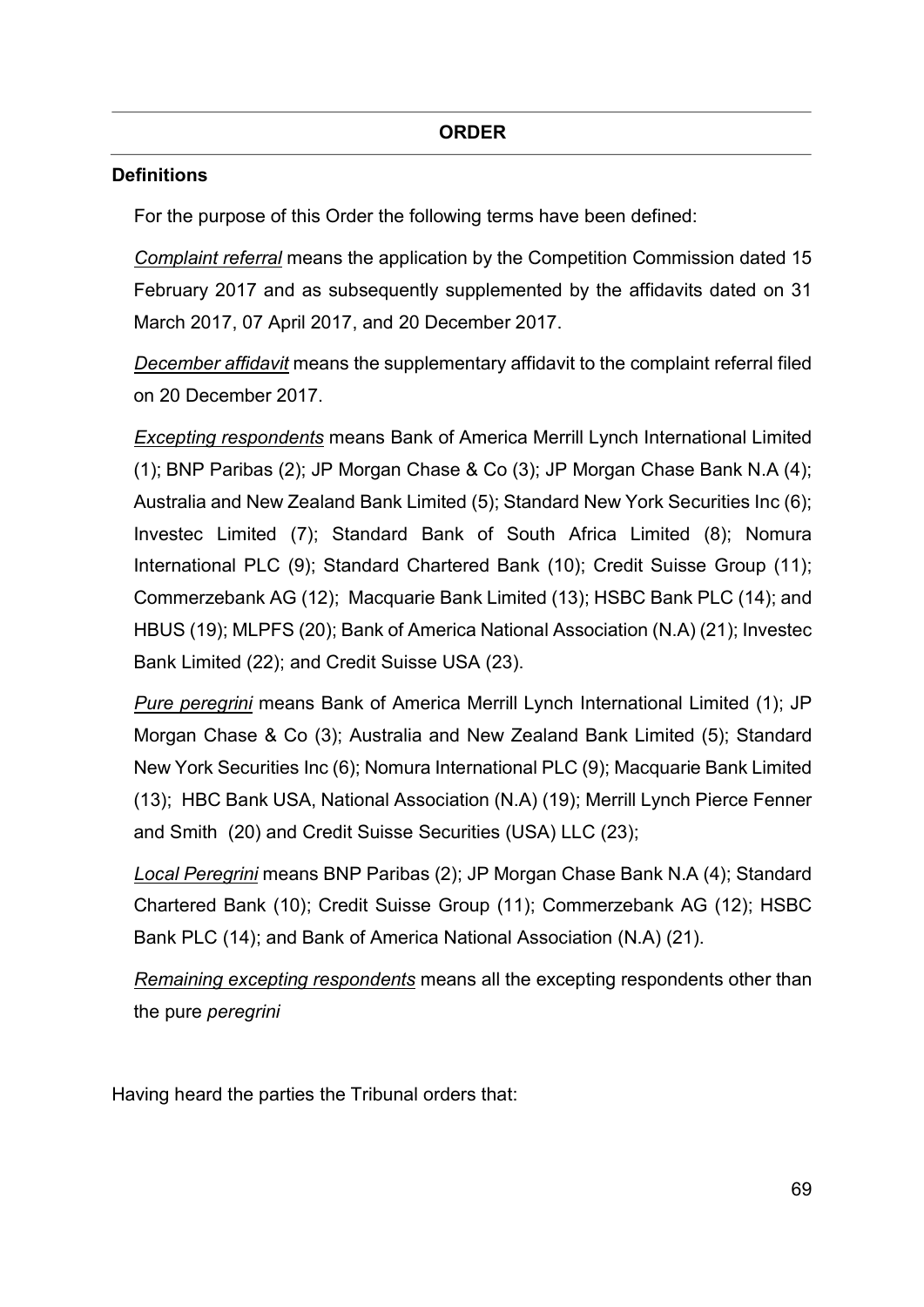# Part A (Exceptions)

In respect of the exception applications brought by the excepting respondents in respect of the complaint referral:

- [1] The applications for dismissal of the complaint referral, brought by the pure peregrini: Bank of America Merrill Lynch International Limited (1); JP Morgan Chase & Co (3); Australia and New Zealand Bank Limited (5); Standard New York Securities Inc (6); Nomura International PLC (9); Macquarie Bank Limited (13); HBC Bank USA, National Association (N.A) (19); Merrill Lynch Pierce Fenner and Smith (20) and Credit Suisse Securities (USA) LLC (23) are upheld, but subject to paragraph 3.3.1 below;
- [2] Insofar as any of the remaining excepting respondents sought the dismissal of the complaint referral, such relief is dismissed, but subject to the alternative relief granted in paragraph 3 below;
- [3] The applications for alternative relief and/or further particulars of the remaining excepting respondents are upheld in part, as follows;
	- 3.1 The Commission must file a new referral affidavit to substitute for and replace all the complaint referral affidavits. This affidavit must be filed within 40 business days of this order;
	- 3.2 The respondents will only be required to file their answers to the new referral affidavit; Answers must be filed within 20 days of service of the new referral affidavit;
	- 3.3 The new referral affidavit must contain an amended notice of motion which provides as follows: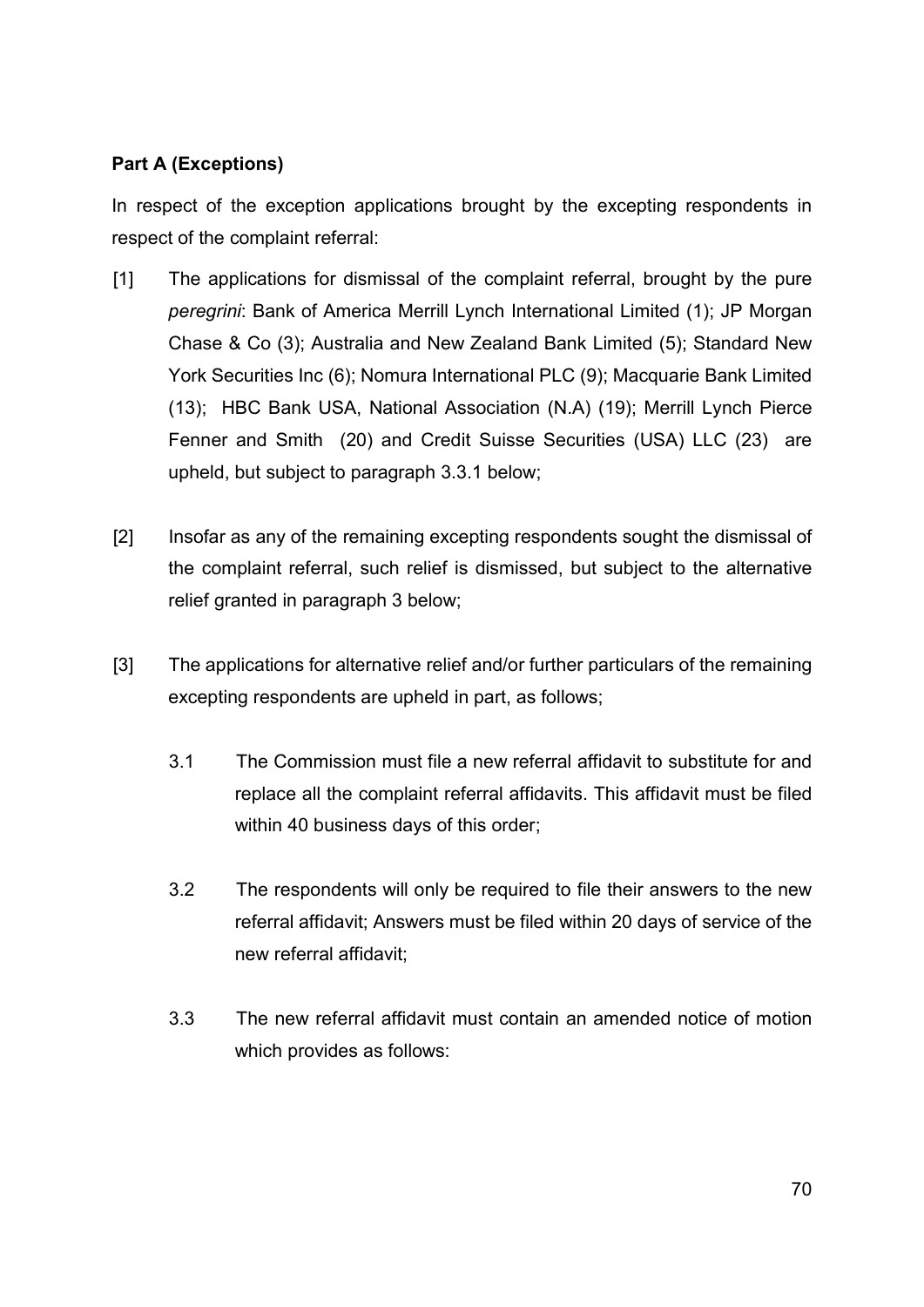- 3.3.1 Any order for declaratory relief against the pure peregrini must include the proviso that such relief excludes the operation of sections 59 and 65 of the Act;
- 3.3.2 Any order for the imposition of an administrative penalty should be limited, in the case of local *peregrini*, to the respective firm's turnover in the Republic and exports from the Republic.
- 3.3.3 In the event that the Commission cannot allege the particulars set out in para 3.4.1 then any order against the local peregrini will be limited in the same way as it is to the pure peregrini in terms of paragraph 3.3.1.
- 3.4 The new referral affidavit must:
	- 3.4.1 In the case of the local *peregrini* respondents set out the facts the Commission relies to allege that it was foreseeable that the impugned conduct would have a direct or immediate, and substantial effect in the Republic;
	- 3.4.2 Confine the case to a single overall conspiracy (SOC), provided, subject to 3.4.3 below, that the Commission is not restricted from alleging that this may be founded on an agreement, arrangement or concerted practice;
	- 3.4.3 Indicate whether the same facts are relied on for proof of the concerted practice or allege any different facts if they are not;
	- 3.4.4 Allege whether its case for an SOC relies on proof of an express agreement or arrangement or whether this is an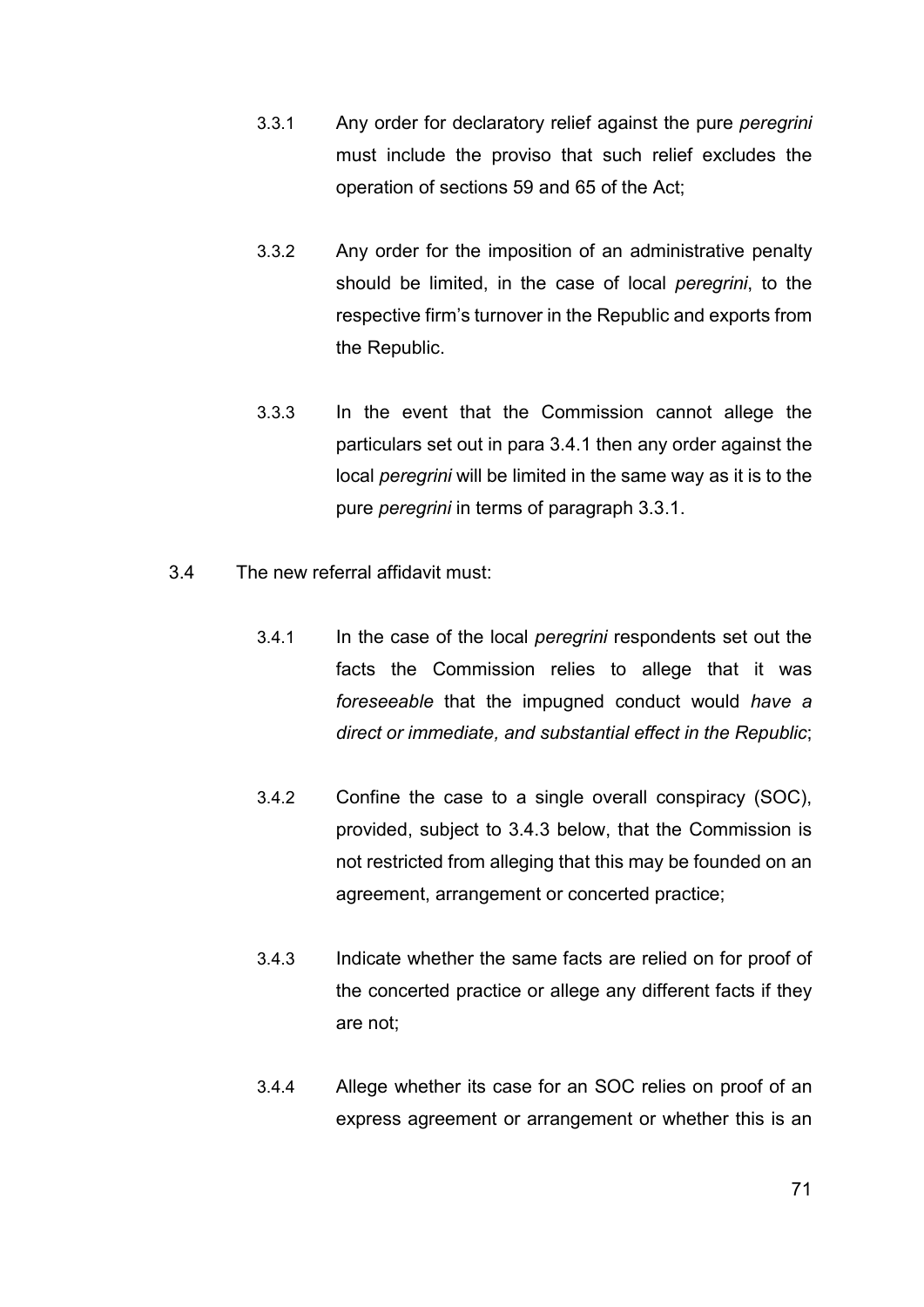inference based on facts; if the latter, allege in general terms what those facts are;

- 3.4.5 Provide each respondent with a date, or period. in which they are alleged to have joined the SOC or deemed to have joined the SOC;
- 3.4.6 Provide the facts that are relied on to prove that the particular respondent joined or had joined the SOC;
- 3.4.7 If the SOC has ceased;
	- 3.4.7.1. provide what dates the SOC is alleged to have ceased;
	- 3.4.7.2. what facts are relied on for establishing that the conduct had then ceased; and
	- 3.4.7.3. whether all the respondents remained participants in the SOC on that date; and, if not, when the respective respondent/s exited.
- 3.4.8 If the SOC is still alleged to be ongoing;
	- 3.4.8.1. what facts this is based on; and
	- 3.4.8.2. Whether all the respondents are still part of it; if not, when the respective respondent/s exited;
	- 3.4.8.3. In relation to the relationship between the respondent banks and their respective traders:
		- 3.4.8.3.1. Is it alleged that some traders acted for more than one respondent at the same time? If so, details should be provided;
		- 3.4.8.3.2. If a trader ceased to act for a respondent bank, did this end the respondents'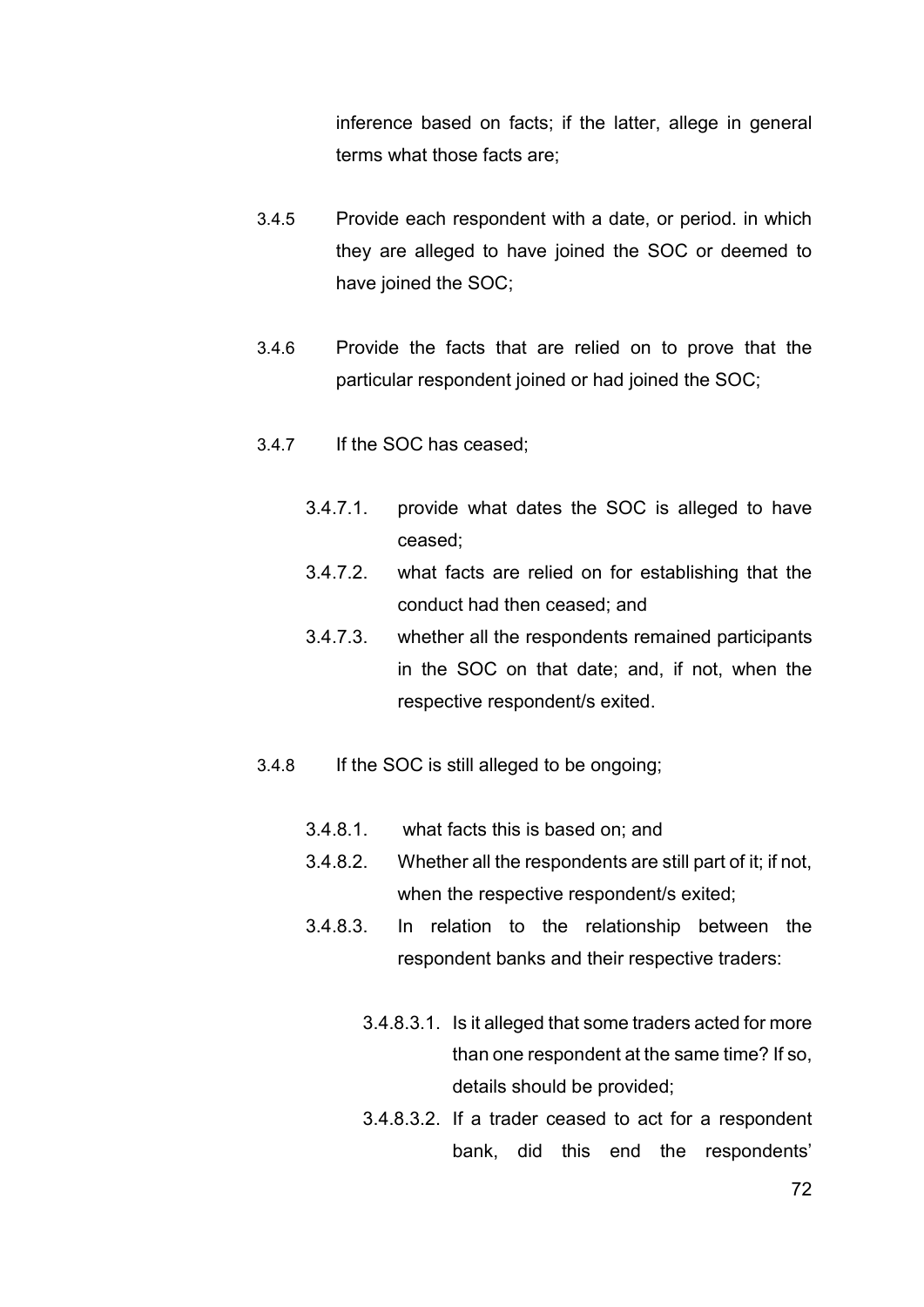participation in the SOC or if not, on what basis is it alleged that the respondent's participation continued?

3.4.8.3.3. Is it alleged that all the traders named as participants in paragraph 40 the December affidavit were so-called active participants or were some so called passive participants;

## Part B (Joinder applications)

- [4] In respect of the application for joinder brought by the Competition Commission dated 12 January 2018, read with the December supplementary affidavit:
	- 4.1 Leave to join the twenty second respondent (Investec Bank Limited) is granted;
	- 4.2 Leave to join HBUS (19), MLPFS (20), BANA (21) and Credit Suisse Securities (23) is deferred for consideration pending the Commission's compliance with the requirements of paragraph 3, other than 3.3; and then only, in the event of such compliance, the relief sought in the Notice of Motion is to be limited as follows:
		- 4.2.1 In the case of BANA to comply with 3.3.2; and
		- 4.2.2 In the case of HBUS (19), MLPFS (20), and Credit Suisse Securities (23) as limited by the operation of paragraph 1 to only the relief provided for in paragraph 3.31.

## Part C (Strike Out)

[5] In respect of the application for strike out brought by the third and fourth respondents: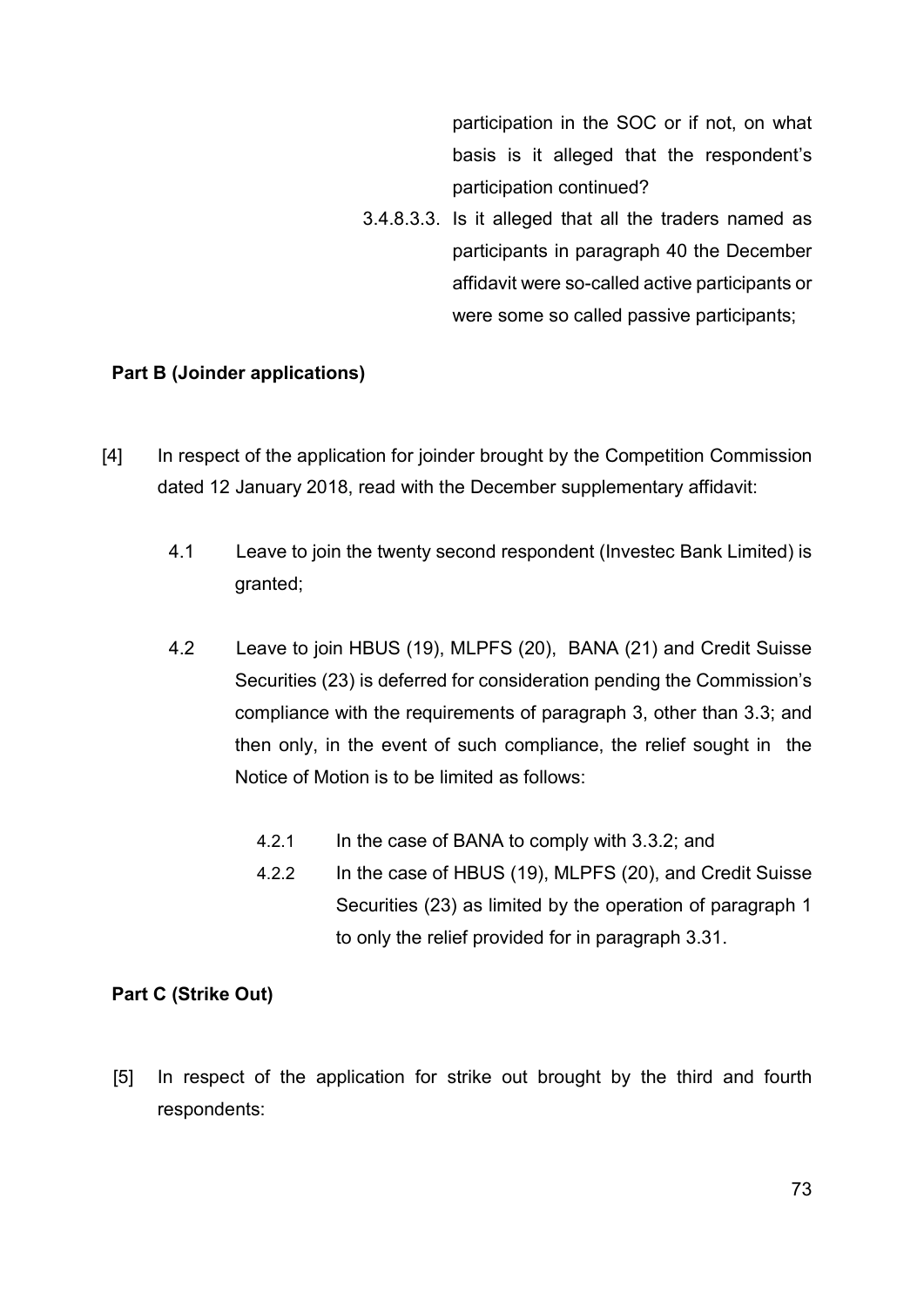5.1 Paragraphs 145 to 152 and corresponding annexures of the December supplementary are struck out and should not be included in the amended referral submitted in terms of 3.1 of this order.

## Part D (Declaratory order)

- [6] In respect of the application for a declaratory order brought by the seventh respondent (Investec Limited):
	- 6.1 The application is dismissed.

## Part E (General)

In respect of all the applications brought above:

- [7] There is no order as to costs; and
- [8] Condonation is granted in respect of any late filing.

Mr Norman Manoim

Ms Yasmin Carrim

12 June 2019

Ms Mondo Mazwai Date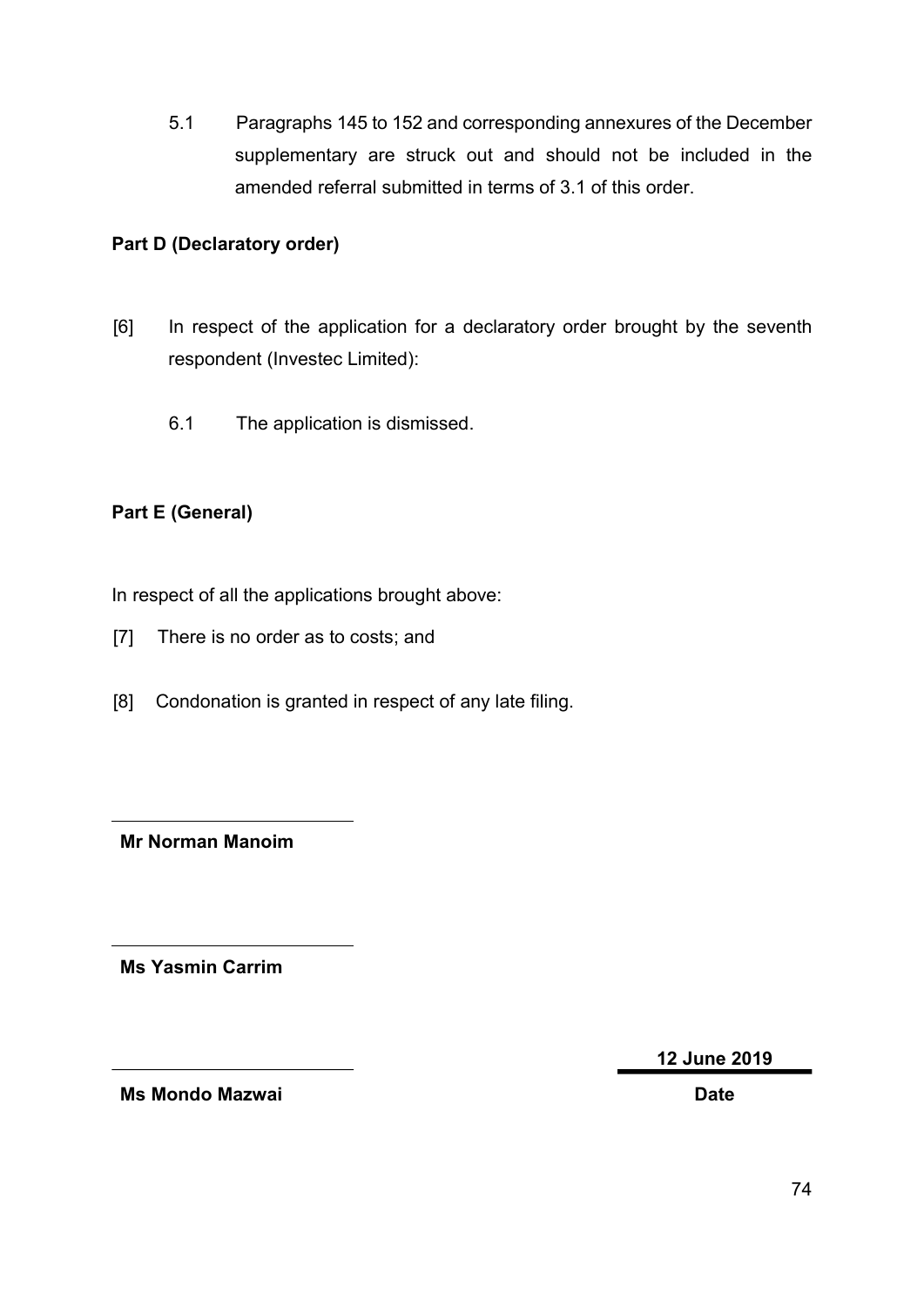| Tribunal case managers                                    | : Aneesa Ravat, Karissa Moothoo-Padayachie,<br>Alistair Dey- van Heerden, Ndumiso Ndlovu,<br>Andiswa Nyathi.                      |
|-----------------------------------------------------------|-----------------------------------------------------------------------------------------------------------------------------------|
| For the Commission                                        | : D Mpofu S.C, T Ngcukaitobi, A Hassim, F<br>Hobden, H Drake, L Zikalala and I Kentridge<br>instructed by Ndzabandzaba Attorneys. |
| For the first, twentieth, and<br>twenty-first respondents | : P Farlam S.C., P Ngcongo and M Mbikwa<br>instructed by Webber Wentzel Attorneys.                                                |
| For the second respondent                                 | : J Campbell S.C. instructed by Bowmans.                                                                                          |
| respondent                                                | For the third and fourth : M van der Nest S.C and D Turner instructed by<br>Webber Wentzel.                                       |
| For the fifth respondent                                  | : C Loxton S.C., R Pearse, and P Pillay, instructed<br>by Cliffe Dekker Hofmeyr.                                                  |
| respondents                                               | For the sixth and eighth : A Subel S.C. and G Engelbrecht instructed by<br><b>Herbert Smith Freehills.</b>                        |
| For the seventh respondent                                | : W Trengove S.C. and K Hofmeyr instructed by<br>Edward Nathan Sonnenbergs.                                                       |
| For the ninth respondent                                  | : J Butler S.C. instructed by Faskens Attorneys.                                                                                  |
| For the tenth respondent                                  | : F Snyckers S.C. and A Msimang instructed by<br>Webber Wentzel.                                                                  |
| third respondents                                         | For the eleventh and twenty- : W Luderitz S.C. and G Marriot instructed by<br>Werksmans Attorneys.                                |